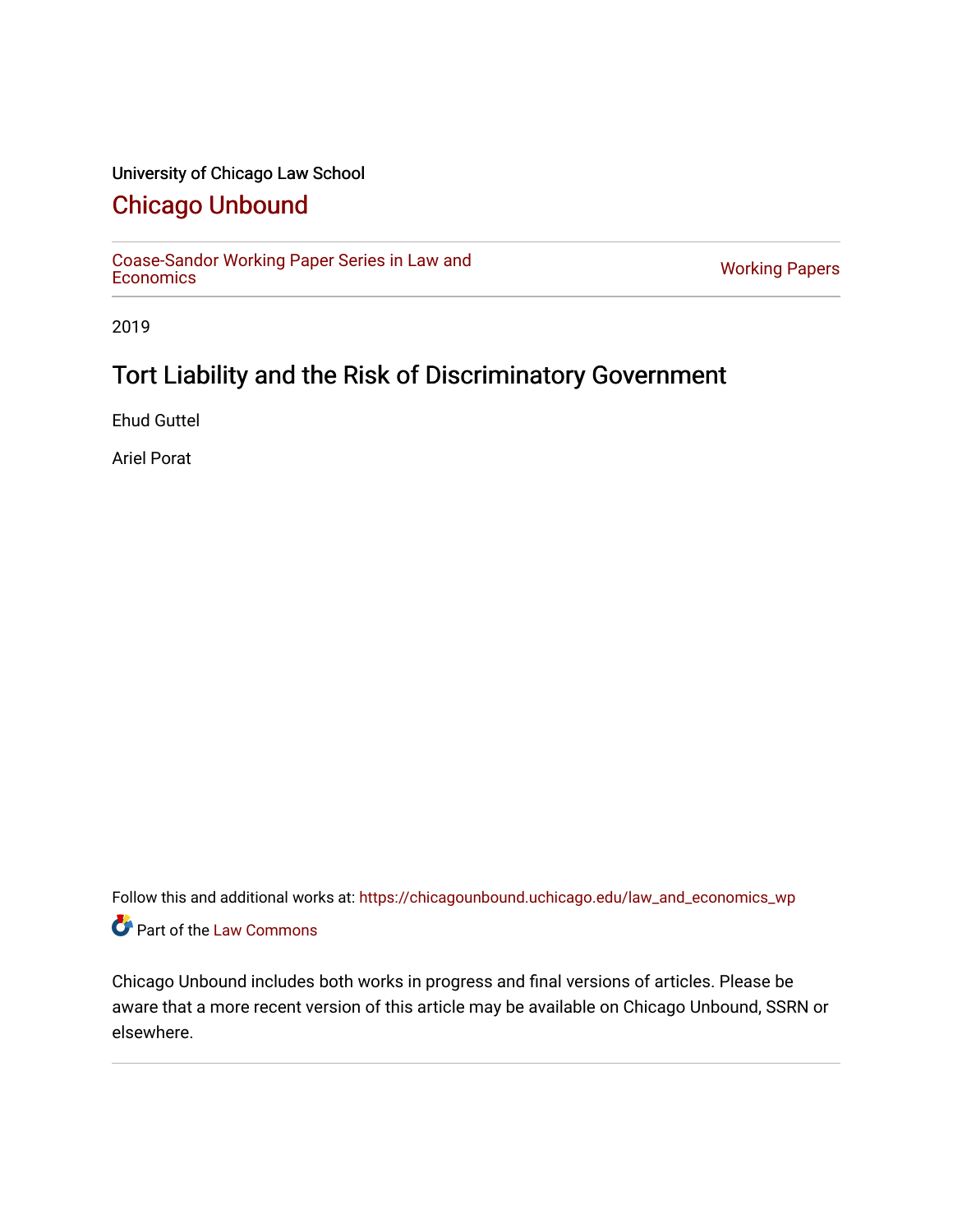# **ARTICLES**

# **Tort Liability and the Risk of Discriminatory Government**

*Ehud Guttel*† *& Ariel Porat*††

*When individuals and firms fail to invest in adequate care, the government often steps in, taking costly measures to restore safety or mitigate harm. Under such circumstances, a question arises as to whether the government can demand recovery for its costs. For many years, the answer has been negative; tort law has persistently refused to render negligent individuals and firms liable for governmental expenditures. Yet recently, the law changed markedly. Recognizing that the no-liability regime subsidizes faulty behavior, an increasing number of jurisdictions have established the right of public entities to sue for reimbursement of costs. Against this backdrop, this Article shows that the government's right of recovery often has little effect on individuals' and firms' incentives to prevent harm. More important and disturbing, however, this right distorts governmental incentives to provide equal services to all. Particularly, given the right to demand compensation for its expenditures, the government will favor the rich at the expense of the poor. This risk is not theoretical but real and troubling. The Article proposes a legal regime that induces individuals and firms to prevent harm optimally, while eliminating the government's incentives to discriminate.*

<sup>†</sup> Bora Laskin Professor, Hebrew University of Jerusalem Faculty of Law.

<sup>††</sup> President, Tel Aviv University. For their helpful comments, we thank Christopher Kutz, Meirav Furth-Matzkin, Lee Fennell, Daniel Hemel, Saul Levmore, Barak Medina, Jonathan Masur, Mitchell Polinsky, Yuval Procaccia, Weijia Rao, Re'em Segev, Stephen Sugarman, George Triantis, Eyal Zamir, and participants in the Annual Meeting of the American Law and Economics Association and in faculty workshops at the University of California, Berkeley, the University of Chicago, the Interdisciplinary Center Herzliya, the University of Haifa, the University of Southern California, Stanford University, and Tel Aviv University. For superb research assistance, we thank Bar Dor and Niva Orion.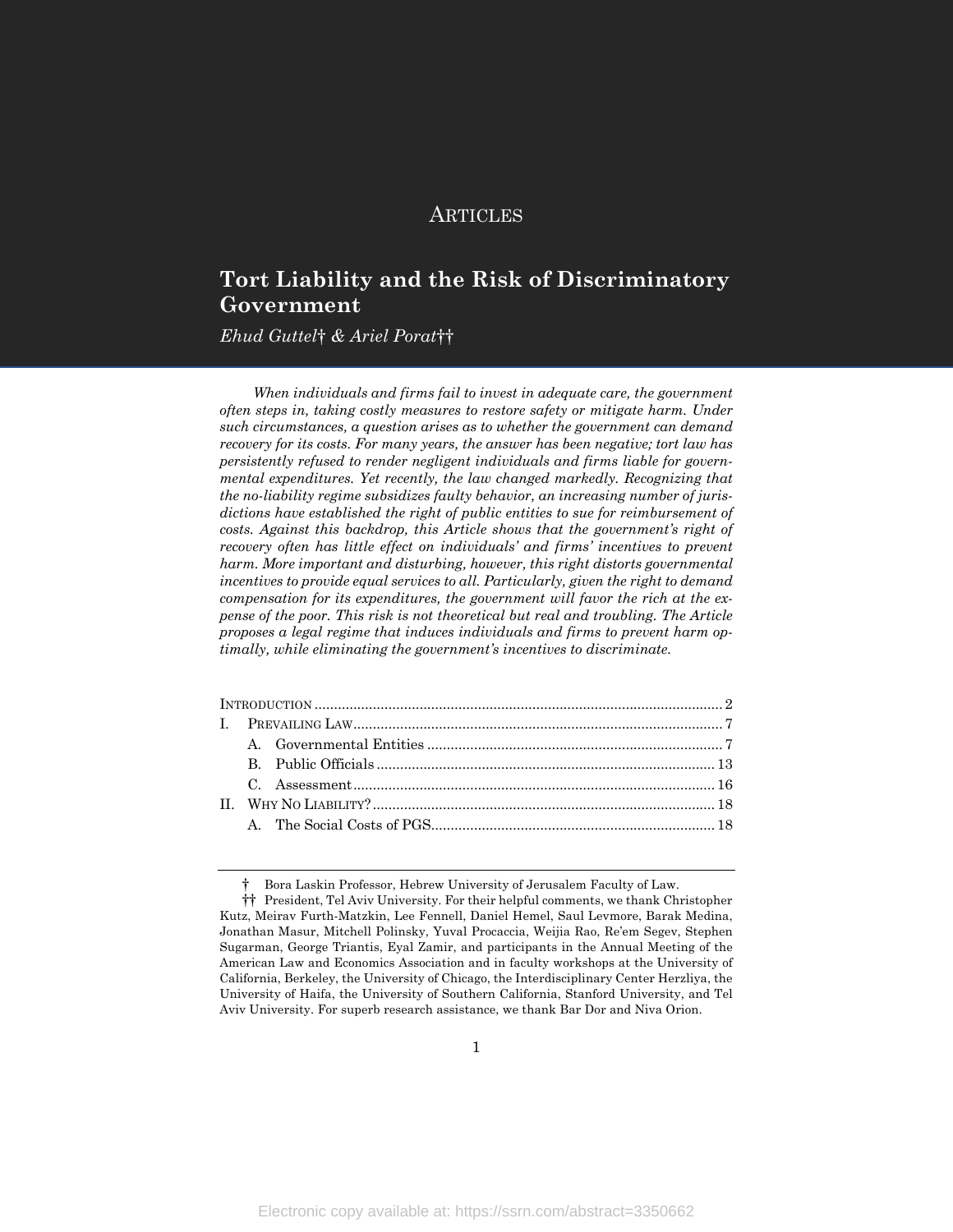|             |              | 1.               |                                                                |  |
|-------------|--------------|------------------|----------------------------------------------------------------|--|
|             |              | $2$ .            |                                                                |  |
|             | $\mathbf{B}$ |                  |                                                                |  |
|             |              | $\mathbf{1}$ .   |                                                                |  |
|             |              | 2.               |                                                                |  |
| $C_{\cdot}$ |              |                  |                                                                |  |
|             |              | $\mathbf{1}$ .   |                                                                |  |
|             |              | $2_{-}$          |                                                                |  |
|             |              | 3.               |                                                                |  |
|             | D.           |                  |                                                                |  |
|             |              | $\mathbf{1}$ .   |                                                                |  |
|             |              | $2_{-}$          | No risk of undercompensation and availability of insurance 40  |  |
|             |              | 3.               | Cases in which the government cannot discriminate in providing |  |
|             |              |                  |                                                                |  |
|             |              | 4.               |                                                                |  |
|             | Е.           |                  |                                                                |  |
|             |              |                  |                                                                |  |
|             | А.           |                  |                                                                |  |
|             |              | $\mathbf{1}$ .   |                                                                |  |
|             |              | 2.               |                                                                |  |
|             |              | 3.               |                                                                |  |
|             |              | 4.               |                                                                |  |
|             | <b>B.</b>    |                  |                                                                |  |
|             |              | $\mathbf{1}$ .   |                                                                |  |
|             |              | $\overline{2}$ . |                                                                |  |
|             |              | 3.               |                                                                |  |
|             |              | $\overline{4}$ . |                                                                |  |
|             |              | 5.               |                                                                |  |
|             |              |                  |                                                                |  |

## INTRODUCTION

Fire departments, police forces, rangers, health authorities, environmental agencies, and emergency squads are all examples of governmental entities that take costly measures to reduce risks to individuals, to rescue them or their property when necessary, and to provide them with other services essential to their wellbeing. The circumstances and risks requiring the provision of such personal governmental services (PGS) can be the result of the behavior, faulty or not, of third parties or the recipients of the services. For example, a fire that endangers someone's property might be the result of wrongdoing by a third party (say, a negligent neighbor), the faulty behavior of the property owner herself,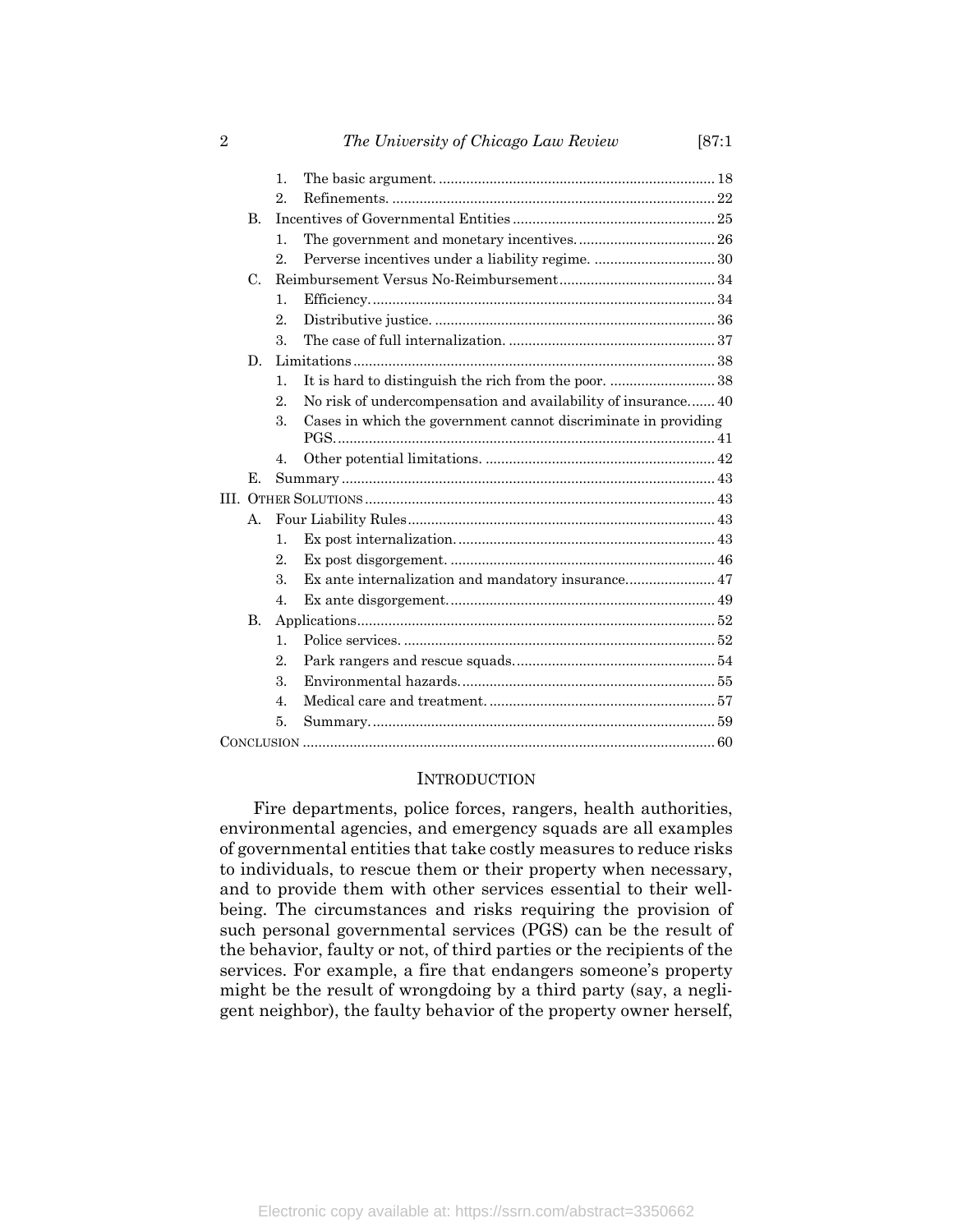or a nonwrongful cause. Is the governmental entity—the fire department in this case—that rescues the individual at risk entitled to recover its costs from the wrongdoer (if there is one) or, alternatively, the negligent rescuee? If a public official—a firefighter in our example—is injured in the course of a rescue, is she entitled to recover her losses from the wrongdoer or negligent rescuee? Traditionally, the answer to both questions has been no. The provision of PGS following faulty behavior has been considered part of the services that citizens—wrongdoers and negligent rescuees included—are entitled to receive for free or, more accurately, for the taxes that they pay to the government.

The unwillingness to allow the government to recover for PGS is not restricted to rescue operations in the strict sense. Public hospitals, which provide healthcare to tort victims, cannot recover their costs from wrongdoers.1 Similarly, costly measures taken by governmental entities to prevent harmful events before they occur are commonly nonrecoverable. Thus, if the police, military, health authorities, or agencies responsible for handling and supervising hazardous substances secure citizens' activities even negligent ones—before any harm is done, they are generally not entitled to reimbursement of their costs.2

In recent years, however, the law has been undergoing a transformation. Courts have substantially limited the rules that restrict the recovery rights of governmental entities and public officials. Similarly, more and more jurisdictions are enacting statutes allowing governmental entities and their employees to recover their costs from either wrongdoers or negligent rescuees who are responsible for the events that triggered the need for PGS. The common argument supporting this new trend is that

<sup>1</sup> See, for example, *Daughters of Charity Health Services of Waco v Linnstaedter*, 226 SW3d 409, 411 (Tex 2007) (noting that a "hospital has neither tort nor contract rights against a tortfeasor who has injured a patient"). For further discussion regarding the ability of hospitals to secure recovery for the costs of treating victims and, in particular, their ability to place a lien on recoveries patients may receive from third parties that caused the patients' injuries, see text accompanying notes 94–97. See also *Midwest Neurosurgery, P.C. v State Farm Insurance Co*, 686 NW2d 572, 578 (Neb 2004) ("Without the lien statute, the provider would be limited to bringing an action against the *patient* to recover the debt.") (emphasis added).

<sup>2</sup> See, for example, *City of Bridgeton v B.P. Oil, Inc*, 369 A2d 49, 54–55 (NJ 1976) (holding that a city could not recover the costs it incurred while taking measures to prevent possible harms following an oil spill). But see *Camden County Board of Chosen Freeholders v Beretta U.S.A. Corp*, 123 F Supp 2d 245, 261 n 10 (D NJ 2000) (noting that the New Jersey legislature's decision to repeal the "fireman's rule" by statute "may signify a willingness to depart from the common law rule with respect to personal injuries caused to governmental personnel due to the negligent or intentional torts of others"). See also Parts I.A–B.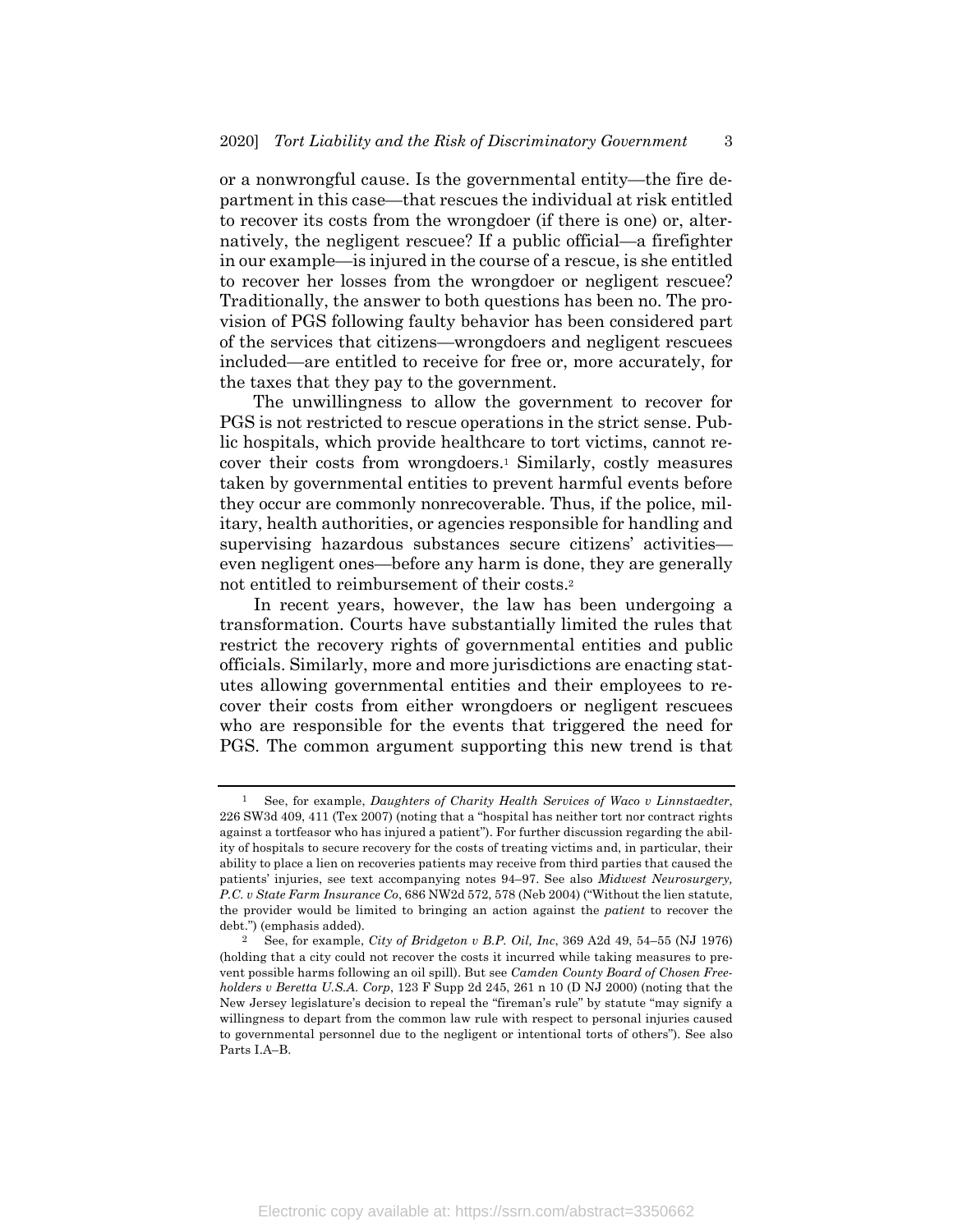such liability is essential for optimal deterrence.3 The reasoning is that a wrongdoer or a potential rescuee who bears no liability for the costs of PGS has insufficient incentives to take precautions in the first place, knowing that the costs of eliminating risks or ameliorating the harm if something goes wrong will be borne by others.

This Article makes three claims about the scope of and justification for imposing liability on negligent beneficiaries of PGS. It claims *first* that ideally, and as opposed to what is commonly assumed, a negligent beneficiary of PGS (whether a third party or rescuee) should bear liability not just for the immediate costs of providing the services but for the entire social harm caused by her faulty behavior,<sup>4</sup> which is typically much greater than the costs to the PGS provider. In many cases, this social harm includes harms to third parties who were deprived of critical PGS or received inferior PGS because of the beneficiary's failure to take care.

To illustrate the Article's first claim, consider an emergency case, such as a flood or a severe storm, in which rescue services are rendered to many beneficiaries, including those who were negligent by failing to take proper care. Given the large number of people in need, however, the governmental agency may not accommodate all affected individuals. To provide potential beneficiaries with efficient incentives to take care, the negligent beneficiaries should be liable not for the costs they inflicted on the governmental agency,5 but rather for the harm borne by the individuals whom the agency failed to accommodate because of the negligent beneficiaries' insufficient care. In other words, the negligent beneficiaries occupied rescue forces, which otherwise would have been allocated to other individuals, thereby preventing their harms.

<sup>3</sup> See, for example, Hanoch Dagan and James J. White, *Governments, Citizens, and Injurious Industries*, 75 NYU L Rev 354, 398 (2000):

Public authorities should be able to respond in an efficient manner to any threat to the public health or safety, without worrying that the provision of services would insulate those who are responsible to these threats from liability and unjustifiably shift the burden of their wrongdoing to the public purse.

<sup>4</sup> While the recent trend has been to expand the liability of *negligent* PGS beneficiaries, existing rules do not require *nonnegligent* beneficiaries to pay (beyond their taxes) for such services. See Part I.A. The bulk of the arguments developed in this Article, however, would also apply if liability were strict, namely, under a regime in which beneficiaries are liable for governmental expenditures irrespective of their fault.

<sup>5</sup> As we explain, paying the average fixed costs alongside the varying costs would not be enough to provide beneficiaries with efficient incentives. See Part II.A.2.d.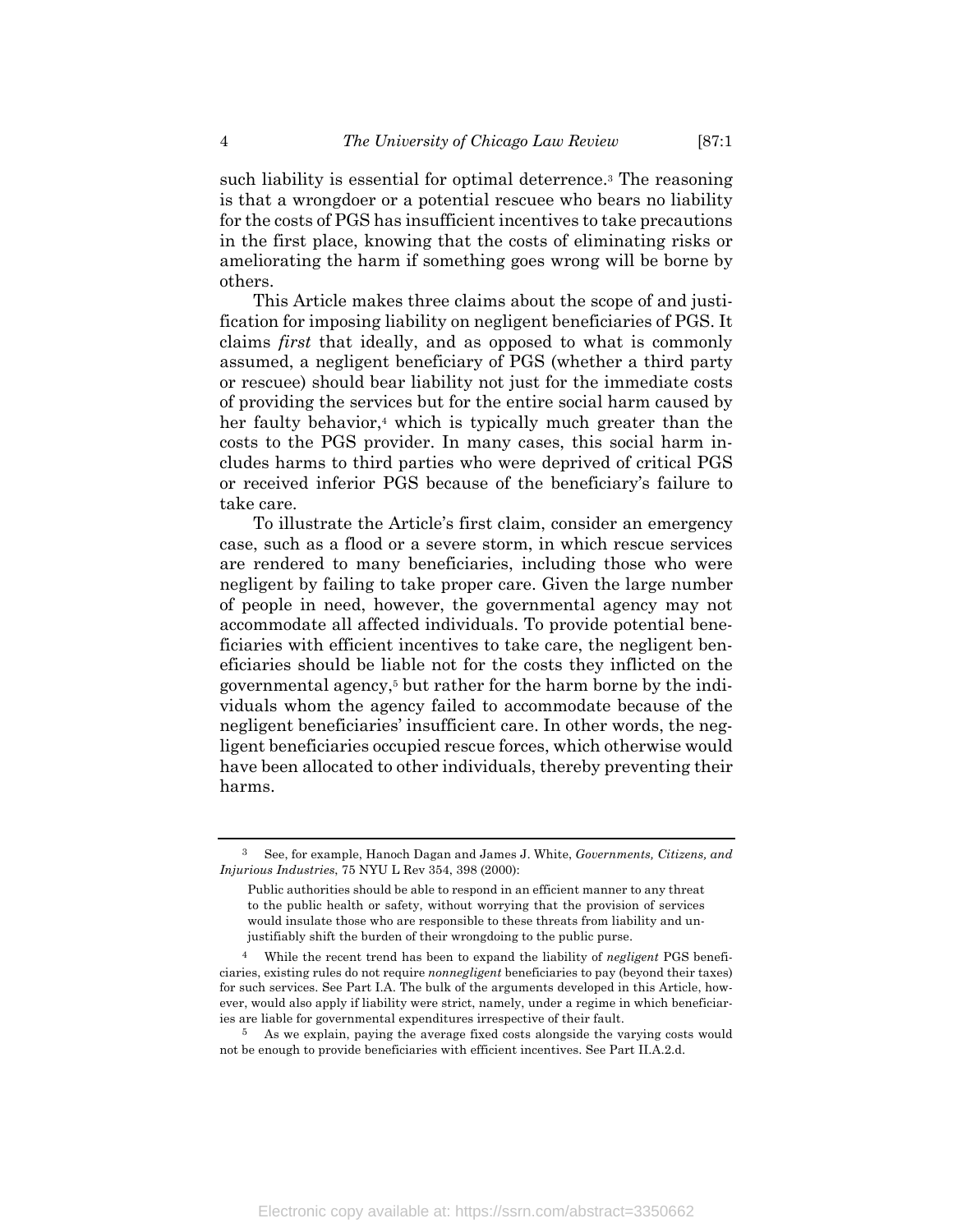This liability rule—which we will call ex post internalization—could be hard to apply for both practical and legal reasons. But we emphasize one important concern, which motivates the Article's *second* claim: any extensive ex post liability, be it reimbursement of costs or ex post internalization, will distort the PGS providers' incentives in providing the services. Specifically, governmental entities will be induced to provide more PGS or better quality PGS to the rich than what is provided to the poor, since the chances of successfully collecting compensation from the former are greater than from the latter. We show these concerns to be not just theoretical but very real and troubling. The perverse incentives of PGS providers would not only lead to injustice, but also distort the incentives of the rich to take care, even when efficiency requires them to do so. Furthermore, if it is possible for the government to know in advance whether the beneficiary of the services was negligent, it might prefer to provide more and higher-quality services to negligent beneficiaries than to beneficiaries who took adequate care, since compensation can be collected only from the former. Such governmental bias would also lead to injustice and inefficiency. The straightforward solution to these concerns is to eliminate any ex post liability for PGS.

To illustrate our second claim, and in particular the concern that the poor would be discriminated against by the government, consider a fire station that serves two neighborhoods: one rich and one poor. With reimbursement of costs imposed on beneficiaries, the fire station would be incentivized to post more fire trucks to the rich neighborhood. Its motivation to do so would be not only the result of a calculation of the expected harm in each neighborhood,<sup>6</sup> but mainly its understanding that collecting compensation from the rich would be much easier than from the poor. Apart from being unjust, this preference of the fire station to better protect the rich would undermine the latter's incentives to take optimal care. In particular, residents of the rich neighborhood might refrain from taking care, relying instead on the fire station to assist them when necessary. Indeed, under a reimbursement rule, the residents would be required to compensate the fire station. However, because this compensation would often be limited in scope (for reasons we explain in more detail below<sup>7</sup>), it would be

Which arguably (although it would be objected to by many) could justify the posting of more trucks to the rich neighborhood, because expected property harm might be higher in that neighborhood.

<sup>7</sup> For an explanation of why implementing full ex post cost internalization would not be feasible, see Part II.A.2.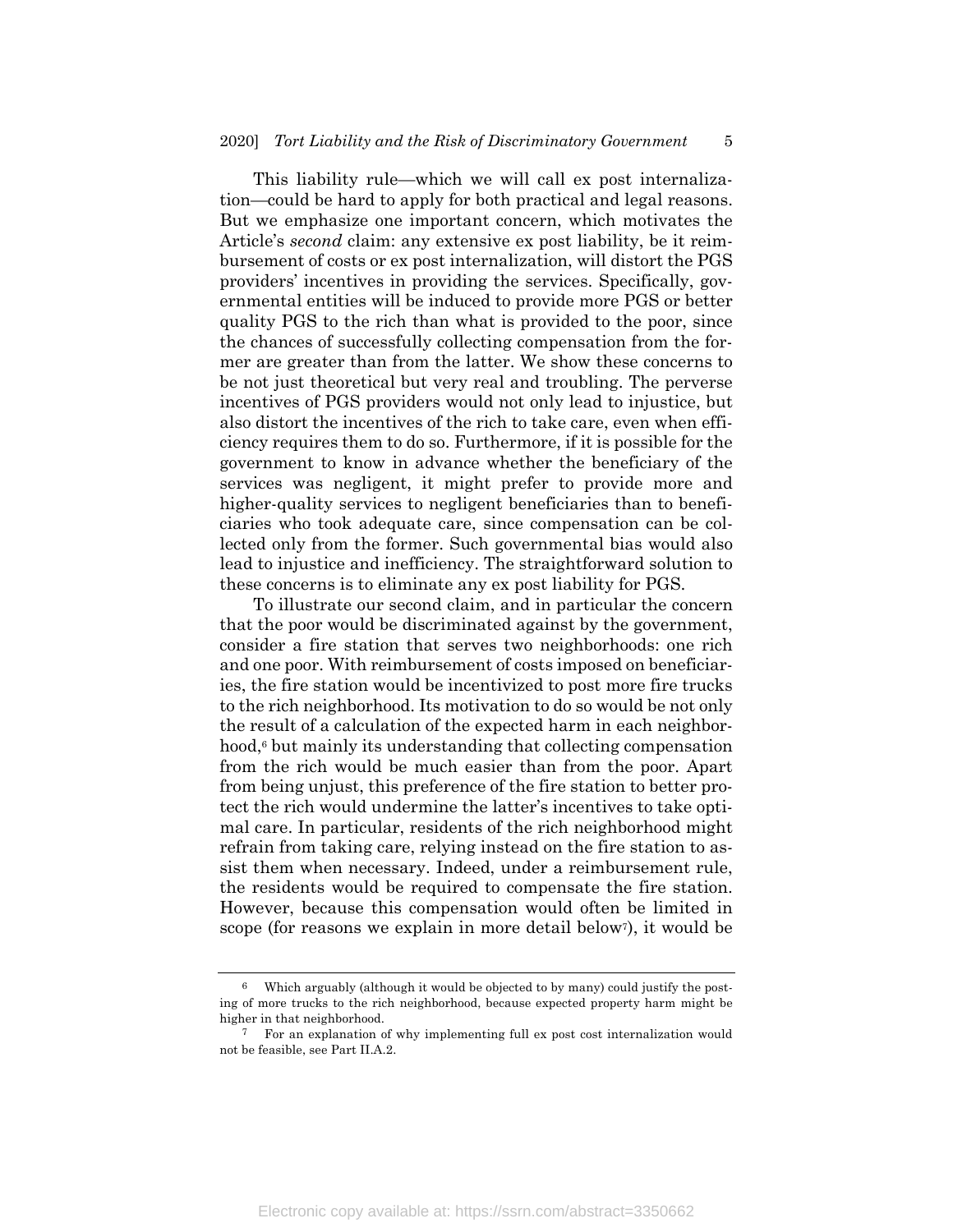cheaper for rich residents to take no precautions even when doing so is efficient and reimburse the fire station for its costs when it rescues them. We show that the same argument applies to other providers of PGS as well. By contrast, the no-liability rule would eliminate the incentives of PGS providers to invest excessively in protecting the rich, thereby avoiding the troubling consequences that follow.

The no-liability rule, however, is not cost free. As we have already pointed out, with no liability, beneficiaries of PGS do not internalize many of the costs of their careless behavior, and their incentives to take care are deficient. Although this concern is not as troubling as the government providing discriminatory services, it should not be ignored. This brings us to the Article's *third* and last claim: both concerns can be mitigated by applying ex ante (rather than ex post) liability rules. In particular, ex ante liability of negligent beneficiaries would provide them with efficient incentives to take care, and since the government would not expect to recover any compensation *after* providing its services, it would have no reason to discriminate against the poor (or against nonnegligent beneficiaries).

The Article proceeds as follows. Part I presents the prevailing law on the liability of PGS beneficiaries toward governmental entities and toward officials injured in the course of providing these services. It points to the emerging tendency to impose a reimbursement duty on PGS beneficiaries and explores the justifications raised by courts and scholars for and against such a liability regime.

Part II lays out the Article's two central claims. First, it argues that making PGS beneficiaries liable for governmental entities' costs (reimbursement of costs) does not efficiently incentivize them to take optimal care. Rather, to incentivize them to take proper care, the government should hold beneficiaries liable for the entire harm they caused (ex post internalization). This Part then argues that both a reimbursement of costs rule and an ex post internalization rule could skew governmental entities' incentives in providing PGS and thereby also distort beneficiaries' incentives to prevent harm. It explores the limits of this argument and acknowledges a few exceptions in which either of the two rules might work well.

Part III elaborates on how liability can be designed to incentivize not only potential beneficiaries to take optimal care, but also governmental entities to provide their services nondiscriminatorily. It proposes liability rules—mostly ex ante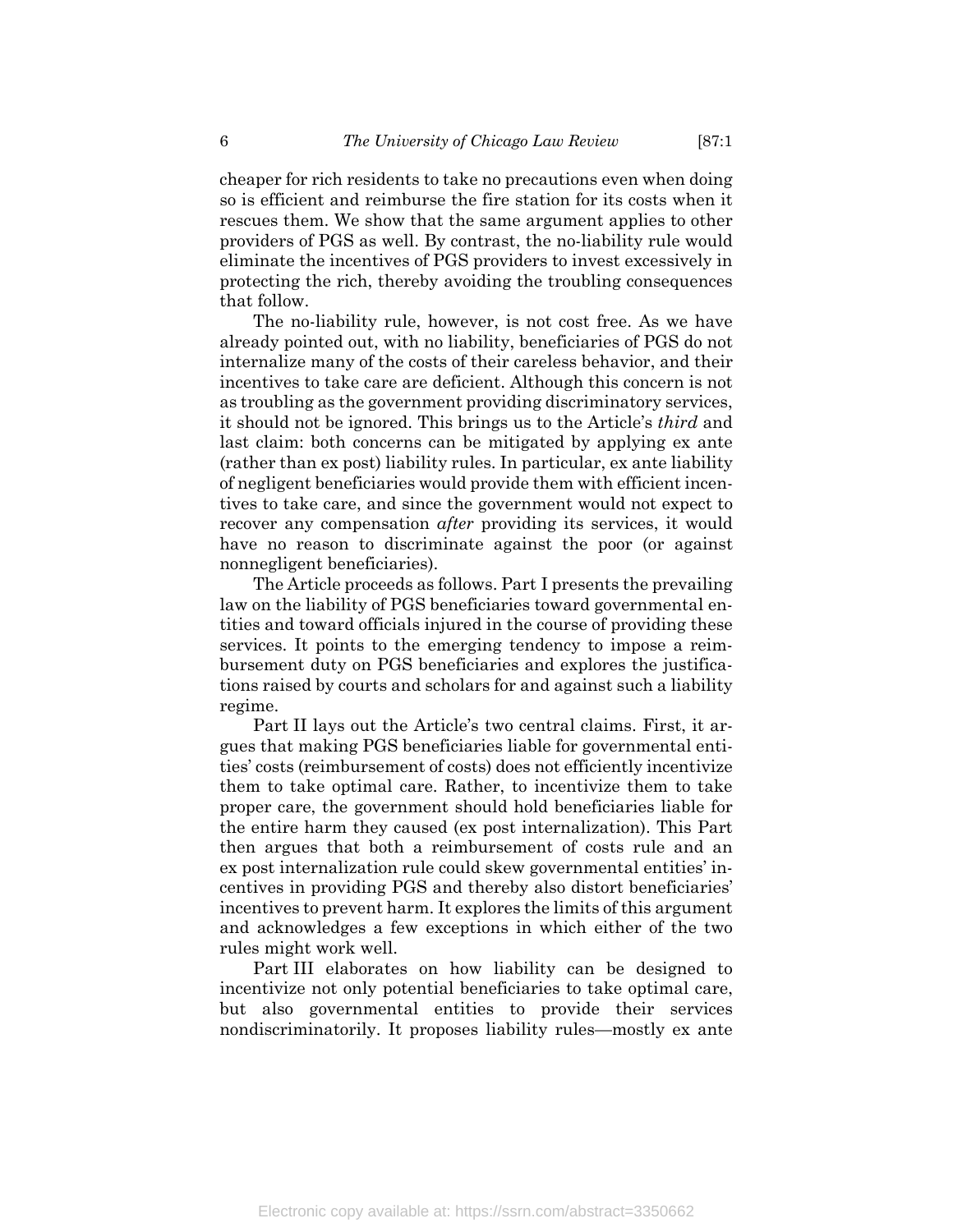ones, including mandatory insurance—and suggests how they could be applied to some notable categories of PGS. The Article concludes with a summary of its arguments and recommendations, and briefly discusses further applications of the analysis.

#### I. PREVAILING LAW

Courts have traditionally restricted the liability of PGS beneficiaries for the costs of public services that have been required due to their faulty behavior. This has applied to cases in which the services were provided following a self-inflicted risk (for example, putting out a fire in the beneficiary's home that was caused by his negligence) and to beneficiaries whose negligence put others at risk (for example, putting out a fire that spreads to a neighbor's home).8 The conventional legal regime restricting beneficiary liability is two pronged. First, unless otherwise explicitly authorized in legislation, governmental entities have been precluded from claiming compensation for their costs in taking measures to eliminate risks or ameliorate harms caused by beneficiaries' activities. Second, officials who were injured during, or in relation to, the provision of such measures usually could not recover from those whose faulty behavior led to the injury. These limitations on beneficiary liability, however, are being relaxed, and PGS beneficiaries are increasingly being sued for compensation by both governmental entities and individual officials.

#### A. Governmental Entities

In dismissing governmental entities' claims against PGS beneficiaries, courts have often referred to what is known as the "free public services doctrine."9 Under this common-law doctrine, "the

<sup>8</sup> See, for example, *Allenton Volunteer Fire Department v Soo Line Railroad Co*, 372 F Supp 422, 423–24 (ED Wis 1974) (rejecting a fire department's recovery claim for the costs of extinguishing fires involving the defendant's trains); *District of Columbia v Air Florida, Inc*, 750 F2d 1077, 1080 (DC Cir 1984) (rejecting the District of Columbia's recovery claim against an allegedly negligent airline for, among other things, the costs of cleaning up the wreckage of the defendant's crashed plane); *State v Long Island Lighting Co*, 493 NYS2d 255, 257–58 (NY Cty 1985) (rejecting the state's recovery claim against the utility company for the costs of diverting drivers from the vicinity of the defendant's fallen power lines).

<sup>9</sup> Timothy D. Lytton, *Should Government Be Allowed to Recover the Costs of Public Services from Tortfeasors?: Tort Subsidies, the Limits of Loss Spreading, and the Free Public Services Doctrine*, 76 Tulane L Rev 727, 731–41 (2002). For a comprehensive review of cases applying the free public services doctrine and a description of its origins and wide application, see David C. McIntyre, Note, *Tortfeasor Liability for Disaster Response Costs: Accounting for the True Cost of Accidents*, 55 Fordham L Rev 1001, 1007–19 (1987). In some jurisdictions, the doctrine is termed the "municipal cost recovery rule," particularly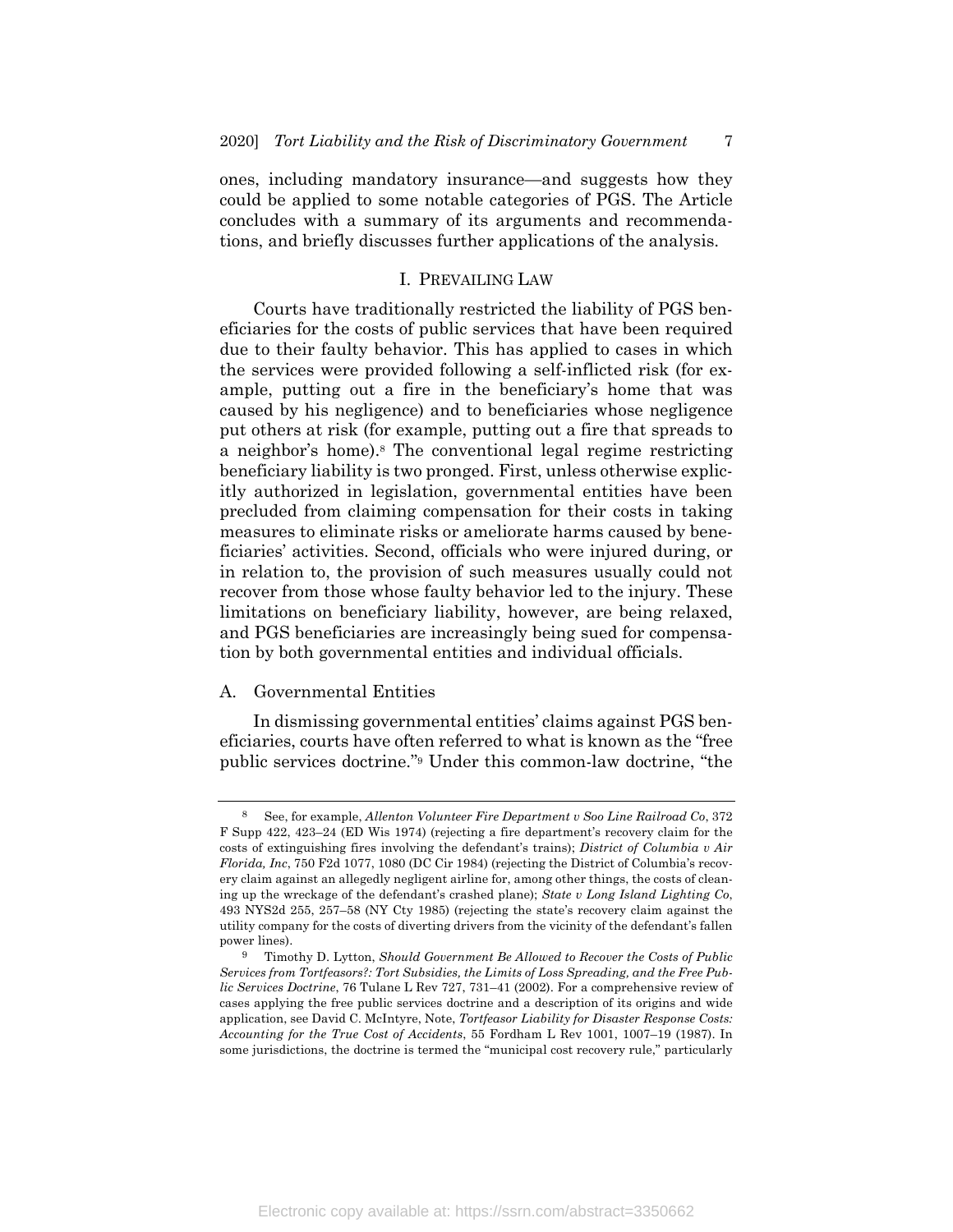cost of public services . . . is to be borne by the public as a whole, not assessed against the tortfeasor whose negligence creates the need for the service."10 The doctrine has been long espoused by federal and state courts alike in their jurisprudence.11 Courts, including the Supreme Court, have ruled that in the absence of a clear statutory provision allowing for recovery, governmental entities must bear the costs of public services rendered in response to wrongdoers' and negligent rescuees' behavior.12 Accordingly, while negligent tortfeasors have been required to compensate individual victims for their personal harms, claims filed by states, cities, and local municipalities against the same tortfeasors have been consistently dismissed.

Courts have commonly grounded their application of the doctrine in the principle that determining fiscal policy is the exclusive authority of the legislature. Because PGS beneficiaries are taxpayers, making them liable for public expenditures is a decision only the legislature can make. The default rule, courts have emphasized, is that taxes are the only payments individuals are required to make to cover the costs of benefits received from the government. Accordingly, if there is no legislation permitting a shifting of the costs of public services to wrongdoers and negligent rescuees, those costs are to be borne "by the public as a whole."13 The no-recovery rule has one exception. Courts have recognized

in the context of claims filed by cities. See Barbara J. Van Arsdale, *Construction and Application of "Municipal Cost Recovery Rule," or "Free Public Services Doctrine"*, 32 ALR6th 261, 272–84 (2008) (surveying the application of the doctrine across jurisdictions); Michael I. Krauss, *Public Services Meet Private Law*, 44 San Diego L Rev 1, 6–22 (2007) (showing that the doctrine is entrenched in tort law adjudication).

<sup>10</sup> *City of Flagstaff v Atchison, Topeka and Santa Fe Railway Co*, 719 F2d 322, 323 (9th Cir 1983) (denying a claim to recover costs incurred by the city in responding to an incident involving derailed tank cars containing a highly flammable substance).

<sup>11</sup> See McIntyre, Note, 55 Fordham L Rev at 1011–12 (cited in note 9). See also Lytton, 76 Tulane L Rev at 740–41 (cited in note 9) (discussing state and federal cases applying the doctrine and the historical origins of the doctrine). But see Krauss, 44 San Diego L Rev at 32–45 (cited in note 9) (criticizing Lytton's account and conclusions).

<sup>12</sup> In *United States v Standard Oil Co,* 332 US 301, 316–17 (1947), the Supreme Court declined to recognize the right of the federal government, in the absence of a statute, to recover costs of hospitalizing a soldier injured in a car accident caused by the defendant's negligent driver.

<sup>13</sup> *Flagstaff*, 719 F2d at 323. Justice Wiley Rutledge, writing for the majority in *Standard Oil*, explained that it is Congress, and not the Court, that is "the custodian of the national purse" and "the exclusive arbiter of federal fiscal affairs." *Standard Oil*, 332 US at 314. See also *Air Florida*, 750 F2d at 1080 ("[W]here a generally fair system for spreading the costs of accidents is already in effect—as it is here through assessing taxpayers the expense of emergency services—we do not find the argument for judicial adjustment of liabilities to be compelling.").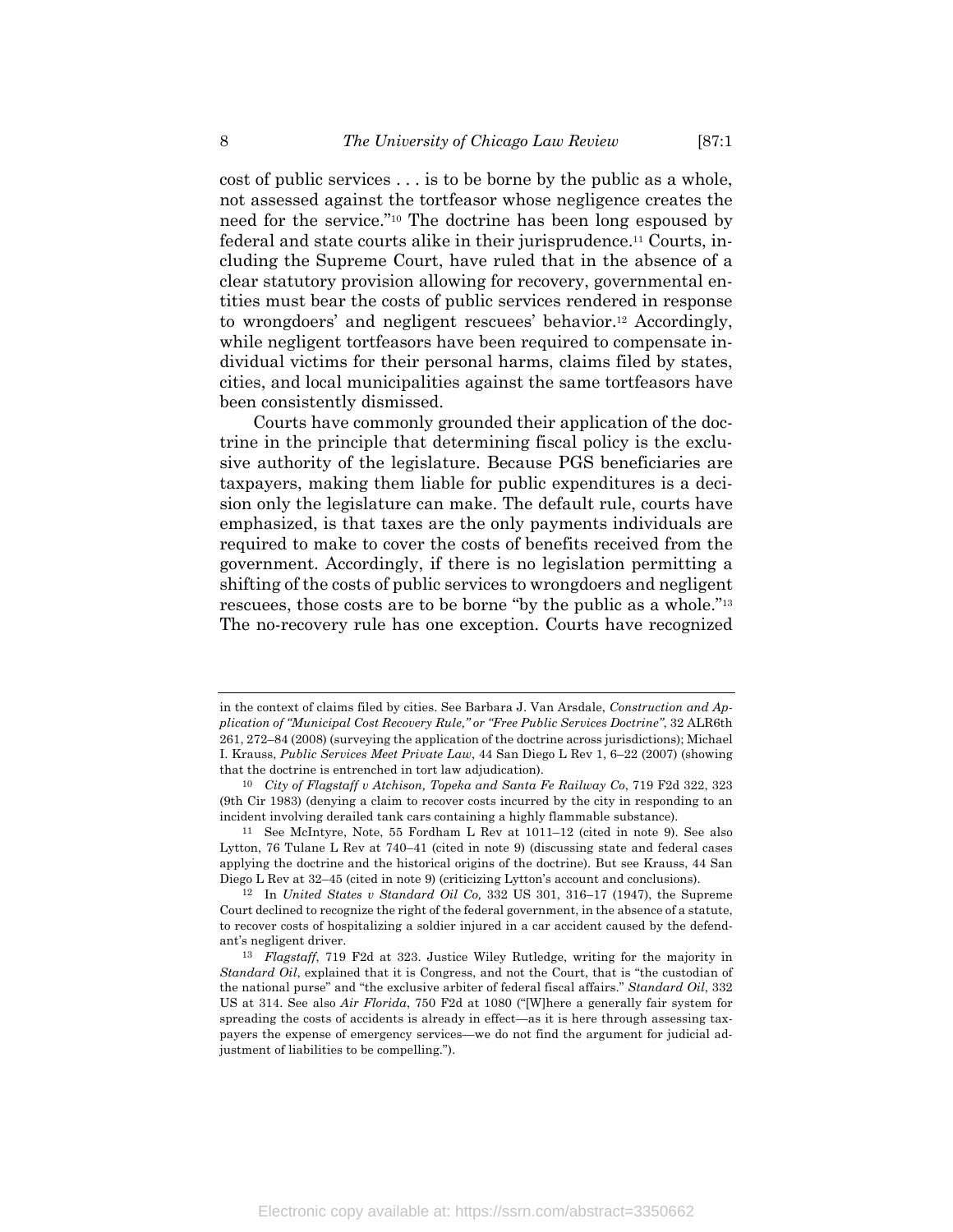the right of governmental entities to claim damages when beneficiaries' activities endangered government-owned property or created a public nuisance.14 In such cases, courts have reasoned, the governmental entities acting in response to faulty behavior are not invoking governmental powers but, rather, are akin to individual victims seeking to protect their property. The fiscal argument therefore does not apply in such cases, and thus governmental entities can claim compensation for costs incurred as result of individuals' wrongdoing. Yet this exception has been narrowly construed, with courts following "[t]he general rule [ ] that public expenditures made in the performance of governmental functions are not recoverable."15

Along with the free public services doctrine, courts have also rejected claims by governmental entities for failing to meet certain standard doctrinal requirements for establishing liability. For example, some such claims for recovery have been dismissed on the grounds that the defendants-beneficiaries owe no duty of care to the government.16 In other cases, the courts have justified the denial of recovery on the "pure economic loss" doctrine, based on the fact that the plaintiff's harm is limited to economic losses.17 Under this doctrine, tort plaintiffs cannot recover for negligent infliction of monetary losses that are not accompanied by physical harm.18 Other courts have grounded their decisions on

<sup>14</sup> See W. Keeton, et al, *Prosser & Keeton on the Law of Torts* § 2 at 7 (5th ed 1984) ("The state never can sue in tort in its political or governmental capacity, although as the owner of property it may resort to the same tort actions as any individual proprietor to recover for injuries to the property."). See also *Air Florida*, 750 F2d at 1080 ("Exceptions to this general common-law rule [of no recovery] have been made where the government incurs expenses to protect its own property.").

<sup>15</sup> *Koch v Consolidated Edison Co of New York*, 468 NE2d 1, 7–8 (NY 1984) (allowing city to recover for damage to city property, but disallowing recovery of "costs incurred for wages, salaries, overtime and other benefits").

<sup>16</sup> See, for example, *Mayor and Council of City of Morgan City v Jesse J. Fontenot, Inc*, 460 S2d 685, 687–88 (La App 1984) (rejecting the city's compensation claim for the costs of fire suppression against a factory whose negligence caused the fire on the grounds that the factory bore no duty of care toward the city); *County of San Luis Obispo v Abalone Alliance*, 178 Cal App 3d 848, 865–66 (1986) (holding that the plaintiff cannot claim compensation for costs incurred in sending police forces to deal with protesters committing intentional trespass as the defendants had no duty of care toward the plaintiff).

<sup>17</sup> See *In re TMI Litigation Governmental Entities Claims*, 544 F Supp 853, 856–58 (MD Pa 1982) (finding that the plaintiff's claim for civil defense expenses and excessive government employee's wages relates to pure economic losses, which are not compensable in the absence of personal injury or property damage), affd in part, vacd, and remd in part, *Pennsylvania v General Public Utilities Corp*, 710 F2d 117, 122–23 (3d Cir 1983).

<sup>18</sup> Dan B. Dobbs, Paul T. Hayden, and Ellen M. Bublick, *Hornbook on Torts* 1060 (West 2d ed 2016) ("Economic harms or losses are financial costs to the plaintiff that do not arise from personal injury to the plaintiff or damage to tangible property . . . . Such a claim for pure economic loss will often be rejected."). See also Restatement (Third) of Torts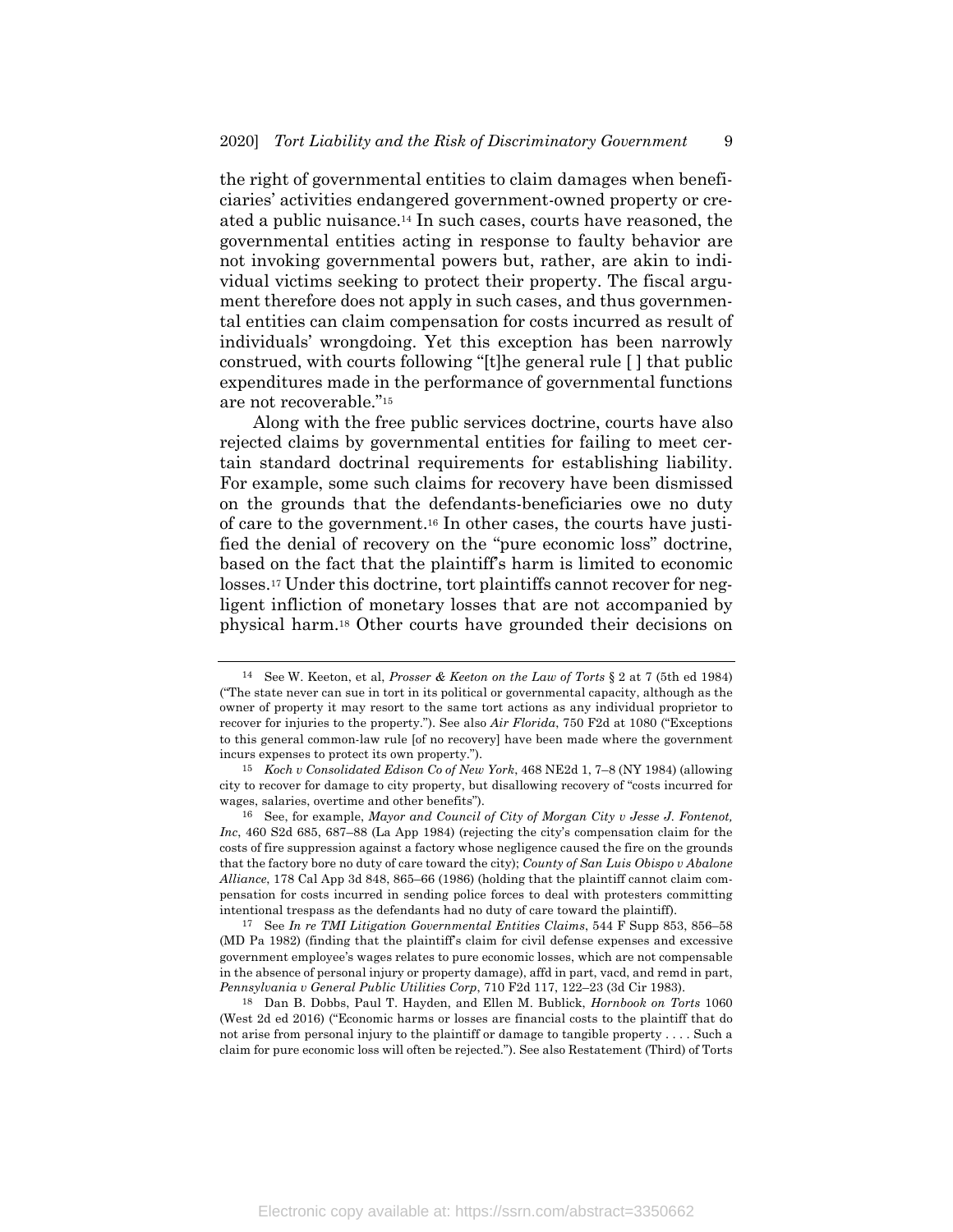the argument that the plaintiffs failed to show they were adversely affected by the defendants' misconduct. Because responding to risks (including those created by negligent individuals) is the preexisting duty of the governmental plaintiffs, the costs associated with governmental actions to perform this duty should not be considered "harm."19

However, acknowledging that the no-recovery rule substantially subsidizes tortious activities and shifts the cost of harm from those engaging in risky activities to the taxpayers, courts have gradually limited its application. One approach has been to carve out additional exceptions to the free public services doctrine. Some courts, for example, have ruled that the doctrine precludes compensation claims by governmental entities only so long as the defendant's fault was a lone occurrence rather than recurring behavior.20 Other courts have held that the doctrine cannot apply when the defendants-beneficiaries and the governmental entity were in contractual relations (explicit or implied).<sup>21</sup> A second approach has been to broaden the scope of the doctrine's standard exception regarding government-owned property. By interpreting this term broadly, courts have limited the scope of the no-recovery rule and enabled governmental entities to claim compensation in a variety of circumstances. For example, some courts have allowed the government to recover the costs of eliminating hazards that threaten to harm not only the property of individuals, but also public property.22 Courts have treated similarly the doctrinal objections of duty of care, pure economic loss, and preexisting duty to act, holding that just as they were rejected when

<sup>§</sup> 29, cmt c (2010) ("Generally, no- or limited-duty rules have been employed to limit liability for other harms, such as economic loss, for which tort law has historically provided less protection.").

<sup>19</sup> See, for example, *Long Island Lighting Co*, 493 NYS2d at 257 (denying the state recovery of the costs of diverting traffic from the vicinity of fallen power lines and ruling that "[t]he plaintiff may not recover damages for undertaking its duty to ensure the safety of the travelling public").

<sup>20</sup> See *City of Boston v Smith & Wesson Corp*, 12 Mass L Rptr 225, 231, 2000 WL 1473568, \*8 (Mass Super) (holding that the no-recovery rule does not apply when public expenditures are made following "a repeated course of conduct causing recurring costs to the municipality").

<sup>21</sup> See Lytton, 76 Tulane L Rev at 741–42 (cited in note 9) (providing an example of a case in which a court allowed recovery for public services on the basis of an explicit contractual relation). See also McIntyre, Note, 55 Fordham L Rev at 1032–34 (cited in note 9) (discussing cases involving quasi-contractual relations).

<sup>22</sup> See, for example, *State v Black Hills Power, Inc*, 354 P3d 83, 88–89 (Wyo 2015) (holding that the government is entitled to recover the costs of eliminating risks created by the defendant's negligence if its own property was at peril).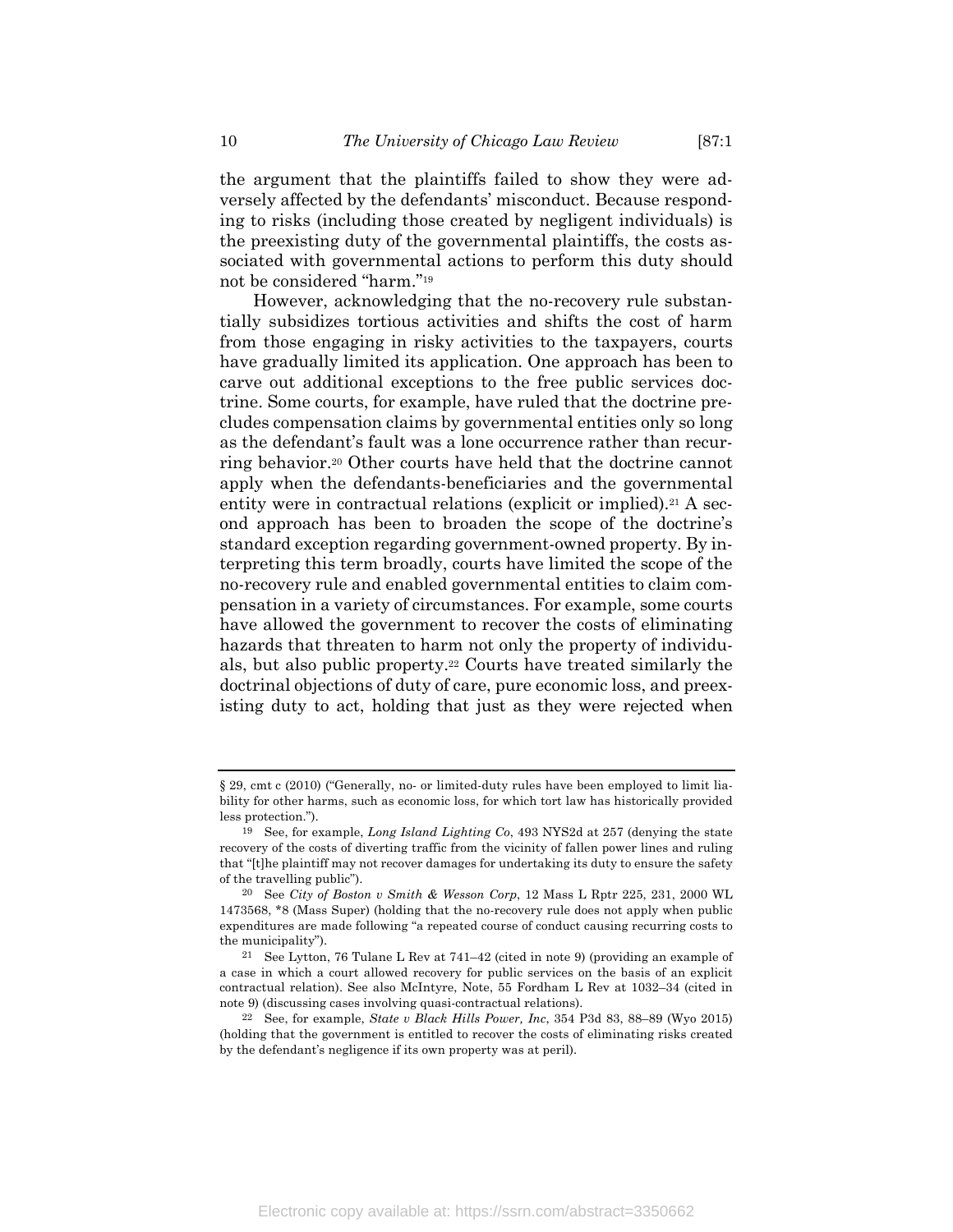raised by defendants in analogous tort litigation, they should be rejected when raised by PGS beneficiaries against the government.23

The expansion of governmental entities' right to claim compensation has not been limited to the case law. Legislative reforms at both the federal and state levels have broadened the scope of this right as well, in two respects. First, statutes have been passed providing for a range of expenditures for which governmental entities can claim recovery from beneficiaries. These statutes authorize governmental entities to collect compensation for services such as fire suppression, $24$  elimination and mitigation of environmental hazards,25 response to traffic-related accidents and risks,<sup>26</sup> law enforcement efforts,<sup>27</sup> medical treatment of victims,28 and provision of assistance to individuals in distress in various situations.29 Second, subsequent legislation increased the

26 Cal Gov Code § 53150:

Anv person who is under the influence of an alcoholic beverage or any drug . . . whose negligent operation of a motor vehicle caused by that influence proximately causes any incident resulting in an appropriate emergency response . . . is liable for the expense of an emergency response by a public agency to the incident.

27 Idaho Code § 37-2732(k) ("[T]he court may order restitution for costs incurred by law enforcement agencies in investigating the violation.").

28 Cal Gov Code § 53159:

(a)(1) "Expenses of an emergency response" . . . include the cost of providing . . . emergency medical services at the scene of an incident . . . .

(b) Any person who intentionally, knowingly, and willfully enters into any area that is closed or has been closed to the public . . . is liable for the expenses of an emergency response required to search for or rescue that person . . . .

29 NH Rev Stat § 153-A:24 ("A person shall be liable for response expenses if, in the judgment of the court, such person . . . [r]ecklessly or intentionally creates a situation requiring an emergency response."); Or Rev Stat  $\S$  404.270(1) ("A public body that has authority to conduct search and rescue activities may collect an amount specified in this section as reimbursement for the cost of search and rescue activities . . . for the benefit of hikers, climbers, hunters and other users of wilderness areas."); Va Code Ann § 44- 146.18:1(3) ("[The state] shall promptly seek reimbursement from any person causing or

<sup>23</sup> See, for example, *City of St Louis v Lead Industries Association, Inc*, 2002 WL 34395189, \*65–72, 84 (Mo Cir) (upholding the city's right to recover from manufacturers of lead-based paint while rejecting both the argument that the manufacturers had no duty of care and the argument that the claim should be dismissed under the pure economic loss doctrine); *Smith & Wesson Corp*, 12 Mass L Rptr at 232–35 (allowing the city to claim reimbursement for expenditures made in response to the defendant's manufacturing and distribution of firearms even though these expenditures constitute only economic harm).

<sup>24</sup> Cal Health & Safety Code § 13009 ("Any person [ ] who negligently . . . sets a fire . . . is liable for the fire suppression costs incurred in fighting the fire and for the cost of providing rescue or emergency medical services, and those costs shall be a charge against that person.").

 $25$  33 USC § 1321(b)(10) ("Any costs of removal incurred in connection with a discharge [of a prohibited substance] . . . shall be recoverable from the owner or operator of the source of the discharge.").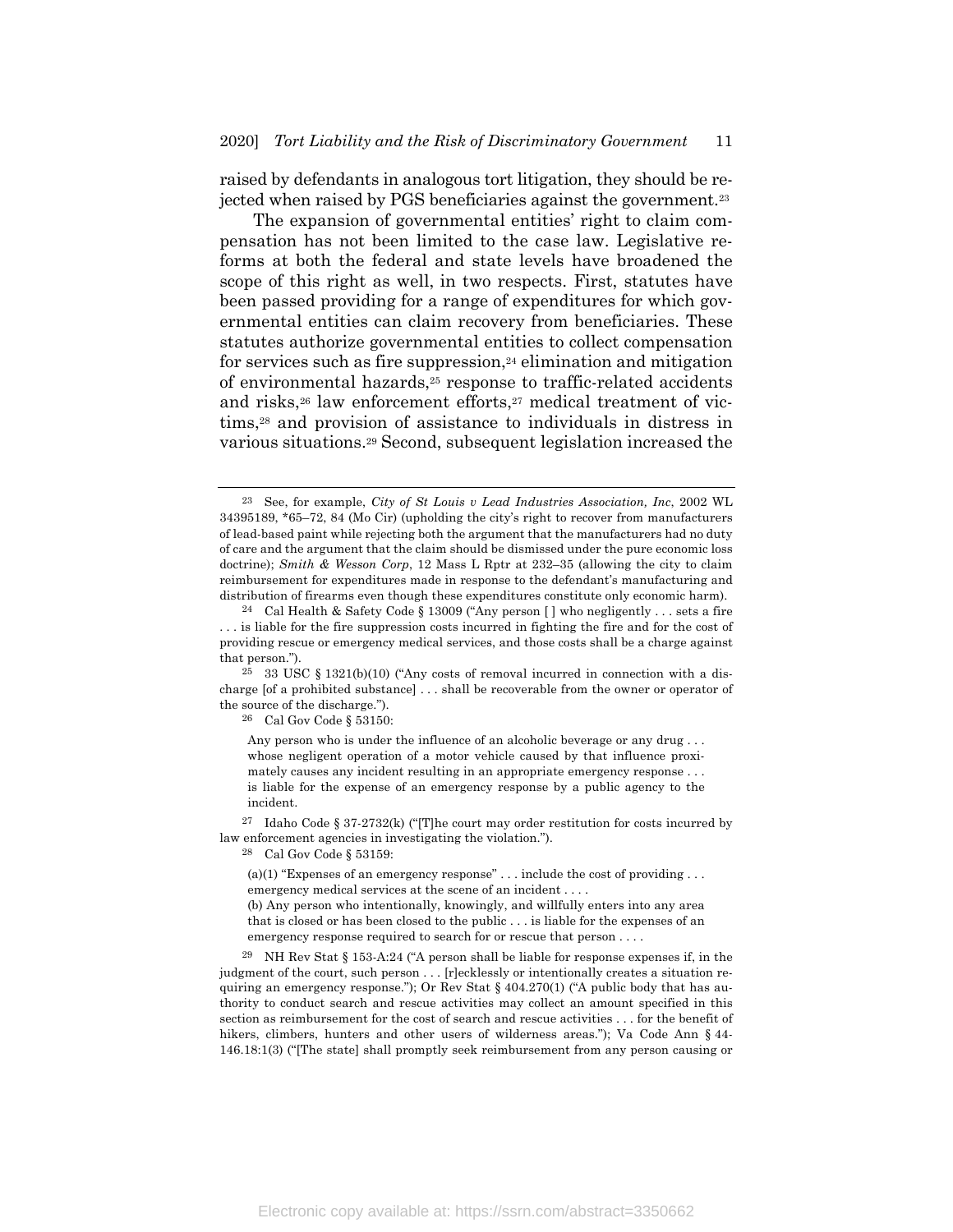number of categories of potential liable beneficiaries. While the initial legislation permitted governmental entities to file compensation claims against a limited set of beneficiaries, the more recent regulation removed these limitations, enabling lawsuits to be brought against broad categories of beneficiaries.30

In recent years, there has been a growing trend toward restricting the no-recovery rule even further. An increasing number of cities and municipalities have passed regulations that impose broad reimbursement duties.31 These regulations require PGS beneficiaries to pay the costs (often described as "response costs") incurred by local authorities such as the police and fire departments, emergency services units, and environmental protection squads when their action was necessitated by the beneficiaries' faulty behavior. The wide scope of these new rules, as well as their rising popularity among local governments, has led to public criticism and to state-government efforts aimed at repealing them.32 These efforts have been somewhat successful; between 2008 and 2011, twelve states enacted laws setting limitations on governmental entities' right to claim compensation for expenditures caused by beneficiaries' negligence.33 The limitations set by these statutes vary among the jurisdictions, with some states opting for

31 See, for example, Christopher Jensen, *A Crash. A Call for Help. Then, a Bill.* (NY Times, Sept 3, 2010), archived at https://perma.cc/TX9U-X4FD (describing the rise in recovery claims brought by governmental entities, and noting that in at least twenty-six states, cities and municipalities now charge injurers, and sometimes victims, for services provided by local fire and police departments).

contributing to an emergency or disaster for [ ] . . . sums [incurred for] protection, relief and recovery from loss or damage caused by such person.").

<sup>30</sup> Under the Comprehensive Environmental Response, Compensation, and Liability Act of 1980 (CERCLA) and similar state legislation, for example, governmental entities can now demand recovery for their clean-up costs from a number of parties (beyond the polluter itself). 42 USC § 9601 et seq. See also note 144 and accompanying text. For a general discussion of CERCLA's extended liability regime, see Melissa A. McGonigal, Comment, *Extended Liability Under CERCLA: Easement Holders and the Scope of Control*, 87 Nw U L Rev 992, 996–1020 (1993).

<sup>32</sup> See id.

<sup>33</sup> See Act of April 29, 2010, 2010 Ala Acts 1691, codified at Ala Code § 32-10-13; Act of April 13, 2011, 2011 Ariz Sess Laws 544, codified at Ariz Rev Stat Ann § 28-677; Act of April 6, 2009, 2009 Ark Acts 5143, codified at Ark Code Ann § 27-53-307; Act of June 16, 2009, 2009 Fla Laws 1914, codified at Fla Stat Ann §§ 125.01045, 166.0447; Act of May 12, 2008, 2008 Ga Laws 490, codified at Ga Code Ann § 33-8-8.2; Act of March 19, 2008, 2008 Ind Acts 146, codified at Ind Code Ann § 9-29-11.5, repealed by 2016 Ind Acts 198; Act of May 12, 2011, 2011 Kan Sess Laws 939, codified at Kan Stat Ann § 12-16,129; Act of July 13, 2007, 2007 Mo Laws 830, codified at Mo Ann Stat § 374.055; Act of May 27, 2009, 2009 Okla Sess Laws 1813, codified at 47 Okla Stat Ann § 10-118; Act of December 18, 2007, 2007 Pa Laws 461, codified at 53 Pa Cons Stat Ann § 1392; Act of March 27, 2008, 2008 Tenn Pub Acts 1, codified at Tenn Code Ann § 55-10-108; Act of March 22, 2011, 2011 Utah Laws 978, codified at Utah Code Ann § 10-8-55.5.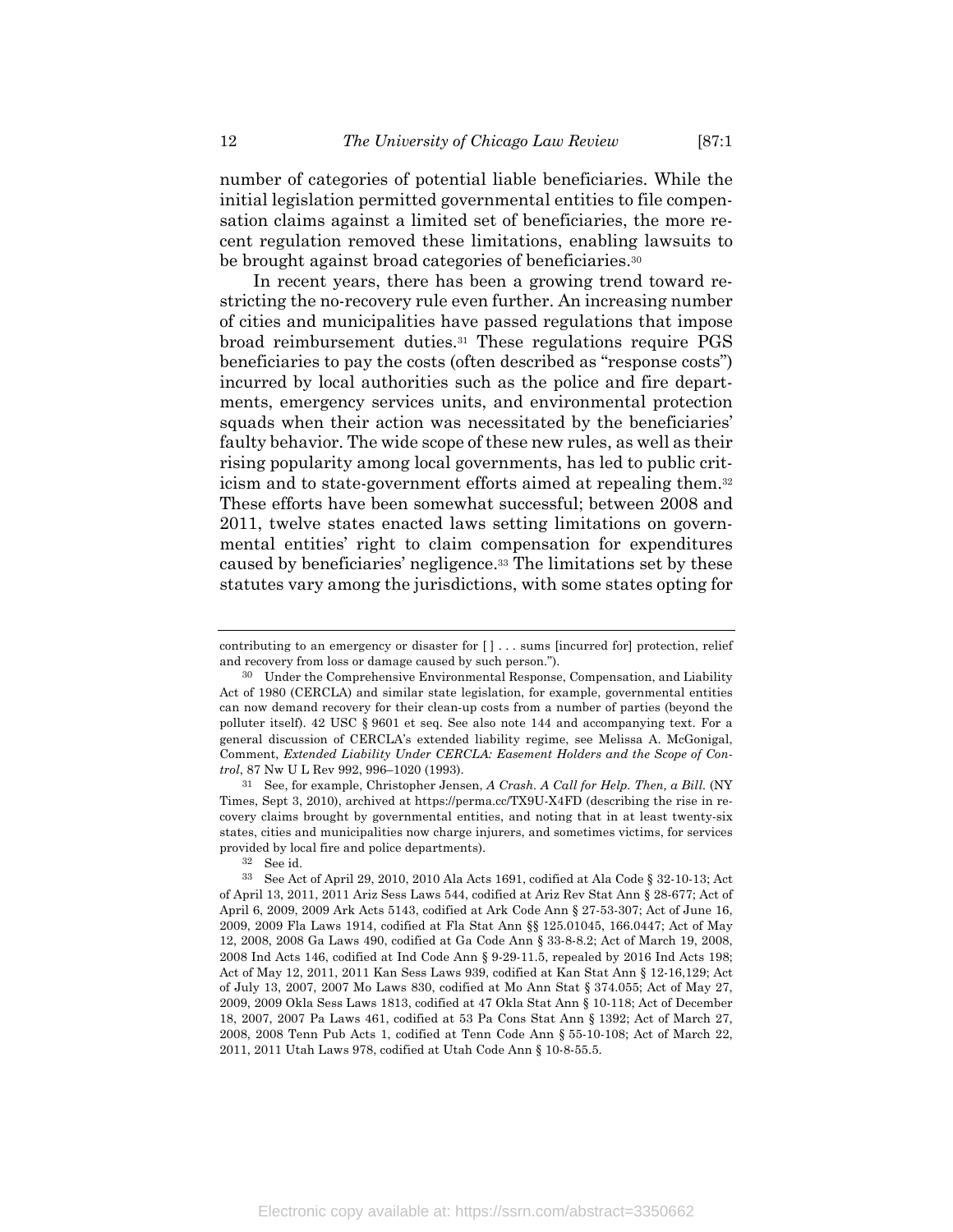only light restrictions and others adopting a more stringent approach.34 No state, however, has seen fit to sweepingly eliminate governmental entities' right of recovery. Furthermore, the majority of states have opted not to enact any similar legislation, thereby allowing cities and local municipalities within their jurisdiction to recover from negligent PGS beneficiaries.

This transformation of beneficiary liability for PGS costs has led governmental entities to try to extend their right to compensation to other areas.<sup>35</sup> States, cities, and local municipalities have filed precedent-setting lawsuits against major industries (such as the cigarette, gun, and lead paint industries) for the costs they incurred in dealing with harms resulting from these industries' products.36 Despite the complexity and novelty of these lawsuits, courts have shown considerable willingness to impose liability on these defendants.<sup>37</sup> Consequently, although the free public services doctrine has not been abolished, its effect has been substantially diminished.

#### B. Public Officials

Public officials who suffer losses while responding to individuals' risky activities also have traditionally faced considerable obstacles to claiming compensation.38 Under the "fireman's rule,"

37 For cases in which courts have acknowledged plaintiffs' right of recovery against gun manufacturers and distributors while explicitly rejecting defendants' reliance on the free public services doctrine, see *Smith & Wesson Corp*, 12 Mass L Rptr at 230–31; *City of Cincinnati v Beretta U.S.A. Corp*, 768 NE2d 1136, 1149–50 (Ohio 2002); *City of Gary v Smith & Wesson Corp*, 801 NE2d 1222, 1240–41 (Ind 2003); *James v Arms Technology, Inc*, 820 A2d 27, 47–49 (NJ Super 2003). The enactment of the Protection of Lawful Commerce in Arms Act, Pub L No 109-92, 119 Stat 2095 (2005), codified at 15 USC § 7901 et seq, however, immunized the gun industry against many such lawsuits.

38 See Dan B. Dobbs, *Law of Torts* § 363 (West 2d ed 2014) (discussing the fireman's rule and injurers' "[l]imited duties [toward] professional risk-takers").

<sup>34</sup> Under Pennsylvania law, for example, cities and municipalities may not recover for police services rendered in response to car accidents, and may only recover policereport-related costs in all other situations. In Utah, by contrast, the police can still recover for a host of services irrespective of the reason they arrived on the scene. Compare 53 Pa Cons Stat Ann § 1392, with Utah Code Ann § 10-8-55.5.

<sup>35</sup> See Sara L. Swan, *Plaintiff Cities*, 71 Vand L Rev 1227, 1233–49 (2018) (showing the significant rise in litigation initiated by cities and municipalities to recover expenditures made in response to the faulty behavior of injurers).

<sup>36</sup> See id. See also Greg J. Carlson, *Lead Paint: Who Will Bear the Cost of Abating the Latest Public Nuisance?*, 59 Hastings L J 1553, 1560–70 (2007) (describing court rulings in lead-paint cases in various jurisdictions and referring to tobacco and gun litigation). Most recently, cities and municipalities have filed tort claims in response to the opioid epidemic, seeking reimbursement of costs from pharmaceutical companies and distributors. See, for example, *In re National Prescription Opiate Litigation*, 2018 WL 4895856, \*8–10 (ND Ohio) (rejecting a pharmaceutical company's argument that a city's claim for reimbursement of costs is barred by the "free public services" doctrine).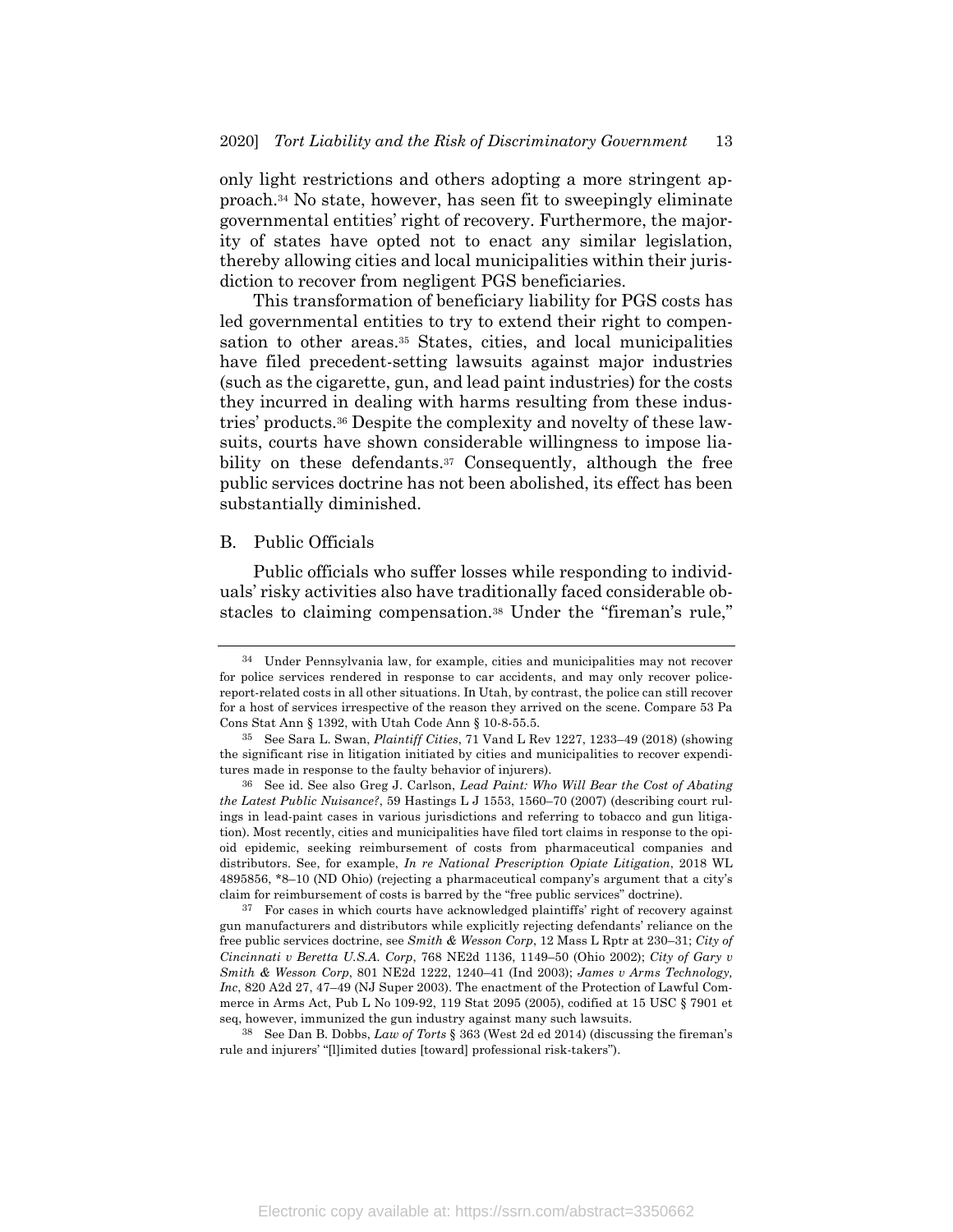courts generally reject claims filed by safety professionals injured in attending to the risks and harms that resulted from faulty behavior. The rule has been invoked in dismissing claims brought by "firefighters, police officers, ambulance drivers, emergency medical technicians, and other professional rescuers."39

Courts have offered several rationales for the fireman's rule. The first decisions to apply the rule justified it based on the formal premises liability rules.40 Since firefighters (and similar rescuers) are generally considered to be licensees, they are assumed to enter premises at their own peril, thereby waiving any future claims against the property owner. More recent cases have extended the fireman's rule to also cover claims related to harms occurring outside the defendant's land and have suggested that the rule is grounded on the special characteristics of the plaintiffs. Referring to the fireman's special training as well as the payments they receive for performing their dangerous jobs, courts have ruled that they voluntarily exposed themselves to the risk and therefore cannot claim compensation.41

Other decisions have held that the rule safeguards against excessive liability. Under this rationale, because public officials are entitled to publicly funded compensation (in the form of workers compensation or similar benefits), they cannot seek further payments from PGS beneficiaries, who have already paid compensation through their taxes.42 Some commentators shift the focus of the rationale to beneficiaries' incentives. They maintain that by eliminating the risk of liability for harm caused to rescuers, the rule incentivizes beneficiaries not to hesitate to call for

<sup>39</sup> See Robert H. Heidt, *When Plaintiffs Are Premium Planners for Their Injuries: A Fresh Look at the Fireman's Rule*, 82 Ind L J 745, 745–46 (2007) (providing examples for cases in which professional rescuers were denied recovery based on the fireman's rule).

<sup>40</sup> For a collection of cases, see Larry D. Scheafer, Annotation, *Liability of Owner or Occupant of Premises to Fireman Coming Thereon in Discharge of His Duty*, 11 ALR4th 597, 602–07 (1981); Richard C. Tinney, Annotation, *Liability of Owner or Occupant of Premises to Police Officer Coming Thereon in Discharge of Officer's Dut*y, 30 ALR4th 81, 89–98 (1981).

<sup>41</sup> See, for example, *Krauth v Geller*, 157 A2d 129, 130–31 (NJ 1960) (holding that the plaintiff-firefighter cannot claim compensation for harm caused while rendering services "for which he is trained and paid").

<sup>42</sup> See, for example, *Kiernan v Miller*, 612 A2d 1344, 1346 (NJ Super 1992):

<sup>[</sup>T]he taxpayer who pays the fire and police departments to confront the risks occasioned by his own future acts of negligence does not expect to pay again when the officer is injured while exposed to those risks. Otherwise, individual citizens would compensate police officers twice: once for risking injury, once for sustaining it.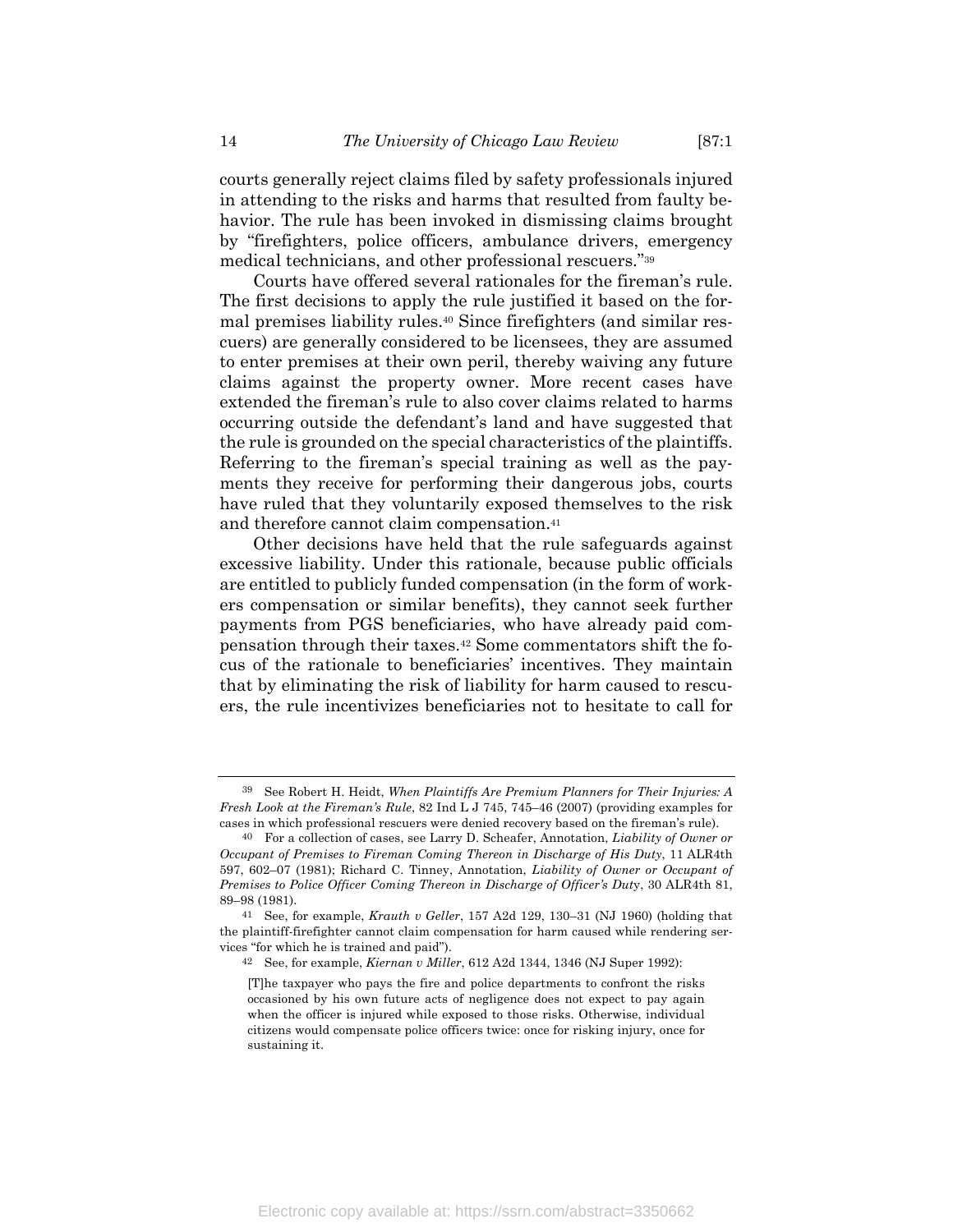assistance when loss might still be prevented or minimized by professionals.43

Similar to the free public services doctrine, the fireman's rule is facing increasing criticism for diluting beneficiaries' incentives to take proper precautions. A number of states have abolished the rule altogether or statutorily limited its scope.<sup>44</sup> In states where the rule still applies, its scope has been narrowed through substantial exceptions. One group of these exceptions relates to instances in which the defendant's behavior is found to be grossly unreasonable. For example, multiple courts have held that the fireman's rule will not preclude claims when a beneficiary's risky behavior was intentional or willful.45 Other courts have restricted the application of the rule when a beneficiary could have warned the rescuer about the risk that eventually led to the latter's injury but refrained from doing so, or when the beneficiary's behavior was in violation of an explicit safety ordinance or regulation.<sup>46</sup>

The rule's application has been restricted, moreover, even when a wrongdoer or rescuee's behavior did not manifest gross unreasonableness. Most states now allow recovery when the plaintiff-rescuer's harm resulted from a different risk than the risk that "necessitates [their] presence" in the first place.<sup>47</sup> Thus, a police officer who was injured by a negligent driver while issuing a speeding ticket to another driver can claim compensation

44 See *Minnich v Med-Waste, Inc*, 564 SE2d 98, 102–03 (SC 2002) (reviewing legislation that abrogates or significantly constrains the application of the rule in California, Florida, Minnesota, New Jersey, New York, Nevada, and Virginia). See also Heidt, 82 Ind L J 745 at 746 n 3 (cited in note 39) (reviewing a similar statute in Michigan).

<sup>43</sup> See *Prosser & Keeton* at 431 (cited in note 14) ("The argument sometimes offered[ ] [is] that tort liability might deter landowners from uttering such cries of distress [to policemen and firemen].") (citation omitted). Judges, following Prosser (who notes that the argument is "preposterous"), have been skeptical about this concern. Id. As wrongdoers seek to both protect themselves and minimize compensation to potential victims, whether they are liable for the rescuers' harm arguably should have little effect on their incentives to call for help. See, for example, *Hannah v Jensen*, 298 NW2d 52, 56 (Minn 1980) (Scott dissenting) (rejecting the argument as justification for the fireman's rule).

<sup>45</sup> See, for example, *Miller v Inglis*, 567 NW2d 253, 256 (Mich App 1997) ("[A] tortfeasor who acts wilfully and wantonly is so culpable that the fireman's rule ought not to preclude the injured officer from suing the egregiously culpable wrongdoer.").

<sup>46</sup> See, for example, *Bartholomew v Klinger*, 53 Cal App 3d 975, 978–81 (1975) (holding that the fireman's rule did not preclude liability for a police officer's injury caused by "a known concealed defect [ ] on the premises" that the "defendant failed to warn" the officer about "despite [having] the opportunity to do so"); *Mullen v Zoebe, Inc*, 654 NE2d 90, 91–92 (NY 1995) (holding that a firefighter injured while evacuating residents can recover from the building owner after showing that the owner violated safety regulations).

<sup>47</sup> See, for example, *Moody v Delta Western, Inc*, 38 P3d 1139, 1141 (Alaska 2002) ("[T]he Firefighter's Rule does not apply to negligent conduct occurring after the police officer or firefighter arrives at the scene or to misconduct other than that which necessitates the officer's presence.").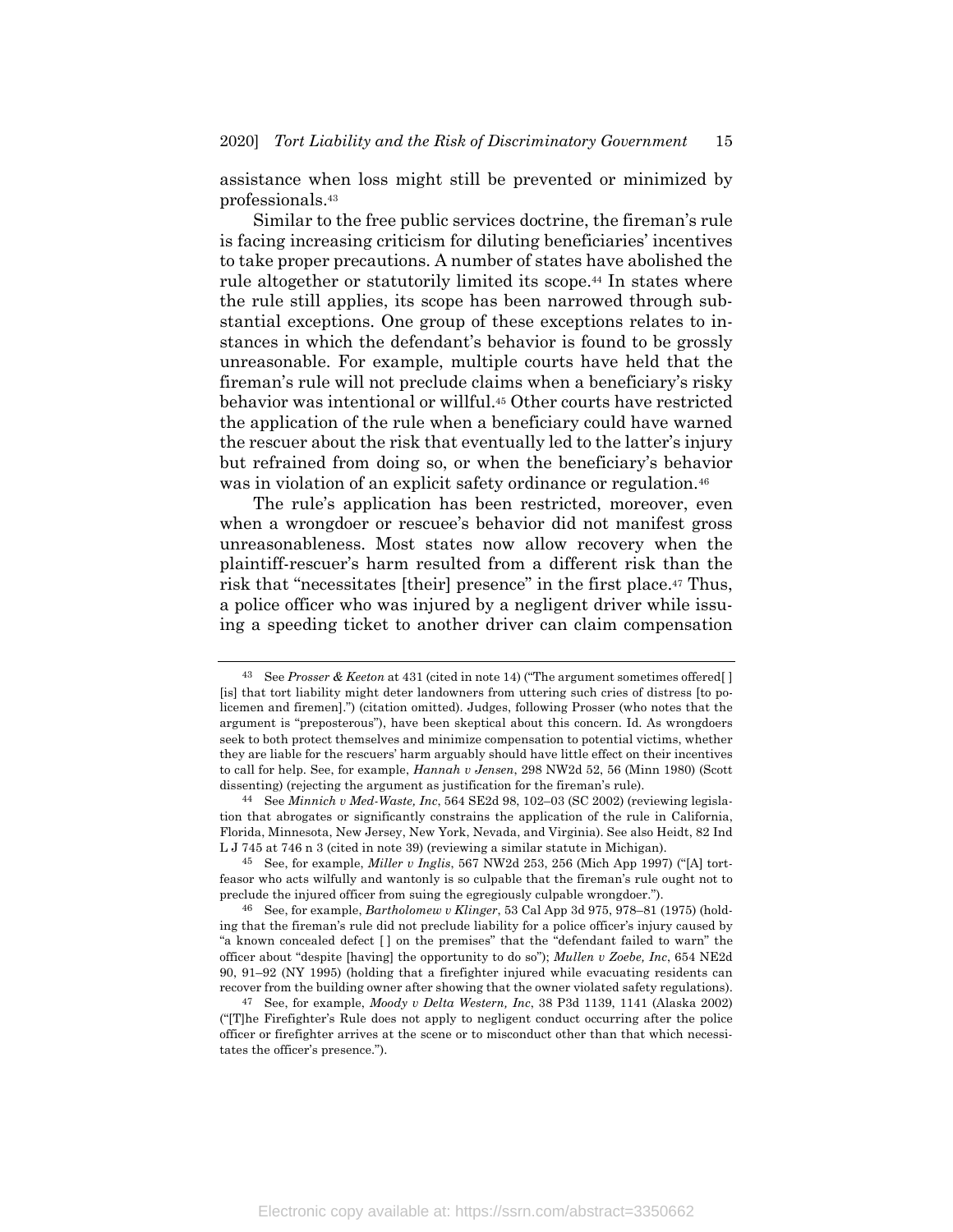from the negligent driver who hit him because the officer was present only due to the speeding driver's traffic violation.48 Similarly, a firefighter who was harmed by a homeowner's guard dog is entitled to damages because the dog was not the reason for the firefighter's presence on the premises.49

The tenuous status of the fireman's rule is perhaps most evident in how it was treated by the drafters of the new Restatement of Torts. Despite the rule's long history and its continued endorsement by some courts, the drafters noted that its primary traditional justification (identification of professional rescuers as "licensees" who assume the risk of harm) is no longer persuasive.50 Taking into account the extensive criticism of the rule as well as its many exceptions, the drafters decided to take "no position" in the debate over the desirability of the rule and its scope.51

#### C. Assessment

Presently, there is a tendency on the part of both courts and legislatures to curtail the free public services doctrine and fireman's rule. The underlying rationale for this is that PGS beneficiaries should internalize the entire cost of their faulty behavior. This internalization is just because it makes the negligent party compensate the nonnegligent party for the latter's losses. It is efficient because it forces PGS beneficiaries to take into account those potential losses in conducting their affairs.

Although counterarguments can be made in favor of maintaining the no-recovery rule, none seem particularly compelling. As noted, the main argument made in support of the free public services doctrine is that beneficiaries have already paid with their taxes for the services rendered to them by the government. This is an unconvincing justification for the rule, however, because it *presupposes* that a tax payment is intended to cover the costs incurred by the government *pursuant to the taxpayer's wrongdoing*. This is a questionable assumption: Would it not make more sense that a taxpayer whose negligence increased government expenses pay more to cover those costs than taxpayers who commit no

<sup>48</sup> See *Harris-Fields v Syze*, 600 NW2d 611, 615–16 (Mich 1999).

<sup>49</sup> See Dan B. Dobbs, Paul T. Hayden, and Ellen M. Bublick, *Torts and Compensation: Personal Accountability and Social Responsibility for Injury* 330–34 (West 6th ed 2009).

<sup>50</sup> See Restatement (Third) of Torts § 51, cmt m (2010) ("Whatever the rationale behind limiting land possessors' liability to professional rescuers injured in the course of performing their duties, the movement away from the original status-based justifications requires rethinking the firefighter rule and, if it is retained, adapting its scope to the rationale justifying its continuation.").

<sup>51</sup> Id.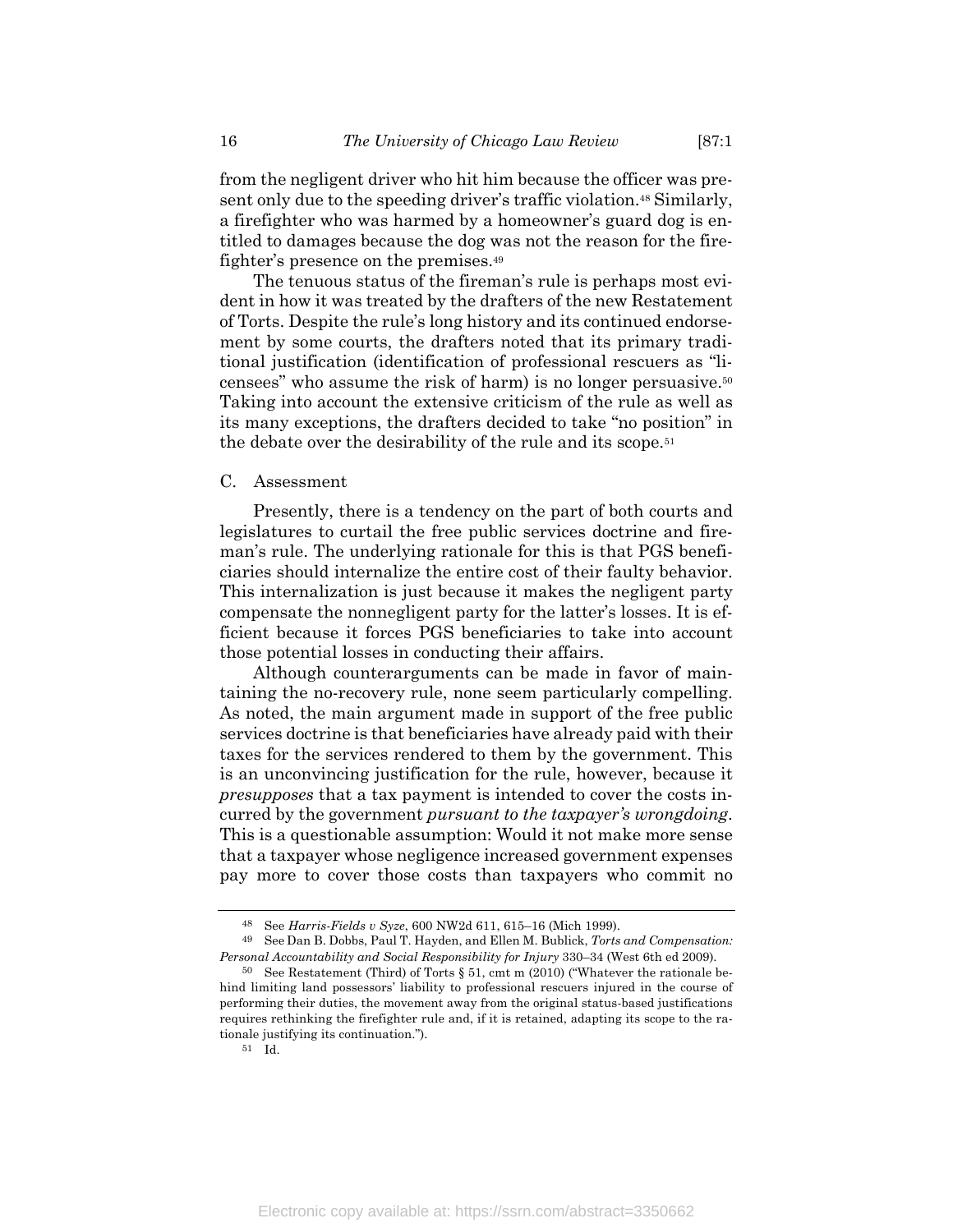wrongs? Another argument, which is applicable to both the free public services doctrine and the fireman's rule, is that beneficiaries who know they will be liable for the costs of governmental services will hesitate in requesting them in the first place; they will instead attempt to contend with the hazard themselves even if they lack the proper capacity to do so. This argument is also unpersuasive. When the governmental entity is the cheapest cost avoider, it is by definition less costly for the potential beneficiary to ask for its assistance—even if he will bear the costs of that assistance—than handling the risks himself. Certainly, there are irrational beneficiaries or beneficiaries who lack information about the risks and might refrain from calling for governmental assistance. But it is (at least) unclear whether this subset of irrational and uninformed beneficiaries would behave differently if they were not liable toward the government for its costs. It is also unclear whether this specific concern counteracts the benefits of a liability rule, which provides potential beneficiaries with efficient incentives to reduce risks *before* they materialize.

The arguments supporting the fireman's rule are even less convincing. As mentioned, a central rationale offered for the rule is that public officials willingly expose themselves to the risk of harm while being paid for their risky jobs. However, this argument makes the implicit—unfounded—assumption that public officials assume the risk of being injured *due to a wrongdoing without compensation*. We can see no good reason to endorse such an assumption. Another justification for the rule is that because public officials recover for injuries under workers' compensation schemes, they should not be allowed to recover from beneficiaries. Yet even if there is good reason not to allow public officials to sue negligent beneficiaries, there is nothing to justify not allowing the government to bring indemnification suits against these individuals. Indeed, the same reasons for not allowing the government to recover its expenses in providing services can arguably be applied in this context: there is no difference, after all, between costs incurred to compensate officials and costs incurred in providing PGS. It is doubtful, however, whether this argument suffices, for the justice and efficiency arguments supporting beneficiary liability are more appealing when bodily injuries, rather than monetary costs, are at stake.

In sum, at first glance, the arguments supporting the free public services doctrine and the fireman's rule seem much weaker than the counterarguments opposing these rules. In the next Part, we show that this impression is false.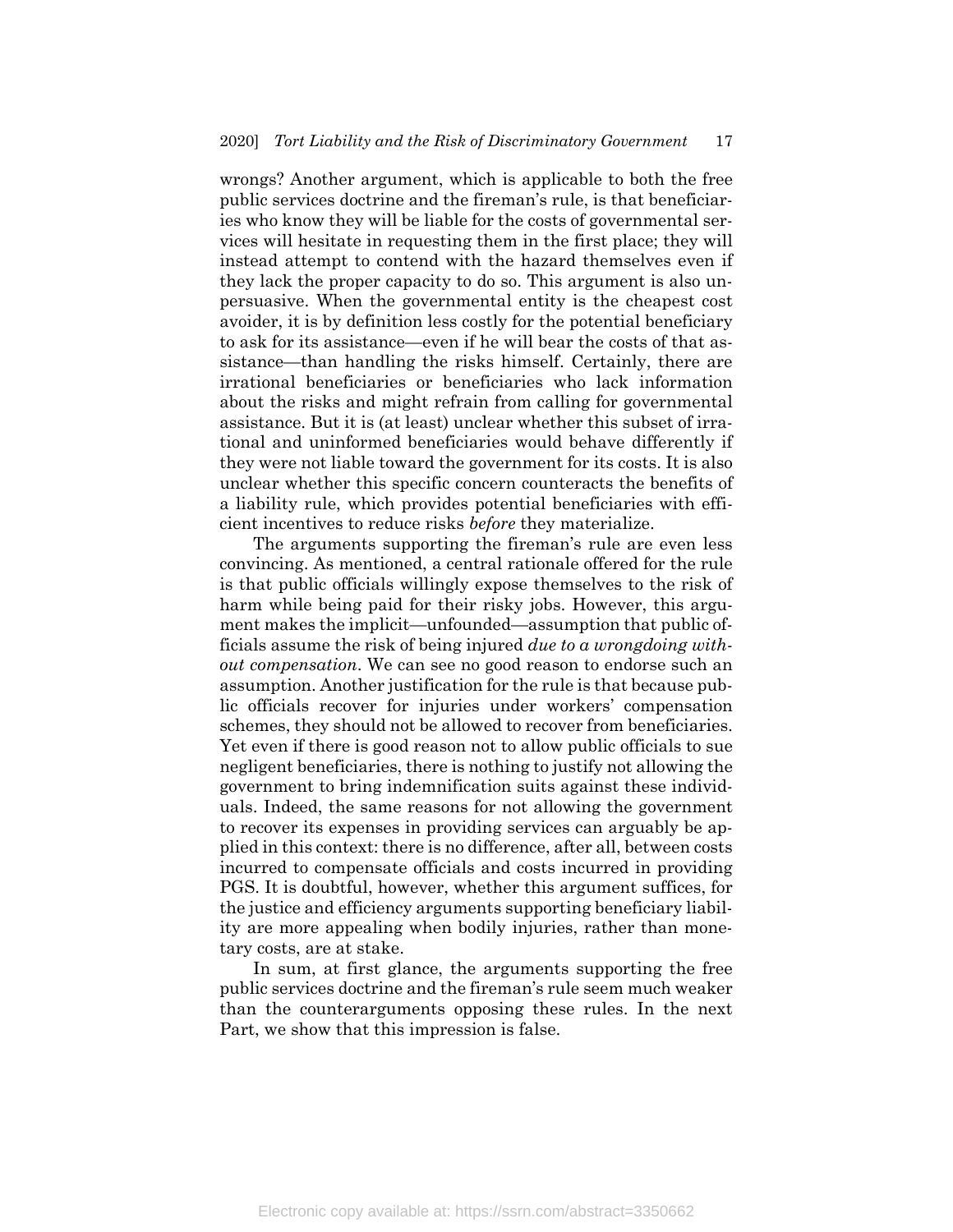#### II. WHY NO LIABILITY?

In this Part, we will show that, contrary to the conventional view, making negligent PGS beneficiaries liable for the costs of services does not produce optimal care. Even when beneficiaries are required to fully reimburse governmental entities, their harm-prevention incentives are not aligned with the maximization of social welfare. The reason for this is that the reimbursement accounts for only the losses incurred by governmental entities and ignores the harm deriving from depriving others of public services. This Part, moreover, demonstrates how current analysis has disregarded the distorting effect of beneficiary liability on the incentives of governmental entities and officials, which undermines beneficiaries' incentives to efficiently prevent harm. Part II.A presents the overlooked externality costs—or harms involved in the consumption of PGS. Part II.B discusses how the imposition of liability for PGS widens the scope of cases in which beneficiaries' care incentives are distorted. Building on the analyses in the first two sections, Part II.C then assesses the social desirability of making negligent beneficiaries liable for the costs incurred by governmental entities in providing PGS. Part II.D points out some limitations of the analysis conducted in Part II.C.

## A. The Social Costs of PGS

#### 1. The basic argument.

Personal government services are a substitute for private investment in care. When the costs to governmental entities, and officials, of eliminating risks or ameliorating harms are lower than the costs to private parties to take corresponding care measures, efficient harm prevention is rendered through governmental action. Conversely, when private investment in care can reduce harm at a low cost, social welfare is maximized when there is no governmental intervention in preventing harms. When multiple precaution alternatives are available, optimal harm prevention often requires a combination of public and private investment in care.52

<sup>52</sup> As economic theory has long shown, in bilateral-care cases, when both injurers and victims can invest in harm prevention, efficiency is usually attained when both parties take care. This outcome is predicated on the diminishing marginal return on parties' investments in care. See Robert Cooter and Thomas Ulen, *Law and Economics* 205–11 (Pearson 6th ed 2012) (discussing how a negligence rule can lead to efficient precautions by both victims and injurers). Analogously, in our context, optimal harm prevention would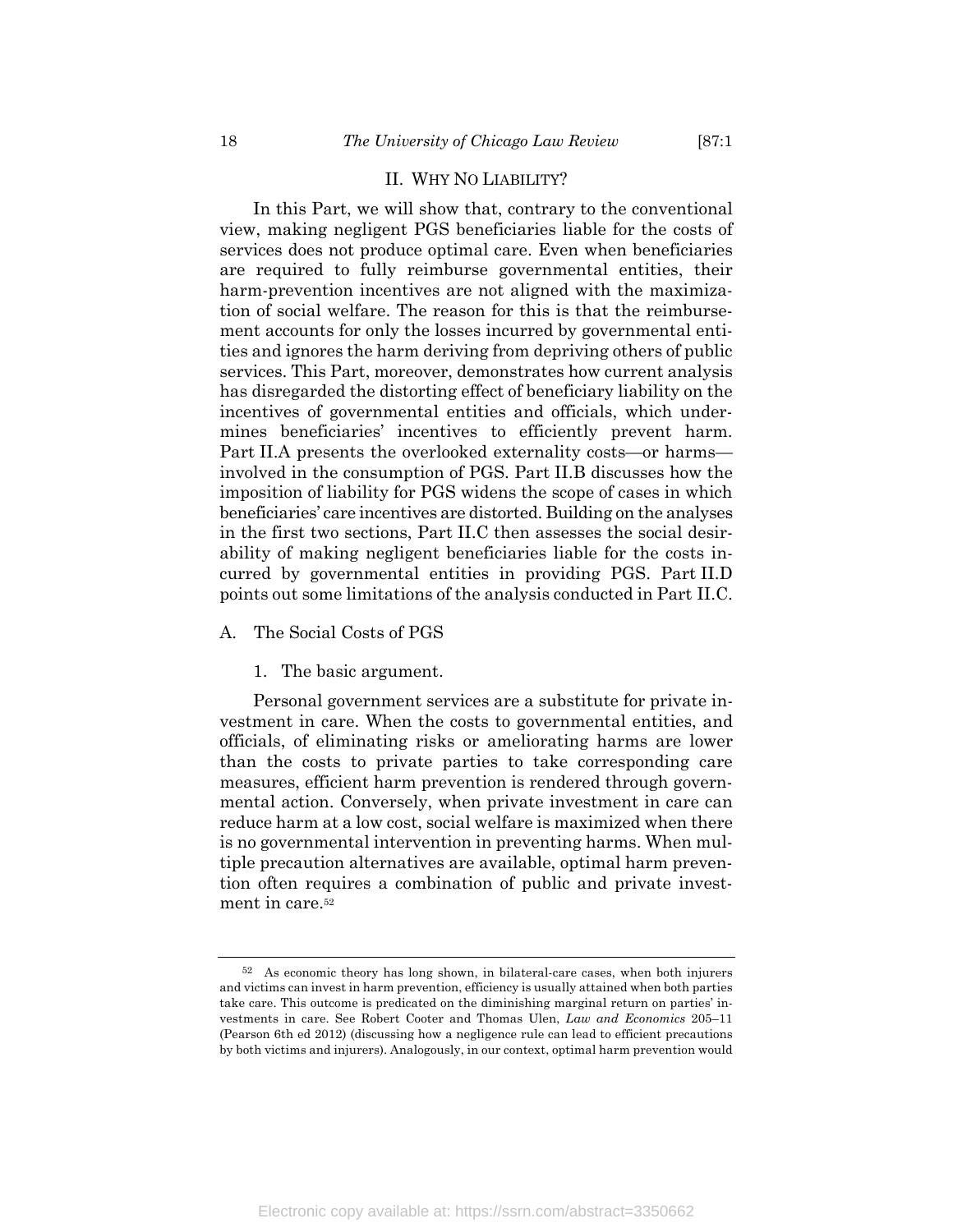The need to balance between public and private care measures suggests that optimal harm prevention entails considering differences between individuals' relative costs of care. Specifically, PGS should be provided to individuals for whom the cost of eliminating or reducing risks would exceed the cost to the government to take the same measures. By contrast, individuals who can eliminate or reduce risks at a lower cost (in other words, below the cost to the government) should be required to take precautions and not drain the public fisc.

This tradeoff between private and public investment in care is illustrated by Example 1. While Example 1 focuses on the implications of negligent beneficiaries' duty to reimburse governmental entities, it is equally applicable to the duty to compensate officials. In addition, although Example 1 relates to the provision of PGS to negligent rescuees (such as a self-inflicted injury case), it is no less applicable to the provision of PGS to wrongdoers (in other words, when a beneficiary's wrongdoing exposes others to risk). Finally, Example 1 illustrates a case of simultaneous rescue,53 but as we explain below, the analysis holds for sequential circumstances as well (that is, when the governmental entity is required to rescue only one potential beneficiary at a time).

*Example 1.* Two factories are operating in the same industrial area. There is a 10 percent annual risk that a fire will break out due to natural causes. If this happens, and no precautions have been taken, each factory will suffer a loss of 100. Factory A can spray a fire retardant at an annual cost of 7, which would save Factory A from the fire (but would not affect the probability of its occurrence). Factory B, by contrast, cannot take any efficient precautions. If a fire erupts, the local fire station can send its fire trucks to put out the fire at a cost of 20. However, the trucks' water tanks are sufficient to save only one of the factories.

From a social perspective, optimal care requires that Factory A take precautions (spray a fire retardant) and Factory B rely on public services (firefighters). Under this scenario, neither of the factories will be harmed and total social costs (Factory A's

often require that both potential beneficiaries (injurers) and governmental entities (victims) take care.

<sup>53</sup> For a description of some recent examples in which resource-constrained governmental entities were required to provide simultaneous rescues upon the occurrence of natural disasters, disease outbreaks, and terror attacks and the policy questions such rescues raise, see Sheri Fink, *Whose Lives Should Be Saved? Researchers Ask the Public* (NY Times, Aug 21, 2016), archived at https://perma.cc/ACK2-AARB. Of course, simultaneous rescues also arise in less extreme situations.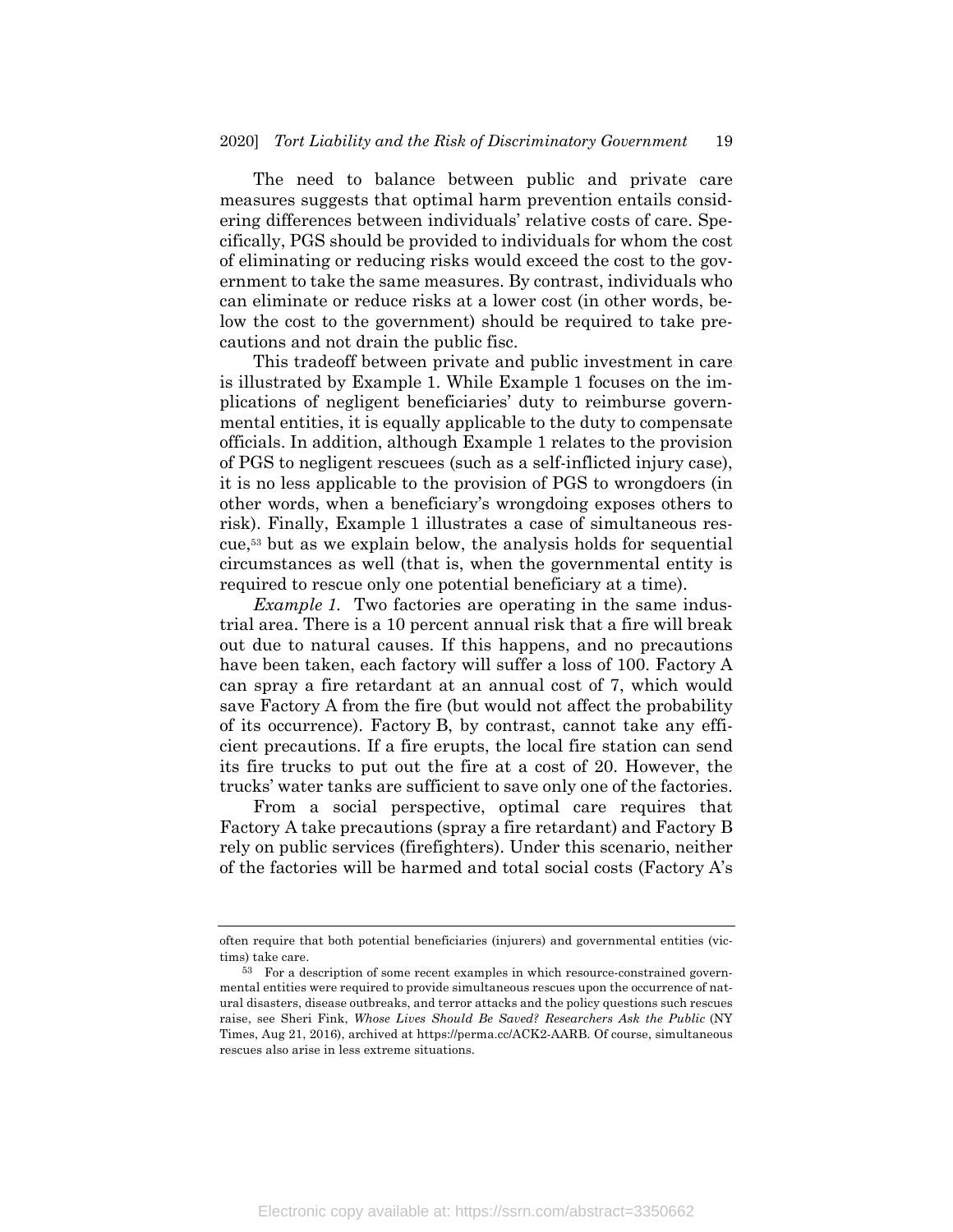costs of spraying and the local fire station's costs of care) equal 9  $(7 + (10\% \times 20))$ . This combination of private and public investment in care reflects the government's limited ability to provide its services (at a low cost) to more than one factory at a time,<sup>54</sup> as well as the difference between the prevention costs each factory would incur.

Consider now Factory A's care incentives under a no-liability regime for negligent PGS beneficiaries. If Factory A takes proper care, it eliminates the risk of harm at a cost of 7. Alternatively, if it does not take care, it faces a 10 percent risk of suffering harm of 100 (expected harm of 10). This harm, however, will not materialize if Factory A is rescued by the firefighters. Considering that in the event of a fire both factories face the same expected harm, the firefighters will randomly choose between the two. Factory A thus has a 50 percent chance of suffering no harm if a fire breaks out, making its expected overall cost equal to  $5(10\% \times 50\% \times 100)$ if it takes no care. Because this is lower than the cost of spraying a fire retardant  $(7 > 5)$ , Factory A is better off taking no care under a no-liability regime.55

Intuitively, it would seem that Factory A's suboptimal care incentives result from its ability to free ride on the public investment in fire suppression: since Factory A is not liable for the fire department's costs, it takes less than optimal care. As explained, this concern has been the central justification for expanding governmental entities' right to recover from wrongdoers.

To see why this reasoning is misguided, however, consider now a regime under which a factory benefiting from firefighting services must reimburse the government for its costs. This reimbursement would be from the factory's own resources, since property insurance policies usually cover only direct losses and exclude payments required by governmental agencies.<sup>56</sup> While this regime increases the factory's cost of refraining from spraying fire retardant, it would nevertheless still be in Factory A's

<sup>54</sup> For further discussion on the constraints of governmental entities in providing public services, see text accompanying note 57.

<sup>55</sup> Theoretically, the two factories might enter a Coasean agreement, under which Factory B pays Factory A to take precautions. In practice, however, transaction costs are likely to be prohibitively high, so that bargaining between the two factories is infeasible.

<sup>56</sup> See, for example, Robert Passmore, *Fighting Back Against the Crash Tax Trend* (CLM Magazine, June 2, 2011), archived at https://perma.cc/DLE8-MEWH ("These fees [claimed by governmental entities] generally do not fit the standard definition of either property damage or bodily injury coverage. Although ambulance services often are paid as part of medical expense coverage, police and fire services have always been funded through tax dollars.").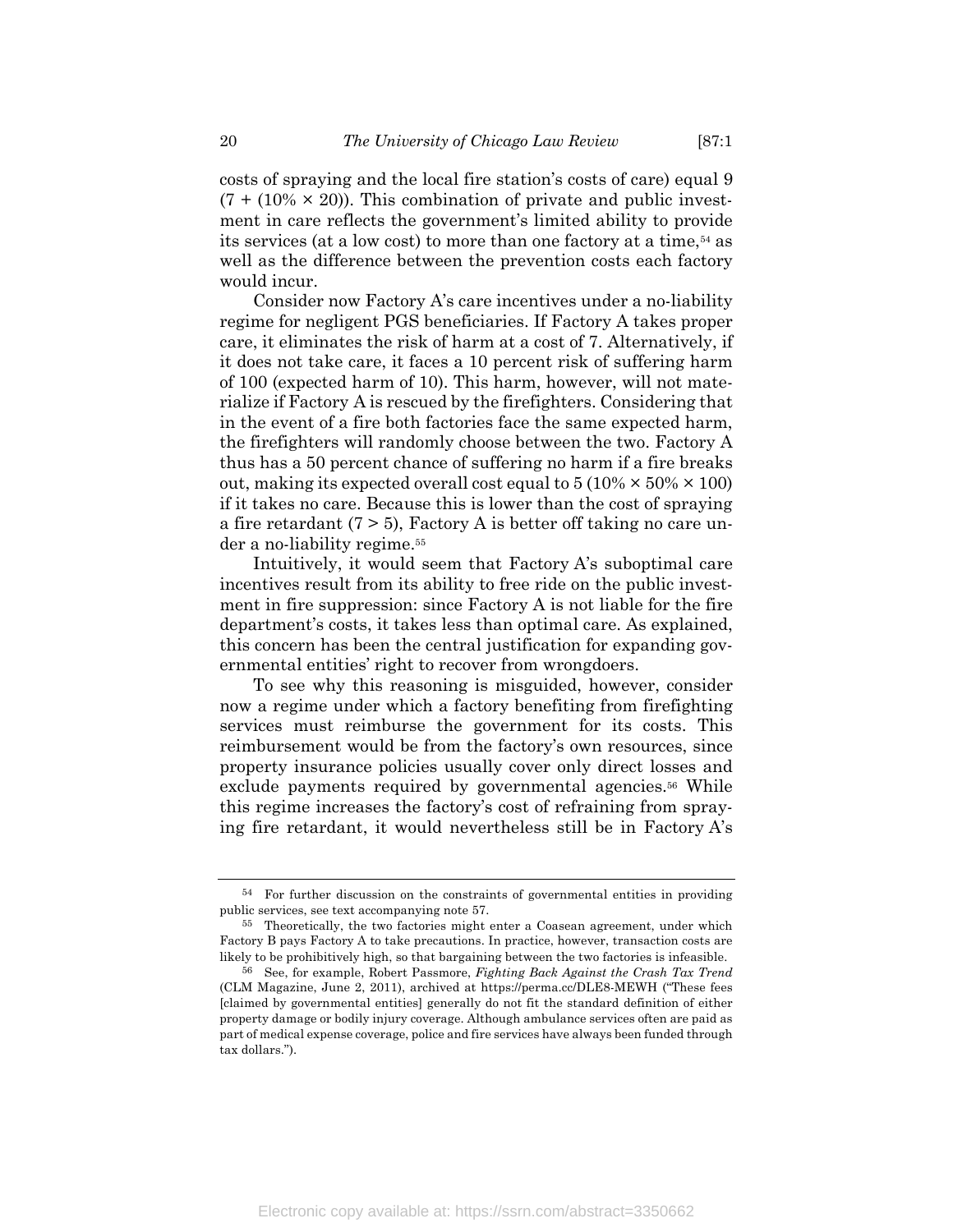best interest to take no care. Although Factory A would now have to pay 20 if it is rescued from a fire, its overall cost of taking no care would still be lower than the cost of spraying. Specifically, Factory A's cost of taking no care is comprised of the risk of suffering harm  $(10\% \times 50\% \times 100)$  and the cost of reimbursing the government (10%  $\times$  50%  $\times$  20), which amounts to an overall cost of 6. As the cost of spraying remains greater  $(7 > 6)$ , Factory A is still incentivized to take no care. Table 1 summarizes Factory A's costs as a function of its care level under both regimes, presenting its benefits from not spraying fire retardant.

|             | No liability                    | Liability                                                           |
|-------------|---------------------------------|---------------------------------------------------------------------|
| Spraying    |                                 |                                                                     |
| No spraying | $(10\% \times 50\% \times 100)$ | $(10\% \times 50\% \times 100) +$<br>$(10\% \times 50\% \times 20)$ |

As illustrated by Example 1, the social harm from Factory A's suboptimal level of care is not represented by the costs to the fire department in rendering its services but, rather, by the exposure of Factory B to the risk of not being rescued. By not spraying a fire retardant, Factory A saves itself 7. This, however, produces an expected harm of 10 (10%  $\times$  100), as in the event of a fire, one of the factories will be harmed. Factory A's behavior, therefore, reduces social welfare by  $3(10-7)$ .

Ideally, Factory A (like similarly situated property owners) will have efficient incentives to take optimal care if it bears liability for the harm suffered by Factory B rather than for the costs incurred by the fire department (the latter costs will arise regardless of whether Factory A takes care). Only in this way will Factory A internalize the full social costs of a failure to take optimal care, and its incentives will align with the maximization of social welfare. Under such a liability regime, if Factory A fails to take care, its expected liability will be  $5 (10\% \times 50\% \times 100)$ . Since Factory A will bear its own self-risk of  $5(10\% \times 50\% \times 100)$ , it will take care so long as the cost of spraying fire retardant is less than  $10 (5 + 5)$ , as efficiency requires.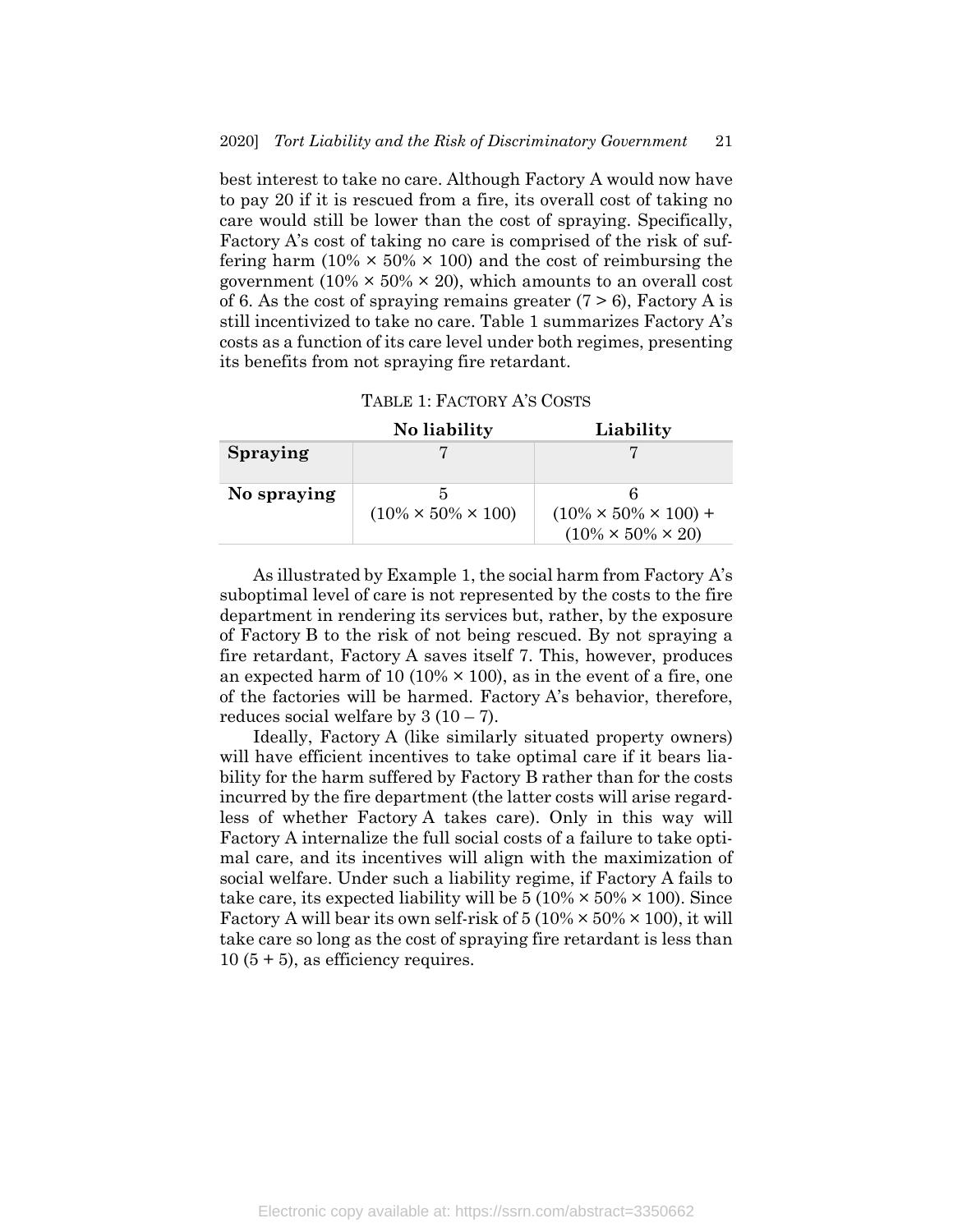2. Refinements.

*a) Strict liability.* Instead of a fault-based legal regime, one could imagine a strict liability rule, under which beneficiaries compensate the government for PGS regardless of fault. There could be various reasons against adopting such a legal rule (for example, we do not want innocent victims of crime to compensate the police for its costs in protecting them)—and in fact, no legal system has adopted such a liability regime. But more importantly, it would not cure the inefficiencies described in Part II.A.1: even under a strict liability regime, Factory A would be better off taking no precautions, given the possibility of being rescued by the fire department.

*b) Selective rescues.* Theoretically, the inefficiency described in the previous Section would be resolved if the fire department would not rescue negligent beneficiaries before it rescues beneficiaries who took proper care. We assume here—quite realistically—that typically it is impossible to implement such a strategy because it is hard to know before committing the rescue whether rescuees are negligent. Such a strategy would also not pass public—and probably judicial—scrutiny; punishing negligent beneficiaries by not rescuing them would often be a disproportionate sanction.

*c) Sequential need for services.* Our analysis of Example 1, which deals with a simultaneous need for PGS, can be similarly applied to cases of a sequential need for services. In the latter circumstances, providing PGS to negligent beneficiaries leads to a reduction in the quality or quantity of services provided to future beneficiaries. This is due to the limited ability of governmental entities to provide services to all beneficiaries in need, even if beneficiaries pay the costs of their rescue.

More specifically, because governmental services include significant fixed and infrastructure costs, governmental entities' capacity to provide their services is constrained.57 A fire station has only a certain number of trucks and crews. Thus, even if negligent beneficiaries were subject to a reimbursement duty—that is, paid the direct or marginal cost of sending a fire truck to save them—

<sup>57</sup> Fixed and infrastructure costs include investments in construction of fire stations, purchase of equipment, and training of firefighters. Marginal costs include costs such as the water used to extinguish fires. See Cooter and Ulen, *Law and Economics* at 27 (cited in note 52) (distinguishing between fixed and variable costs). In some cases, fixed costs can be the primary mandatory investment in harm prevention. See, for example, Rebecca R. Roberts, et al, *Distribution of Variable vs Fixed Costs of Hospital Care*, 7 JAMA 644, 646– 47 (1999) (arguing that the majority of costs in providing hospital services are fixed costs).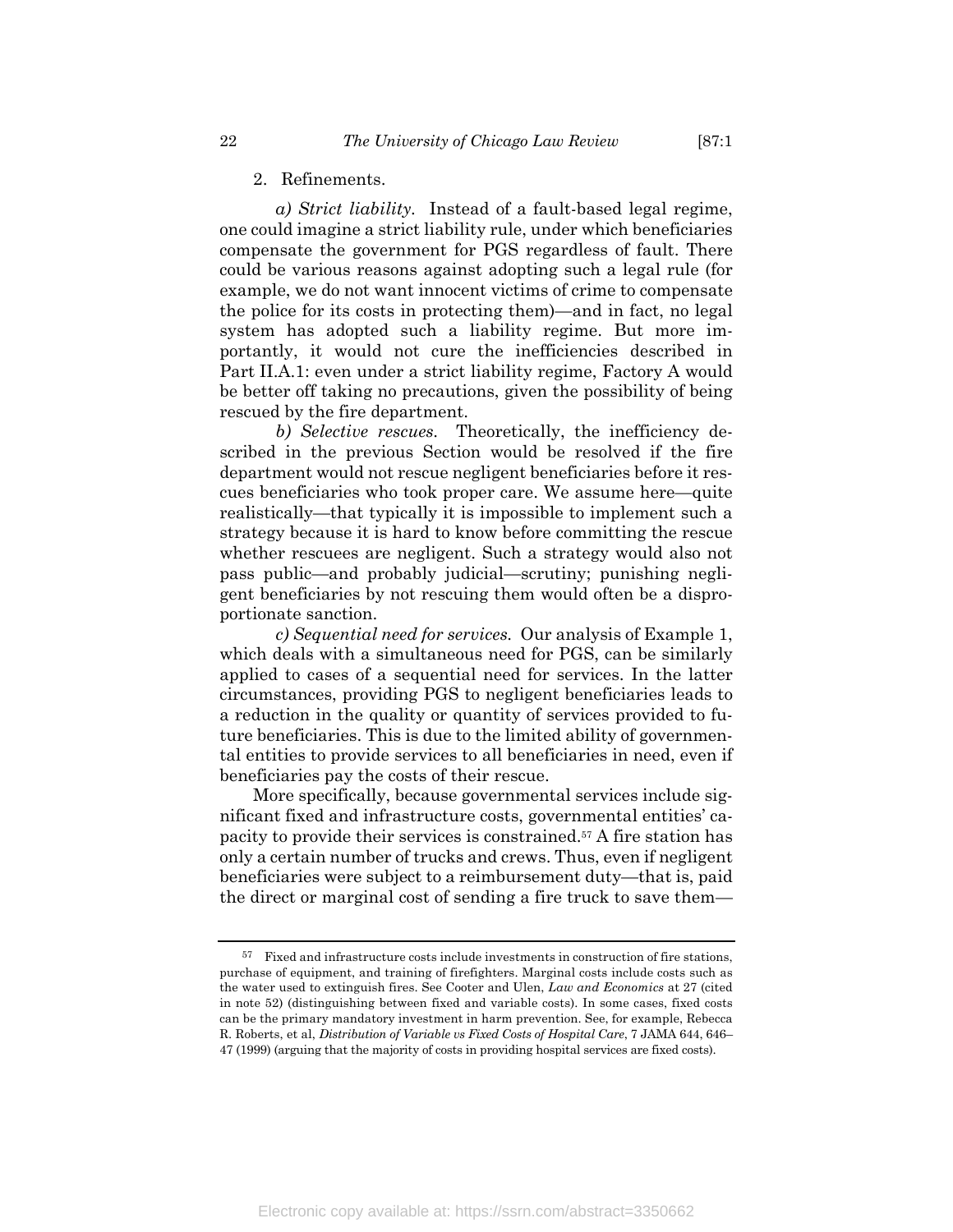the fire station would still not be able to serve an unlimited number of beneficiaries. In a similar vein, hospitals that maintain a fixed number of beds would be constrained by their ability to provide medical treatment to patients, even if the latter shouldered the marginal costs of their treatment. In response to excessive demand, fire stations, hospitals, and other governmental entities would have to lower the quality of their services (for example, send fewer trucks, hospitalize patients for shorter periods) or provide these services selectively (for example, attend to only some calls for rescue, admit fewer patients).

Furthermore, even if governmental entities could provide their services with no limitations, the cost of providing these services typically increases with the number of beneficiaries. Beneficiaries who enjoy the public service raise the cost of providing it to subsequent beneficiaries, thereby giving rise to the same externality problem we have identified in Example 1.58 To make beneficiaries internalize the full cost of the public service they consume, liability should be imposed for the full social cost of their consumption. This cost is either the harm caused to subsequent beneficiaries who received inferior services, or the increase in the cost of providing adequate services to those subsequent beneficiaries. Therefore, under a reimbursement regime that obliges beneficiaries to pay just for direct or marginal costs, potential beneficiaries also in the sequential setting would excessively rely on PGS and take suboptimal care.59

*d) Liability for average cost.* Charging negligent beneficiaries the government's *average* (rather than marginal) cost does not resolve the inefficiencies. To see this, consider a public service the government can supply at an increasing cost, such that providing it to the first and second beneficiaries entails a respective cost of 1 and 5 (for an average cost of 3). Suppose that each beneficiary can avoid consuming the public service by using her own resources. Specifically, the first beneficiary can do so at a cost

<sup>58</sup> Consider, for example, the provision of medical treatment. A surgeon can treat (sequentially) several patients a day. However, beyond a certain number of patients, the hospital must pay the surgeon for overtime (and as she gets tired, the surgeon is also more likely to harm patients). The earlier patients thus increase the cost of providing service to later patients. Under a reimbursement regime, the early patients only partly internalize the cost of their benefit.

<sup>59</sup> An extensive literature in economics and political science debates the question of "how big the government should be"—that is, the question of determining optimal government spending and optimal taxation. For a recent overview and discussion of this literature, see generally Jon Bakija, et al, *How Big Should Our Government Be?* (California 2016). As our analysis suggests, however, even with optimal governmental spending and taxation, maximization of social welfare mandates optimal PGS liability rules.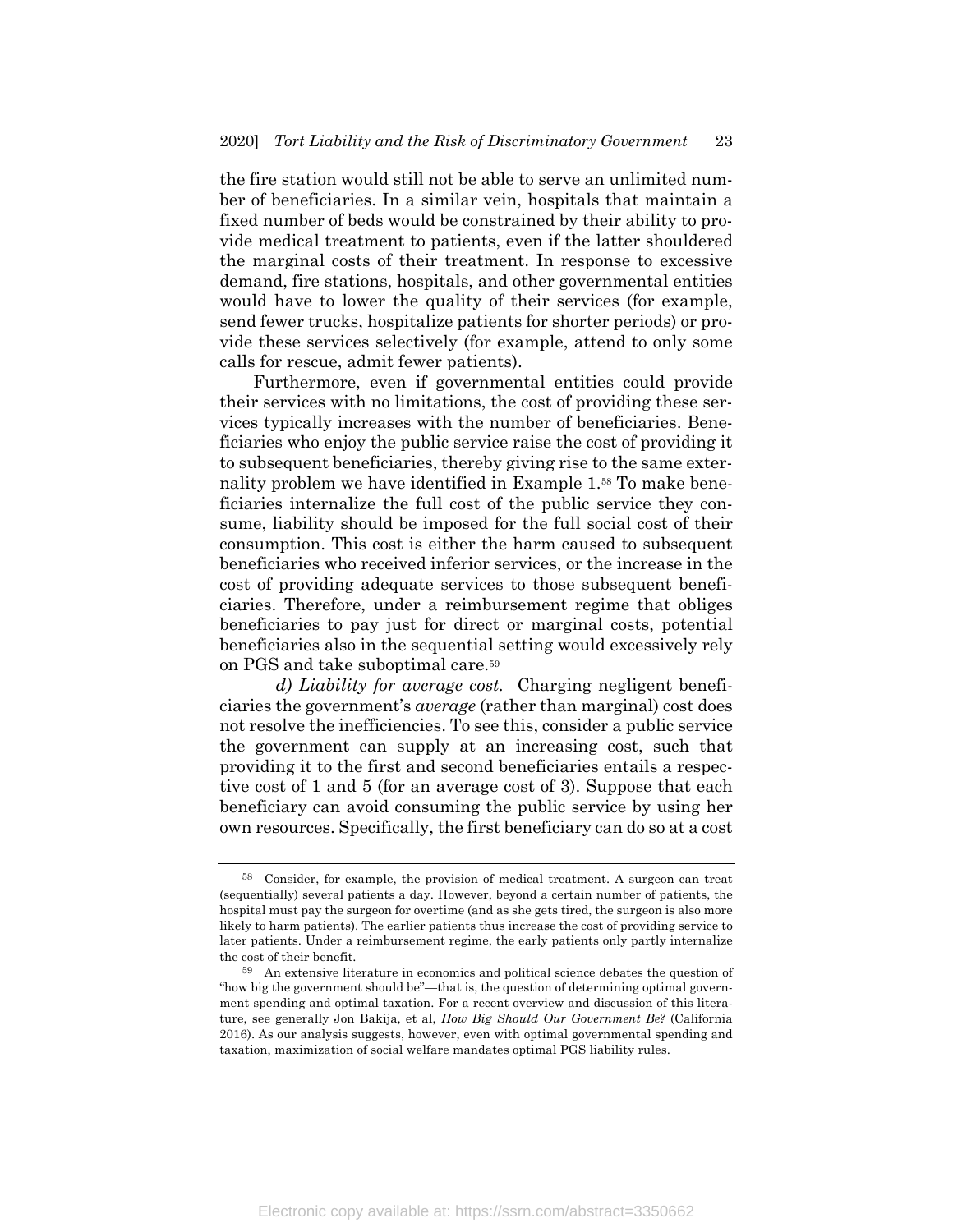of 3.5 and the second beneficiary at a cost of 4.5. Socially, it is desirable that only the second beneficiary consume the public service and that the first beneficiary use her own resources, for a total cost of  $4.5$  (1 + 3.5). However, under a regime in which beneficiaries must each pay 3 (the average cost), both would consume the public service (for a total cost of 6). Charging the first beneficiary the average cost fails to make her internalize the rise in the cost of providing the service to the second beneficiary.

*e) Implementing full ex post internalization.* Let us consider whether full internalization of social costs by a negligent beneficiary is a feasible option. The answer seems to be no, at least in most cases. In practice, it is hard to imagine a legal regime in which Factory B in Example 1 could sue Factory A for the latter's failure to take optimal precautions. One reason is that the cost of information necessary to bring such a claim would tend to be prohibitively high. In this example, there are only two factories, and under the stated circumstances, only Factory A should take precautionary measures. In reality, there are many factories involved—many different property owners—with different costs of care and different expected harms. Therefore, it is difficult to identify a specific property owner whose failure to take proper care makes her liable for the harm to another property owner. But even if this information hurdle could be resolved (or if liability had been strict), it would be a daunting task for courts to measure the externalities created by each and every negligent (or even nonnegligent) property owner and impose liability accordingly. In particular, how would a court assess the harm caused to society or any individual victim—by one specific property owner who failed to take care and thereby "consumed" scarce public resources at the expense of others? Often, the externalities are remote, indirect, and difficult to trace back to any specific beneficiary. Similar difficulties would arise in the cases where the need for services is sequential rather than simultaneous.

*f) An alternative ex post internalization rule?* Instead of imposing liability for the *actual* full social costs, liability could be imposed for the *average* full social costs. Such a rule would result in a schedule of recovery amounts that takes into account all possible parameters needed to calculate the average social costs including costs borne by third parties—emanating from a beneficiary's failure to take care. In cases represented by Example 1, parameters considered in calculating the average social costs are the day of the week and specific hour at which the fire erupted, the equipment and manpower available to the fire department at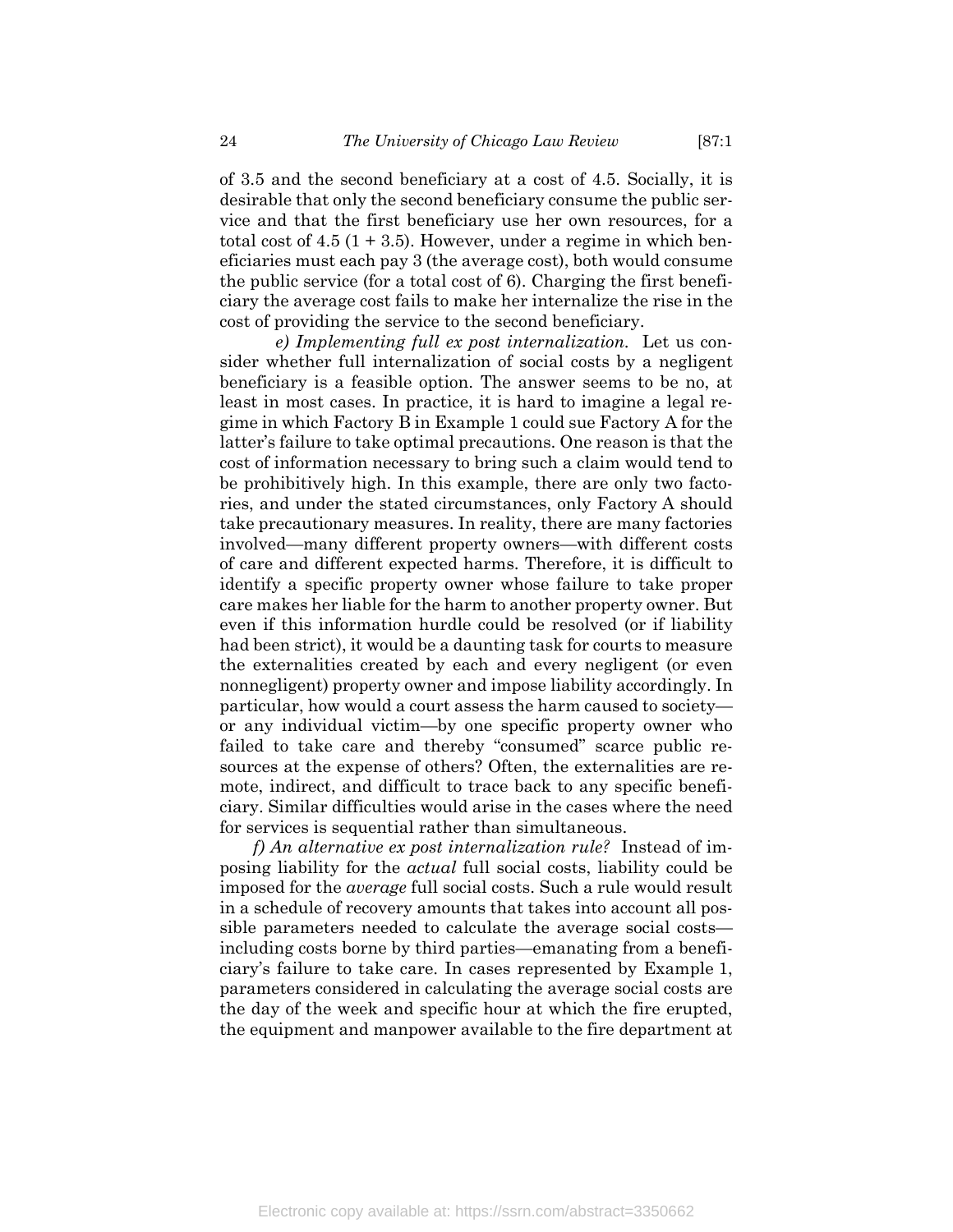the relevant times, the population density and property values in the area, and other factors. Under such a liability rule, there would be no need to prove actual harm or to establish a causal relationship between the failure to take care and any materialized harm. Producing a schedule of recovery for average social costs is not cost free; yet it may be preferable to a liability rule that is based on actual social cost, or to the rule of reimbursement of costs.

\* \* \*

In the next Section, we turn to the effect of allowing recovery for public expenditures on the incentives of governmental entities, which in turn distort beneficiaries' incentives. These effects have been completely overlooked thus far by legal writers.

#### B. Incentives of Governmental Entities

As Example 1 demonstrates, allowing governmental entities to claim recovery for the costs of public services rendered to negligent beneficiaries does not eliminate the latter's incentives to take suboptimal care. To create such incentives, liability should cover all social costs, including costs to third parties. In this Section, however, we show that rendering beneficiaries ex post liable for such costs could actually *expand* the range of cases in which they benefit from careless behavior. The reason for this is that under a liability regime, governmental entities would provide PGS discriminatorily: the wealthy would receive more and better services than the poor because of their better ability to pay compensation.60 We analyze below the incentive structure of governmental entities with or without beneficiary liability for PGS and the expected responses of potential beneficiaries under each regime. First, however, we will bring support for our claim that governmental entities are in general influenced in their decisionmaking by the availability of a monetary reward. We argue that PGS providers are no exception.

<sup>60</sup> Earlier scholarship suggested a related bias in the provision of governmental services. According to some studies and reports, cities sometimes allocate their resources in a way that favors wealthier residents, and emergency-services providers tend to respond more slowly, if at all, to calls for help from poor residents. One reason is that wealthier residents have more political power and, therefore, satisfying them is more important to elected officials. See Alexandra Natapoff, *Underenforcement*, 75 Fordham L Rev 1715, 1724–27, 1729–30 (2006) (addressing lack of criminal enforcement and government services in urban areas). Our analysis shows that this bias will be stronger and very general in scope if residents are made liable for PGS.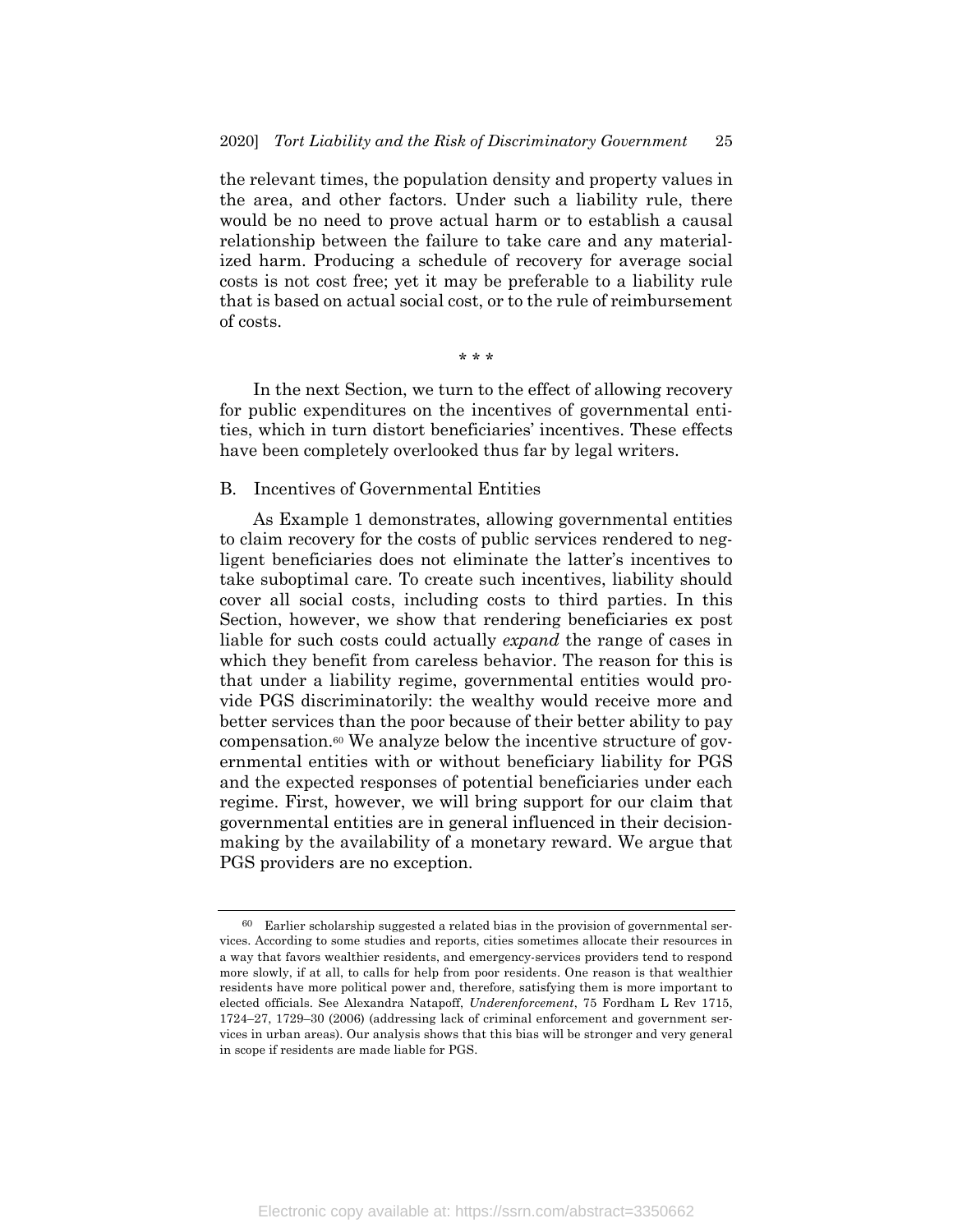#### 1. The government and monetary incentives.

Because governmental entities are not profit oriented, they are ostensibly indifferent to monetary incentives. Yet a growing body of research shows that the availability of financial rewards or existence of financial liability influences the behavior of governmental entities.

In a recent study, Professors Michael Frakes and Melissa Wasserman examined the interplay between monetary incentives and patterns of patent issuance by the Patent and Trademark Office (PTO).<sup>61</sup> The study took advantage of the research opportunity that presented itself in the funding reform the PTO underwent in the early 1990s. Prior to the reform, funding for the PTO came directly from Congress. In 1991, however, Congress switched to a funding scheme whereby the PTO was required to fund its own budget through user fees, rather than receiving direct financial support.62

Analyzing large data before and after 1991, Frakes and Wasserman investigated the effect of the funding reform on the PTO's patent decisions.63 Their findings indicate a significant change in the patterns of patent grants. After the reform, the PTO increased the rate at which patents were granted for technologies most likely to yield renewal fees—the type of fee that is most profitable for the PTO.64 At the same time, patent applications filed by large firms, which are known to renew their patents and therefore pay the fees, were being approved at substantially higher rates.65

Frakes and Wasserman's study looked at how introducing monetary incentives influenced the behavior of one particular government agency. Another recent study, conducted by Professors Margaret Lemos and Max Minzner, takes a broader look at the significance of financial incentives.66 Lemos and Minzner

<sup>61</sup> See generally Michael D. Frakes and Melissa F. Wasserman, *Does Agency Funding Affect Decisionmaking?: An Empirical Assessment of the PTO's Granting Patterns*, 66 Vand L Rev 67 (2013).

<sup>62</sup> See id at 76–80 (presenting the changes in the PTO's funding system).

<sup>63</sup> Id at 92–96.

<sup>64</sup> See id at 101–07 (discussing these findings). See also id at 88–89 (discussing the high profitability of renewal fees compared to other fee types from the PTO's standpoint).

<sup>65</sup> Frakes and Wasserman, 66 Vand L Rev at 107–09 (cited in note 61) (analyzing data before and after 1991 and showing the increase in approval of patent applications to patent applicants who are large entities).

<sup>66</sup> See Margaret H. Lemos and Max Minzner, *For-Profit Public Enforcement*, 127 Harv L Rev 853, 895–912 (2014).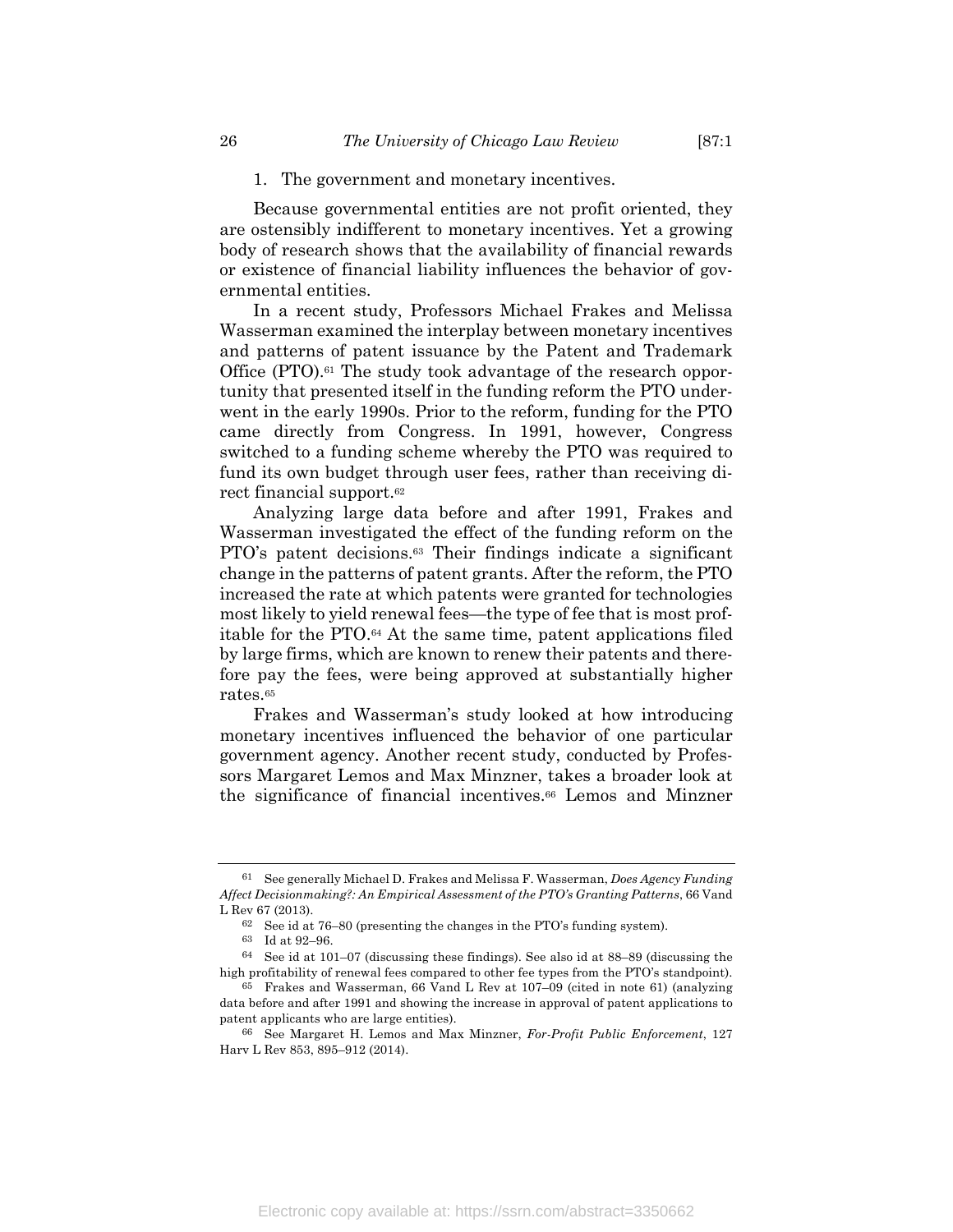demonstrated the reliance of an array of federal and state agencies on enforcement measures imposing monetary sanctions.67 Agencies at both the federal and state levels show a great appetite for monetary sanctions, although evidence suggests that the effectiveness of such sanctions might well be lower than nonmonetary sanctions.68 Like Frakes and Wasserman, Lemos and Minzner attribute this phenomenon to public enforcers' need to supplement perpetually shrinking funding.69 However, one of Lemos and Minzner's key findings was that even if public enforcers cannot "eat what they kill" and must hand over all their collected funds to the general treasury, their use of monetary sanctions remains extensive. Lemos and Minzner show that these public enforcers derive two benefits from devoting enforcement resources to imposing monetary sanctions. First, dollars are quantifiable. A governmental agency seeking to influence public perception can present its achievements straightforwardly by pointing to the large amounts it has collected.70 Second, and even more critically, agencies use the money raised through sanctions as an important bargaining chip when negotiating their budgets with the executive branch.<sup>71</sup>

The studies conducted by Frakes and Wasserman, and Lemos and Minzner, may appear to be of limited applicability in one important respect: they focus on governmental entities whose responsibilities do not concern the provision of vital services. Indeed, it can be argued that when human lives are at stake, governmental entities consider how to best perform their public duties and disregard private gains. Yet studies comparing public hospitals' treatment of insured and noninsured patients, including patients in critical condition, have shown that financial incentives play an important role in the hospitals' treatment decisions.

Specifically, in a number of studies, researchers found that public hospitals are more reluctant to admit uninsured patients who are unable to cover the costs of their medical treatment; moreover, they tend to hospitalize such patients for shorter periods of time and provide them with fewer and lower-quality

<sup>67</sup> See id at 863–86 (providing numerous examples of the imposition of monetary sanctions by public enforcers).

<sup>68</sup> See id at 895.

<sup>69</sup> See id at 871–72 (demonstrating the dependence of resource-constrained public enforcers on the proceeds obtained through imposition of monetary sanctions).

<sup>70</sup> See Lemos and Minzner, 127 Harv L Rev at 875–86 (cited in note 66) (elaborating on public enforcers' reputational incentives).

<sup>71</sup> See id at 873–75 (showing the efforts of public enforcers to publicize their ability to self-finance their activities as a bargaining strategy).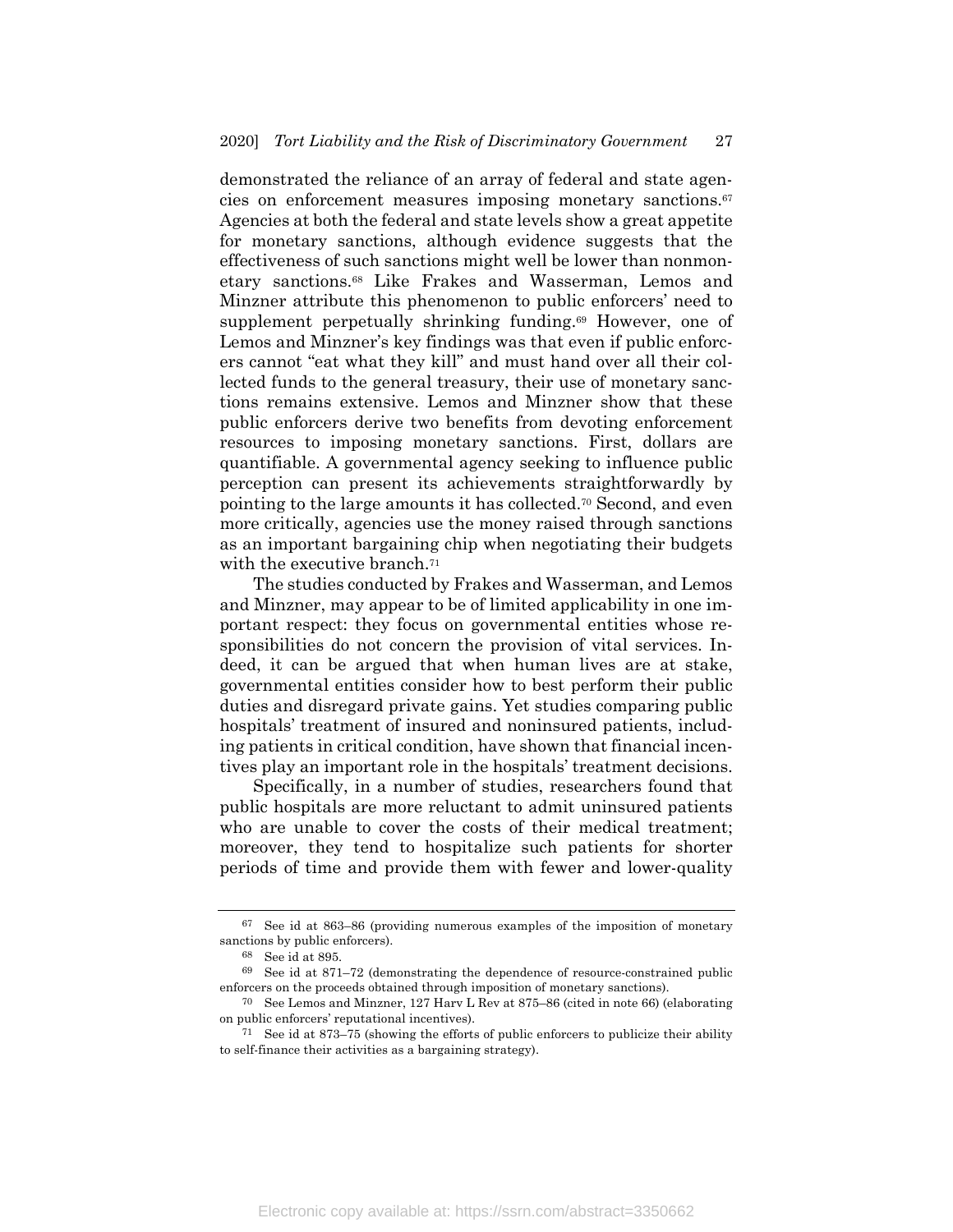treatments than insured patients.72 This bias against uninsured patients translates into reduced chances of recovery and higher mortality rates. One influential study, for example, found that the average hospital stay of uninsured patients is significantly shorter (by 12 to 38 percent) than insured patients' stays in cases in which the attending doctors have high discretion regarding the optimal treatment.73 In addition, controlling for various variables, this same study found that hospitals' bias against uninsured patients increases the latter's risk for in-hospital death, for many demographics, by 20 to 220 percent.74

Police and incarceration practices are similarly shaped by financial incentives. An illuminating example is Professor Aurélie Ouss's recent investigation of the implications of the California legislature's decision to raise the fees paid by local counties for imprisoning juvenile offenders in the state incarceration system.75 Although this reform made no changes to the substantive law of juvenile criminal liability, it did, nonetheless, lead to a significant drop in the rate of incarceration of young offenders and a corresponding rise in the resort to probation.<sup>76</sup> Other scholars have similarly shown that police departments facing budget cuts often respond by increasing the enforcement of offences that offer particularly high returns on the enforcement investments.77 Financially challenged police departments, for instance, have been found to increase the ticketing of drivers for speeding, because low enforcement costs yield high proceeds.<sup>78</sup>

<sup>72</sup> For reviews of the literature, see Bryan A. Liang, *Access to Health Care in the United States: A Symposium Overview and Commentary*, 22 J Legal Med 211, 212–13 (2001) (listing studies showing that hospitals tend to give better care to insured patients); Barak D. Richman, *Behavioral Economics and Health Policy: Understanding Medicaid's Failure*, 90 Cornell L Rev 705, 715–16 (2005) (same).

<sup>73</sup> Jack Hadley, Earl P. Steinberg, and Judith Feder, *Comparison of Uninsured and Privately Insured Hospital Patients: Condition on Admission, Resource Use, and Outcome*, 265 JAMA 374, 377 (1991).

<sup>74</sup> Id at 378.

<sup>75</sup> Aurélie Ouss, *Incentive Structures and Criminal Justice* § 2, \*4–6 (working paper, 2017), archived at https://perma.cc/V95J-UC8N.

<sup>76</sup> See id § 4, \*10–13 (showing a drop of approximately 50 percent likelihood of being sent into juvenile imprisonment while finding no corresponding drop in the imprisonment of adult offenders).

<sup>77</sup> For a recent analysis of the prevalence of monetary payments in the criminal justice context and their effect on the law enforcement incentives of various actors, see Wayne A. Logan and Ronald F. Wright, *Mercenary Criminal Justice*, 2014 U Ill L Rev 1175, 1185– 96 (showing the broadening scope of payments that public entities may collect from offenders before, during, and after trial and their potential biasing effect).

<sup>78</sup> See, for example, Thomas A. Garrett and Gary A. Wagner, *Red Ink in the Rearview Mirror: Local Fiscal Conditions and the Issuance of Traffic Tickets*, 52 J L & Econ 71, 83–88 (2010) (analyzing data and showing that ticketing increases in volume along with budgetary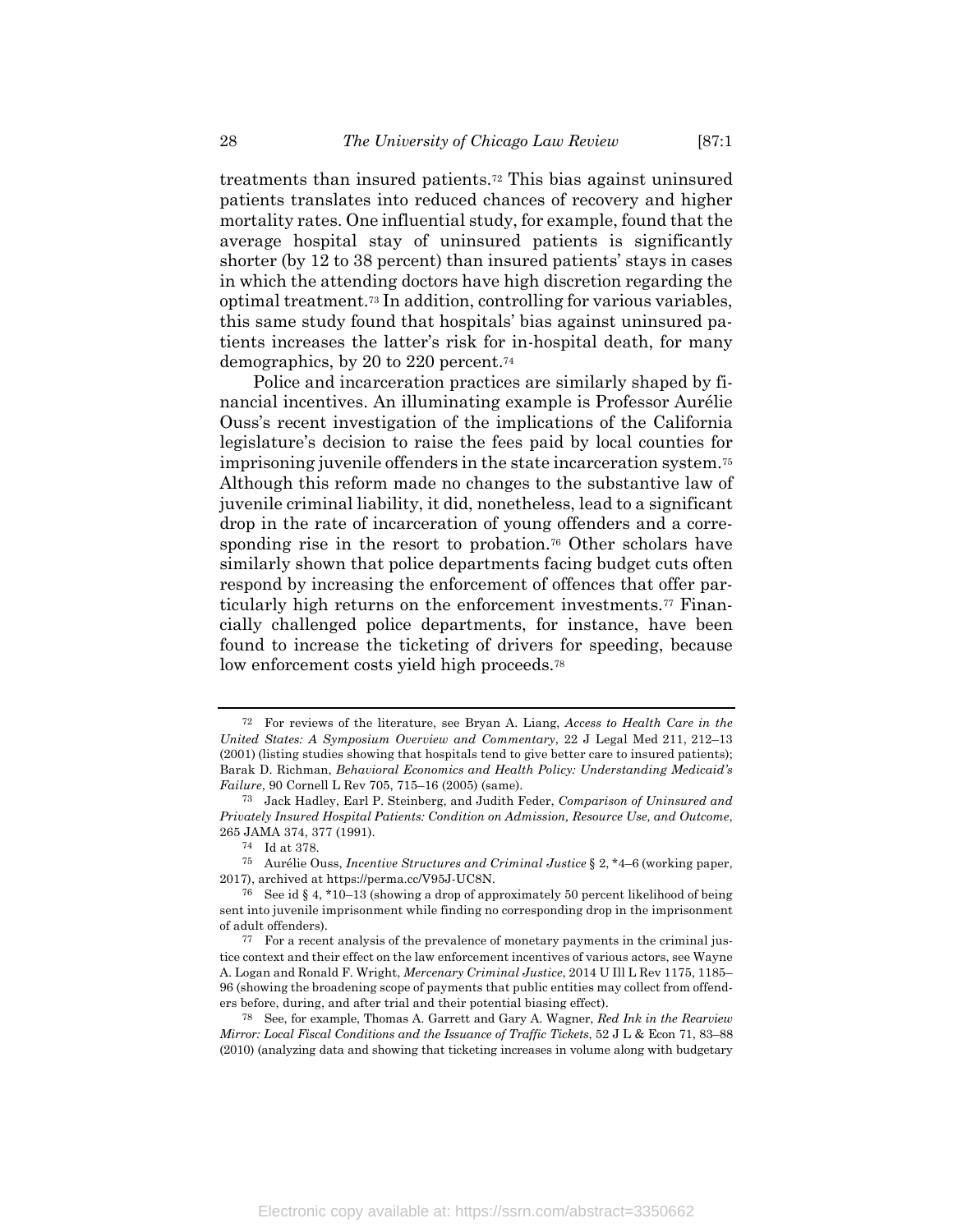The empirical literature on forfeiture laws also exposes the interplay between financial incentives and law enforcement efforts. Scholars investigating the effects of forfeiture laws have shown that the adoption of forfeiture as a viable enforcement measure has led enforcement agencies to adjust their behavior. Rather than focusing on lowering crime levels, police forces often direct their enforcement tactics at maximizing the value of the forfeited property.79

The forfeiture literature also suggests that whether the police are allowed to keep offenders' property is of limited significance. State laws differ in their rules on the allocation of forfeiture proceeds. While several states permit enforcement agencies to keep the proceeds, others require them to remit some or even all of the amount to the general treasury or to a designated public purpose such as education or compensation of crime victims.<sup>80</sup> Looking at the rates of forfeiture activities across states, researchers have found no significant difference between jurisdictions in which the police are not permitted to retain forfeited property and jurisdictions that allow it.81 This further corroborates Lemos and Minzner's findings regarding the broad effects of financial rewards even when the monetary benefits are channeled into the general public funds.

80 For a review of the differences between the various states, see Marian R. Williams, *Civil Asset Forfeiture: Where Does the Money Go?*, 27 Crim Just Rev 321, 323–27 (2002).

81 See John L. Worrall and Tomislav V. Kovandzic, *Is Policing for Profit? Answers from Asset Forfeiture*, 7 Crimin & Pub Pol 219, 232–33 (2008) (finding similar rates of forfeiture activities across jurisdictions with different allocation rules of forfeiture proceeds). But see Brent D. Mast, Bruce L. Benson, and David W. Rasmussen, *Entrepreneurial Police and Drug Enforcement Policy*, 104 Pub Choice 285, 294–98 (2000) (finding greater forfeiture activities in jurisdictions that allow police to keep proceeds). Mast, Benson, and Rasmussen's study was limited, however, to drug-related forfeiture activities, which makes its analysis vulnerable to a possible substitution effect regarding police enforcement of different offences. By contrast, Worrall and Kovandzic's study examined all forfeiture activities.

stress). See also Logan and Wright, 2014 U Ill L Rev at 1194 (cited in note 77) and text accompanying notes 146–51 (examples of when police and prosecutors enforce offenses involving high monetary penalties to increase revenues).

<sup>79</sup> See, for example, Eric Moores, *Reforming the Civil Asset Forfeiture Reform Act*, 51 Ariz L Rev 777, 786–90 (2009) (discussing evidence showing the influence of forfeiture laws on law enforcement agencies' behavior). This state of affairs is perhaps not surprising given the findings of a recent survey showing that nearly 40 percent of police agencies see forfeiture proceeds as necessary to police operations. See Marian R. Williams, et al, *Policing for Profit: The Abuse of Civil Asset Forfeiture* 12 (Institute for Justice 2010). See also Jefferson E. Holcomb, et al, *Civil Asset Forfeiture Laws and Equitable Sharing Activity by the Police*, 17 Crimin & Pub Pol 101, 112–17 (2018) (providing empirical evidence showing state police departments' strategic use of federal forfeiture laws to maximize their gains).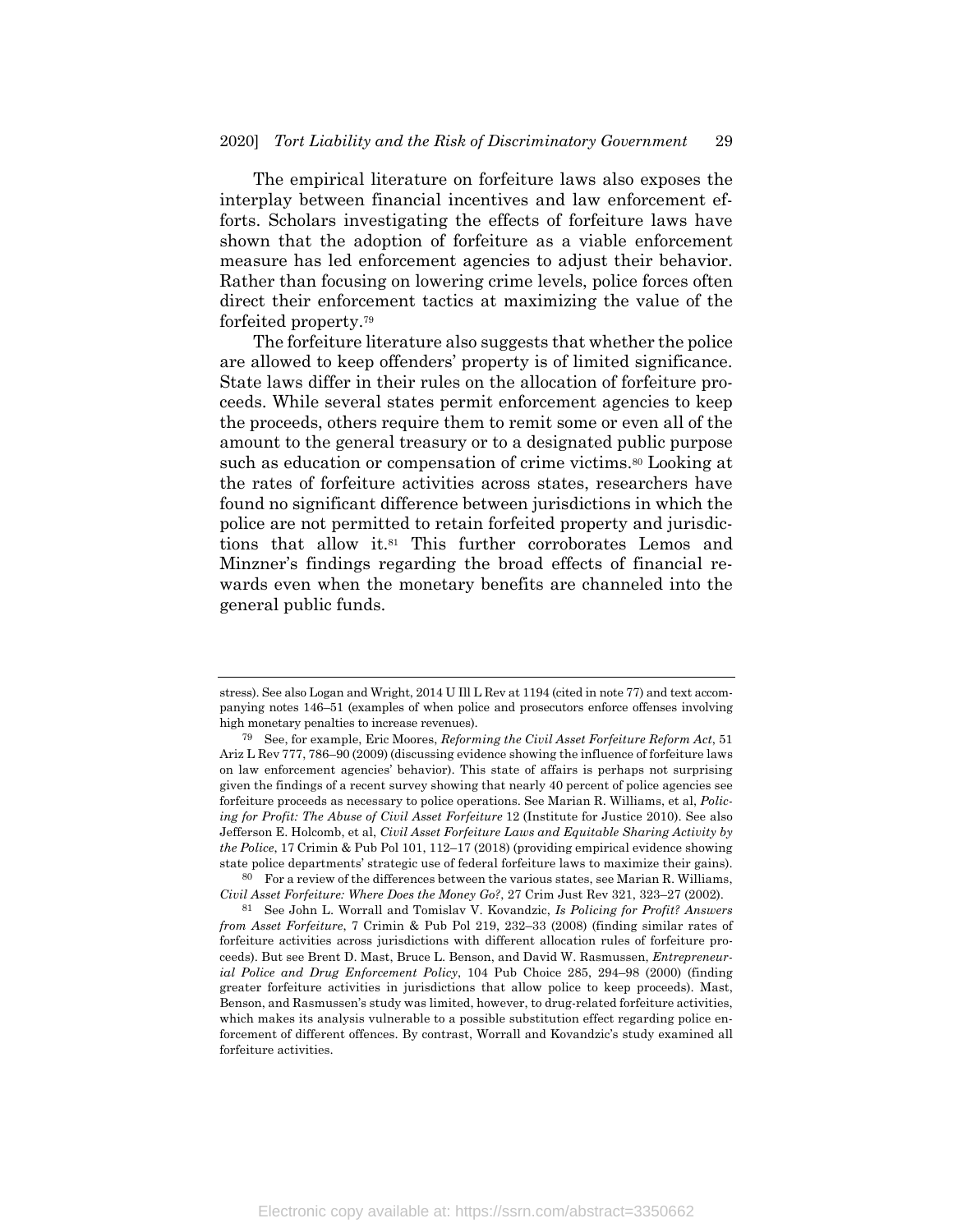#### 2. Perverse incentives under a liability regime.

Under a no-liability regime, governmental entities have no direct stake in how public services are allocated among potential beneficiaries.82 Under a recovery regime, in contrast, this allocation determines their prospects of collecting compensation. Specifically, governmental entities (and officials) increase their likelihood of recovery by favoring deep-pocket beneficiaries over beneficiaries who are less likely to have the means to pay. As we have noted, this is particularly so as insurance policies do not cover payments required for services provided by governmental agencies.83 These payments often reach thousands of dollars (and considerably more in large-scale harm cases), making the prospects of collecting compensation from beneficiaries hinge on their individual wealth.84

Arguably, in those cases in which providers of PGS rescue property, favoring rich beneficiaries over poor beneficiaries increases welfare. Regardless of whether this argument is convincing, the concern we stress here is that the preference to provide more services to the rich is independent of the value of the property saved. Thus, even if expected harm is the same for both rich and poor, the rich will be better served. And even if the expected harm of rich beneficiaries is greater, under the view that this could be a legitimate concern, the investment in the rich would be excessively high: not only would the greater expected harm count in determining the allocation between rich and poor beneficiaries, but so would the higher likelihood of collecting compensation from the rich.

A similar concern is that given the right to sue negligent beneficiaries, governmental entities might ironically prefer to provide services to negligent individuals over beneficiaries who took proper care, since the former but not the latter would pay for the services. Yet this concern is less troubling than the concern regarding favoring of the rich. It is much harder for a governmental entity, *before* providing its services, to identify which beneficiaries are negligent. Typically, whether a beneficiary is at fault can be verified only *after* providing the services to her. For this

<sup>82</sup> They might, however, try to save costs by preferring a cheap rescue to a costlier one, even if efficiency requires otherwise.

<sup>83</sup> See text accompanying note 56.

<sup>84</sup> See, for example, Ed Barnes, *Accident Victims Increasingly Being Hit Again—with 'Crash Taxes'* (Fox News, Sept 7, 2010), archived at https://perma.cc/8UMN-2FQP ("The bills can be huge. A simple response to an accident usually costs just less than \$500, but the bottom line can quickly soar.").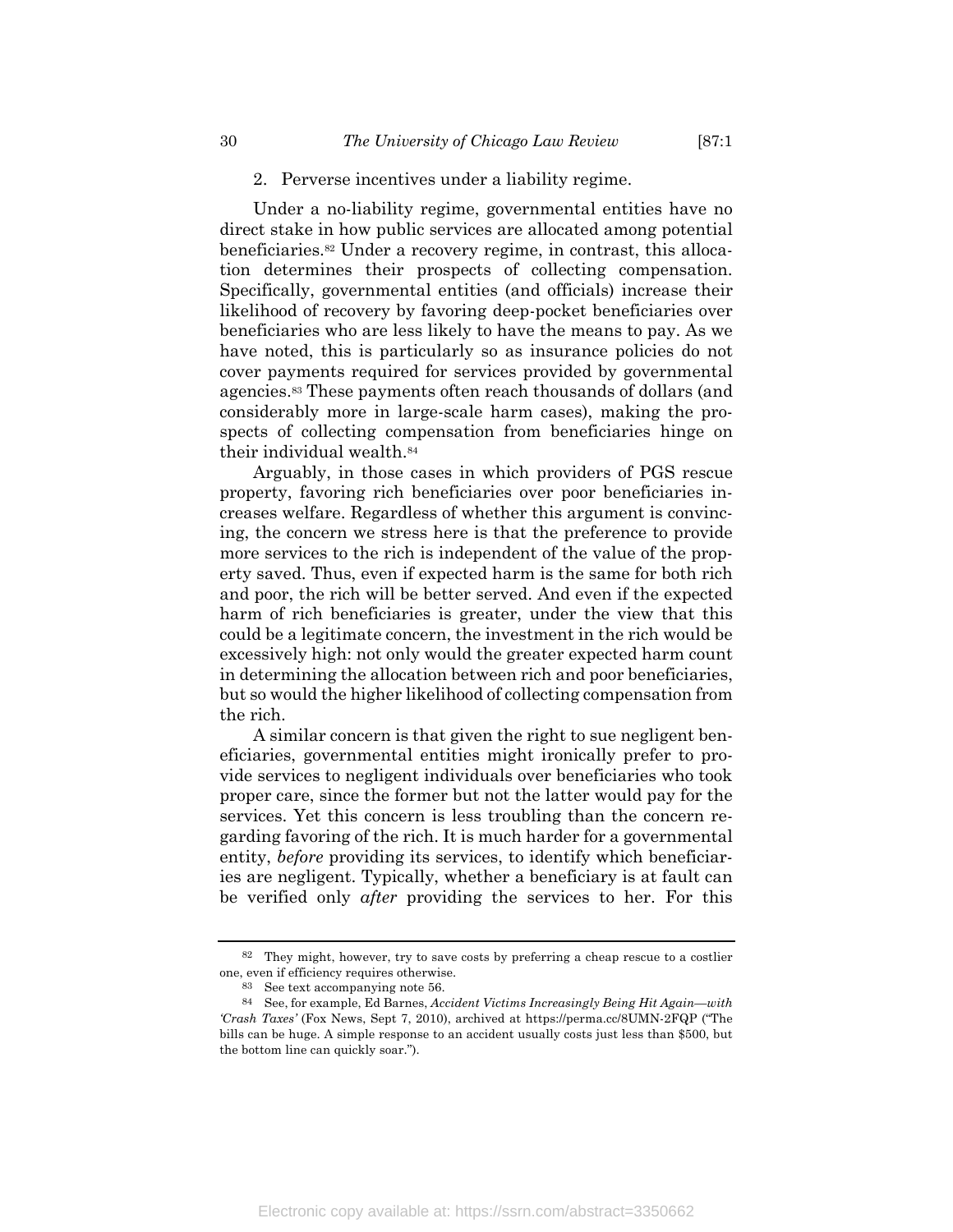reason, the rest of our analysis is focused on the risk of discriminating against the poor, rather than against the nonnegligent beneficiary.

Note that as we suggested in the previous Section, studies indicate that even if it is the general treasury and not the relevant governmental entity that will receive the compensation payment, the latter's incentives to improve the chances of the collection of compensation will persist. Arguably, there could be ways to disentangle the incentives to collect damages on the one hand, and the incentives to provide PGS on the other; for example, by allowing third parties unrelated to the government—such as nongovernmental funds or charities—to collect damages from negligent beneficiaries. However, this approach might result in implementation difficulties, stemming from the fact that those third parties would lack the information necessary to bring suits, while the relevant governmental entity would lack incentives to collect such information. In other words, either the governmental entity has an interest in the collection of damages, and then has incentives to favor the rich; or it has no interest in such collection, and then it has no incentives to enable the collection of damages in the first place.

The risk that providers of PGS under a reimbursement regime will discriminate against the poor can manifest in different ways. *First*, when they have to provide PGS simultaneously and cannot provide services to all beneficiaries at once, they are likely to provide the services to the rich rather than to the poor if they are able to distinguish between the two. *Second*, providers of PGS are likely to allocate more resources to the wealthy than to the poor, even before the immediate need in PGS arises. For example, fire departments would post more trucks to rich neighborhoods than to poor ones. *Third*, since PGS can often be provided in various qualities, per each case of provision the rich would be provided with better-quality PGS than the poor.

The difference in the allocation of PGS under liability and noliability regimes also affects beneficiaries' care incentives. Under a no-liability regime, all potential beneficiaries have equal chances of benefiting from the public investment in harm prevention (although different expected harms might affect those chances). In contrast, under a regime that permits recovery claims, deep-pocket beneficiaries have greater chances of receiving governmental services. Anticipating this, potential beneficiaries with greater resources will reduce their private investment in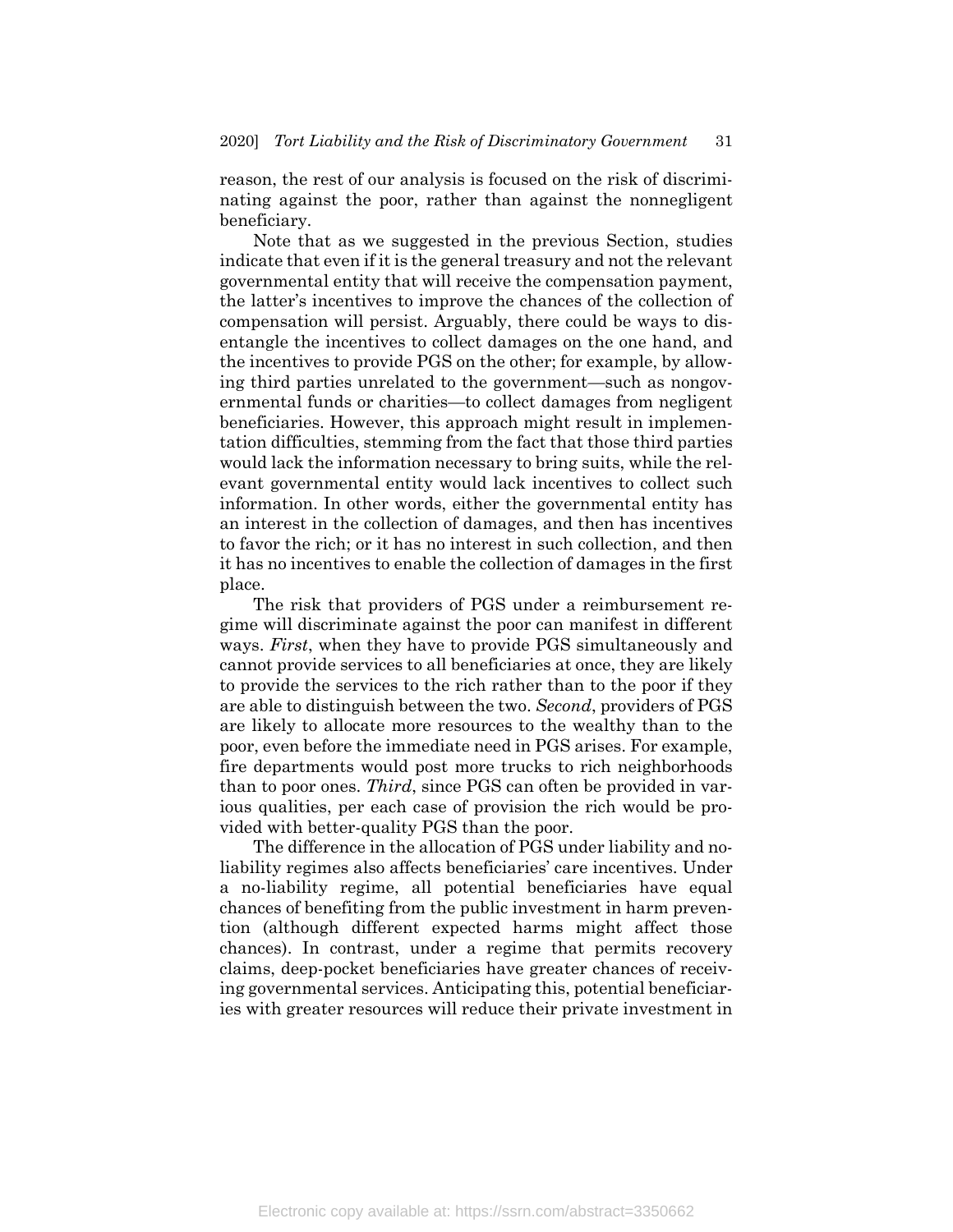harm prevention and increase their reliance on public investment. This is both inefficient and unjust. Example 2, below, illustrates why. This example assumes the same facts as Example 1, except that Factory A can spray a fire retardant at a cost of 4 (compared to 7 in Example 1).

*Example 2*. Two factories are operating in the same industrial area. There is a 10 percent annual risk that a fire will break out due to natural causes. If this happens and no precautions have been taken, each factory will suffer a loss of 100. Factory A can spray a fire retardant at an annual cost of 4, which would save Factory A from the fire but would not affect the probability of its occurrence. Factory B, by contrast, cannot take any efficient precautions. If a fire erupts, the local fire station can send its fire trucks to put out the fire at a cost of 20. However, the trucks' water tanks are sufficient to save only one of the factories. *Factory A is a subsidiary of a worldwide chain, while Factory B is a small business*.

As in Example 1, social welfare is maximized when Factory A takes care and sprays fire retardant and when a fire erupts, the local fire force rescues Factory B. Consider first Factory A's incentives under a regime in which governmental entities *cannot* claim recovery and therefore have no stake in which factory is saved. Recall from our analysis of Example 1 that Factory A's expected harm when it takes no care is 5. Because in Example 2 the cost of spraying a fire retardant is now only 4, Factory A does not benefit from relying on the public investment in harm prevention. Although fire suppression services are free of charge, because they are only probabilistically provided, Factory A is better off taking precautionary measures at its own private expense. Thus, in contrast to Example 1, a no-liability regime yields the efficient outcome.

But Factory A's care incentives could change under a regime allowing reimbursement claims. Given Factory A's deep pockets, the fire station may prefer to save it, rather than Factory B, in the event of fire, even though their expected harms are the same. Such a bias would reduce Factory A's costs of taking no care. In the extreme situation in which governmental entities strictly favor deep-pocket beneficiaries, Factory A would be rescued with certainty. Its expected cost of no care in this case would be only 2  $(10\% \times 20)$ , lower than the cost of spraying a fire retardant. Paradoxically, then, a reimbursement regime makes wealthy beneficiaries better off. Although they must now pay to be rescued, the increase in the cost of taking no care is more than offset by the increase in their likelihood of being rescued.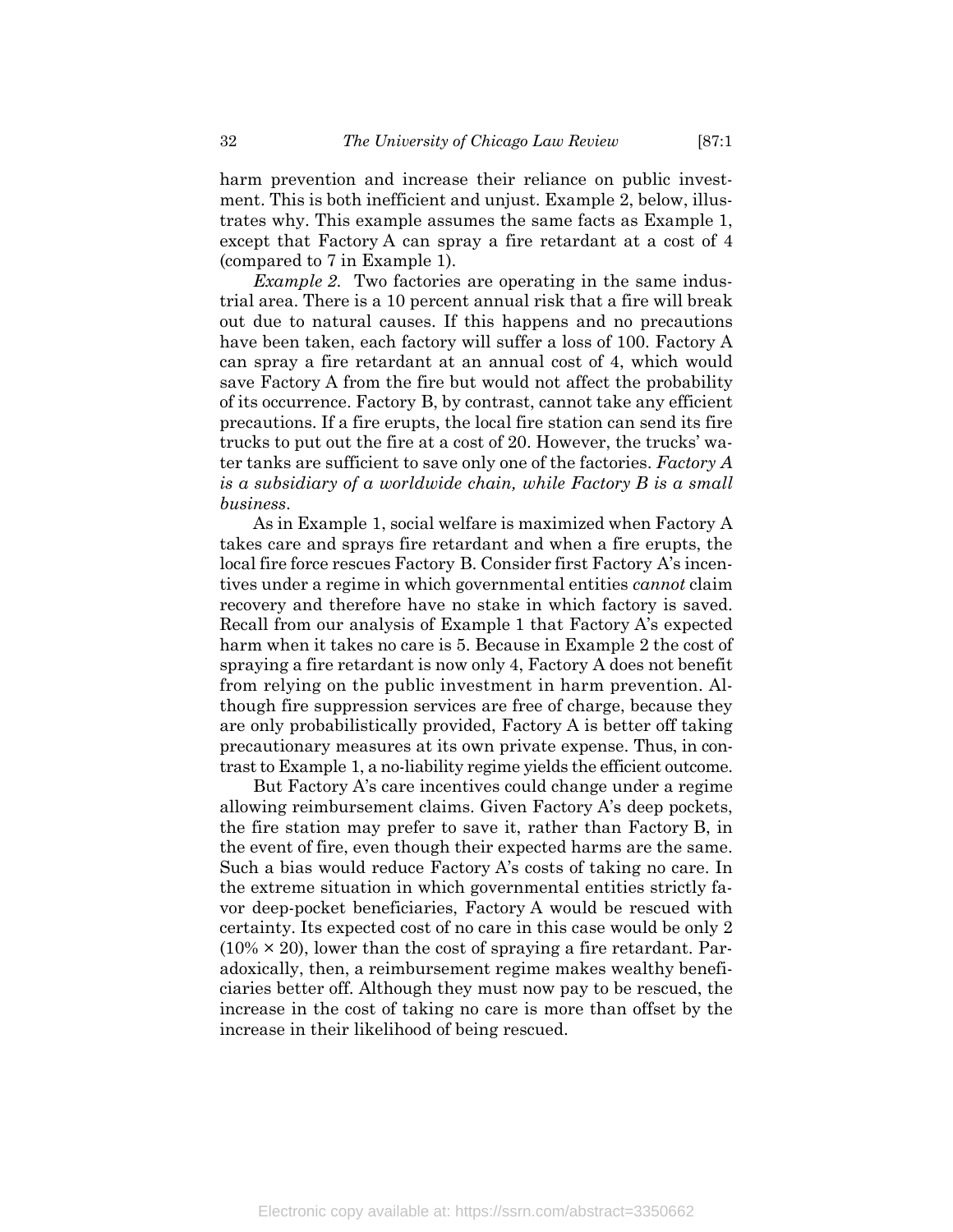The distortive effect of a reimbursement regime on beneficiaries' optimal care incentives is not, in fact, contingent on strict bias on the part of governmental entities. Even a moderate bias in favor of deep-pocket beneficiaries could erode their incentives. Suppose, for example, that the prospects of claiming recovery lead governmental entities to allocate their services slightly in favor of deep-pocket beneficiaries, so that Factory A's chances of being rescued are 80 percent and Factory B's chances are 20 percent. As Table 2 shows, in this case as well, Factory A is incentivized to refrain from taking the precautionary measures.

| TABLE 2: FACTORY A'S COSTS |  |
|----------------------------|--|
|----------------------------|--|

|                 | No liability                    | Liability                         |
|-----------------|---------------------------------|-----------------------------------|
| <b>Spraying</b> |                                 |                                   |
|                 |                                 |                                   |
| No spraying     |                                 | -36                               |
|                 | $(10\% \times 50\% \times 100)$ | $(10\% \times 20\% \times 100) +$ |
|                 |                                 | $(10\% \times 80\% \times 20)$    |

Yet the tendency of governmental entities to save the rich might have an upside in some circumstances. Imagine a different example, in which (as in Example 2) Factory A has deep pockets and Factory B does not. But here, assume (in the converse of Example 1) that it is Factory B (the non-deep-pocket beneficiary) rather than Factory A (the deep-pocket beneficiary) that can take care at a cost of 7, while Factory A can do nothing (or its costs of care are higher than Factory B's costs of care). If in the event of a fire, the fire station will choose randomly which factory to rescue—as is the case under a no-reimbursement regime—Factory B will avoid taking care  $(7 > 5)$ , just as Factory A will opt to not take care in the original version of Example 1. However, if instead the fire station has a stake in rescuing Factory A (the deep-pocket beneficiary)—as is likely to occur under a reimbursement regime—Factory B, realizing in advance that it will not be rescued in the event of a fire, will take care measures at a cost of 7, as entailed by efficiency.

Let's now generalize our claim: a reimbursement regime has an inverse effect on beneficiaries' incentives because it dilutes the incentives of rich beneficiaries to take precautions while strengthening the care incentives of poor beneficiaries. From an efficiency perspective, the implications of this effect depend on the circumstances. It is socially desirable when poor beneficiaries are the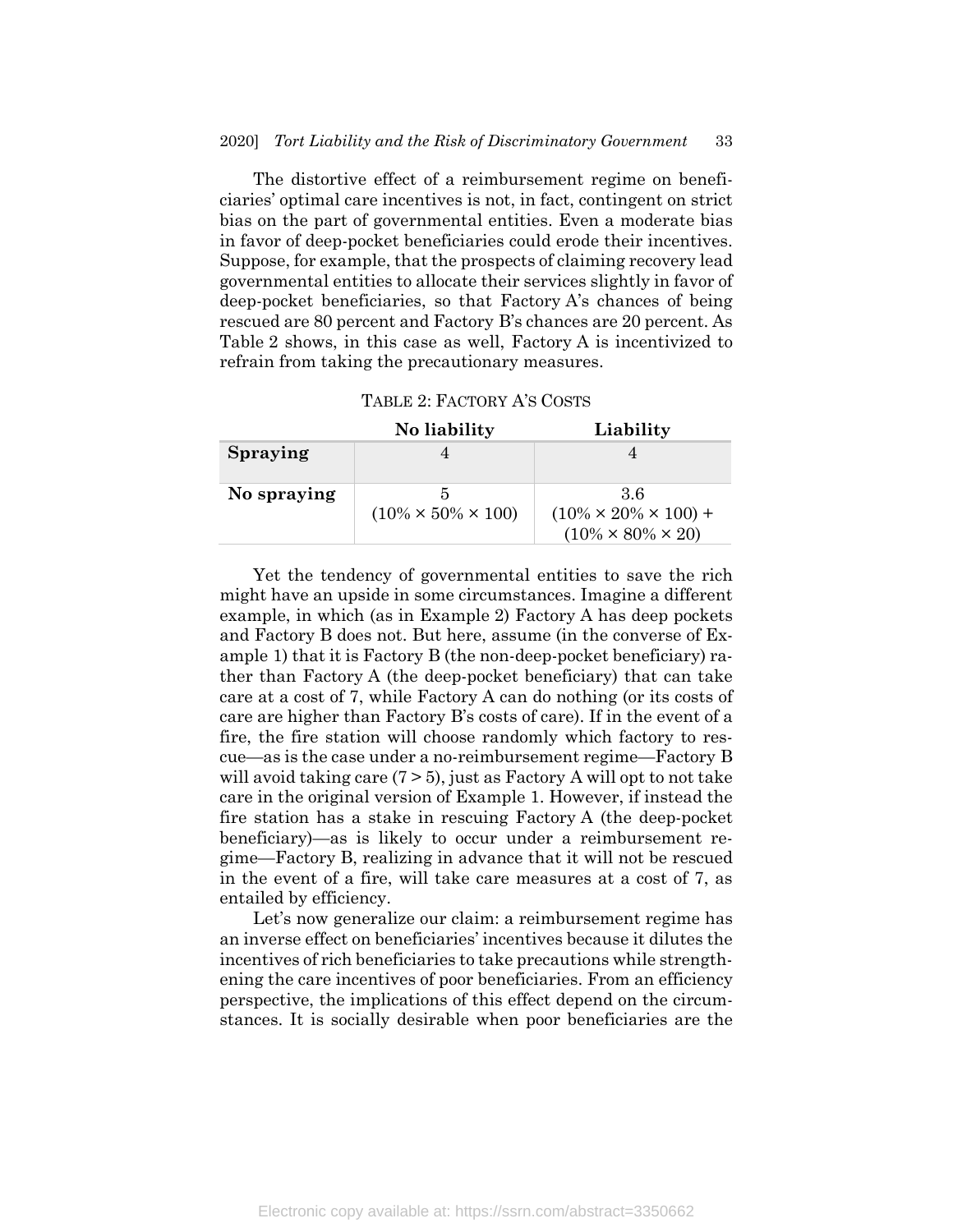cheapest cost avoiders (in particular when they would avoid taking optimal care under a no-reimbursement regime) but inefficient when rich beneficiaries could prevent harm at the lowest cost (in particular when they would take optimal care under a noreimbursement regime).

In sum, as we explained in Part II.A, providing beneficiaries with efficient incentives *in all circumstances* requires charging them for the full social costs of their failure to take optimal care, including the harm done to others who were deprived of PGS, or who received a lower quality PGS, because of the beneficiaries' failure to take proper precautions. Imposing a reimbursement duty for only the direct costs of the public services rendered would induce beneficiaries to take suboptimal care. Furthermore, any liability borne by beneficiaries toward government entities could skew the latter's incentives, encouraging them to provide more, or better-quality, services to deep-pocket beneficiaries. Depending on the circumstances, this could have either desirable or undesirable efficiency implications. The question, then, is which legal regime is better: Reimbursement or no-reimbursement of PGS costs? Our answer, as we show below, is that the latter regime is typically preferable to the former.

C. Reimbursement Versus No-Reimbursement

The justification for a no-reimbursement regime rests on both efficiency and distributive justice considerations. In a nutshell, the efficiency argument is that a significant dilution of the incentives of the wealthy to take care (which is the outcome under a reimbursement regime) is more detrimental than a moderate dilution of the incentives of everyone to take care (which is the outcome under a no-reimbursement regime). The distributive justice argument is self-evident: a reimbursement regime, which incentivizes governmental entities to provide more and better PGS to the wealthy at the expense of the poor, will further disadvantage society's already disadvantaged groups.

1. Efficiency.

Examples 1 and 2 and their variations demonstrate that the choice between a reimbursement regime and a no-reimbursement regime is a choice between creating weak incentives for the wealthy alongside strong incentives for the poor to take care, and creating moderate incentives for everyone to take care. As we have seen, sometimes one set of effects is more desirable than the other, and sometimes the opposite is true.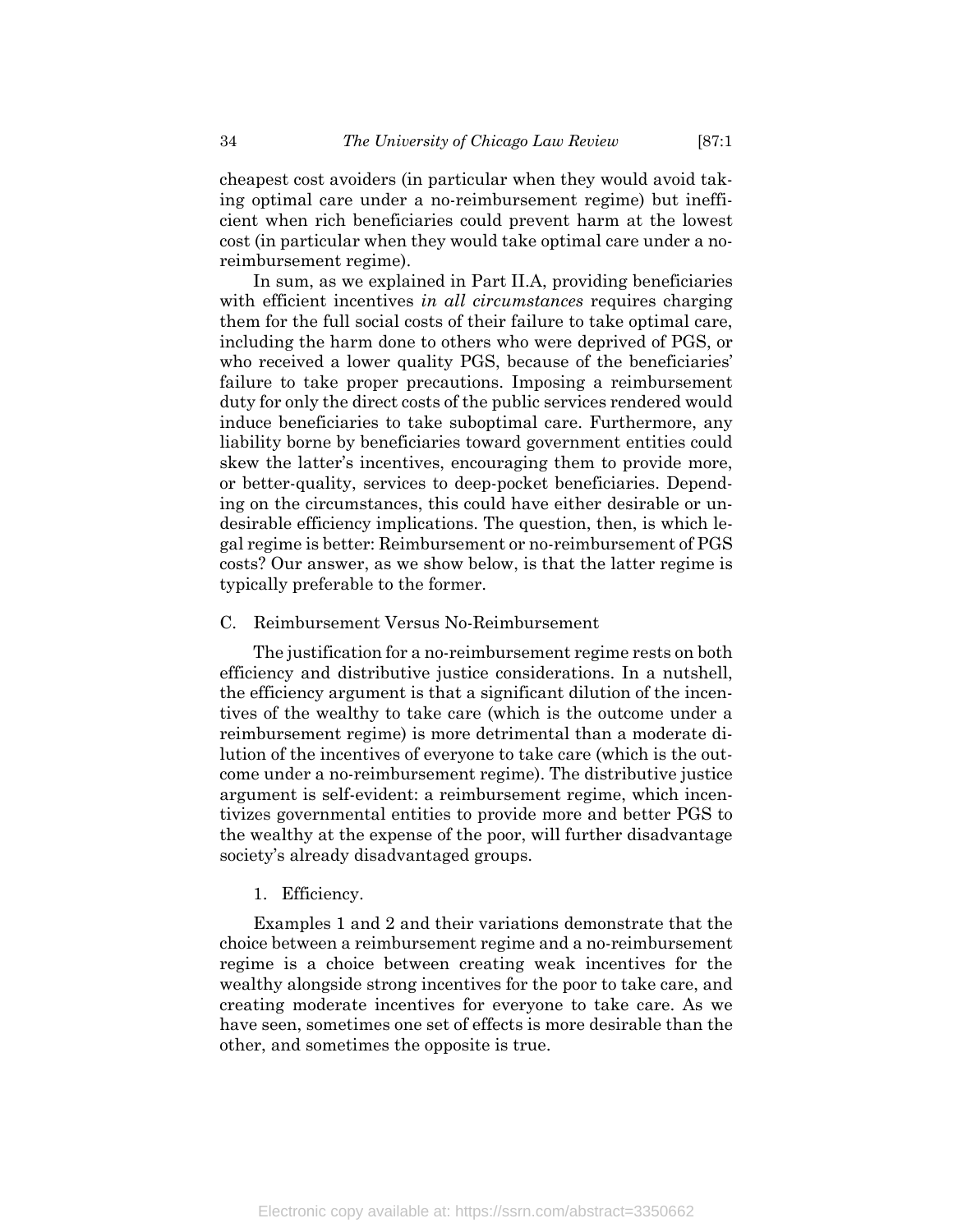But the examples discussed above are binary care cases: each factory can take either full care or no care at all. In many real-life cases, by contrast, care is a continuum of precautionary choices rather than a binary choice.<sup>85</sup> Thus, each factory could choose from among many levels of precautions (for example, spraying cheap, more expensive, or very expensive fire retardants, installing fire extinguishers of varying quality); each level yields a different level of risk reduction. When precautions are on a continuum, efficiency mandates taking care up to the point at which the marginal costs of precautions equal the marginal risk reduction.86

With a continuum of precautions, it would be unlikely for efficiency to require that some property owners take no precaution at all while others take the highest level of precaution. Realistically, with a continuum of precautions, each property owner should take some level of precaution, thereby reducing risks but not eliminating them altogether. This entails that all property owners are subject to a certain risk of harm. A reimbursement regime, as we have explained, reduces dramatically the incentives of the wealthy to take precautions, whereas a no-reimbursement regime preserves their incentives, together with the poor's incentives, to take some precautions. Under the latter regime, all property owners know that given the government's limited resources, they cannot be certain that it will provide them with PGS when needed, and they will therefore all take precautions.<sup>87</sup>

Admittedly, as explained, a no-reimbursement regime would encourage beneficiaries to ignore the government's costs of providing PGS in conducting their affairs since they would not be liable for those costs. Recall that this is the main concern voiced by opponents of such a rule. But as we have shown, reimbursement would be insufficient to induce beneficiaries to take optimal care. Furthermore, a reimbursement rule would create a substantial risk of discriminatory provision of PGS in favor of the wealthy at the expense of the poor. This would be both inefficient and, as we explain in the next Section, unjust.

<sup>85</sup> See Cooter and Ulen, *Law and Economics* at 196–97 (cited in note 52) (distinguishing between binary and continuous precautions).

<sup>86</sup> See id at 200–01 (defining the efficient level of precautions).

<sup>87</sup> Under standard assumptions, the first dollar invested in precautions produces more risk-reduction than the second dollar, and so on. See id at 23 (discussing the idea of declining marginal benefits). Therefore, it is better that all residents take some precautions than that some take optimal precautions and others take none at all.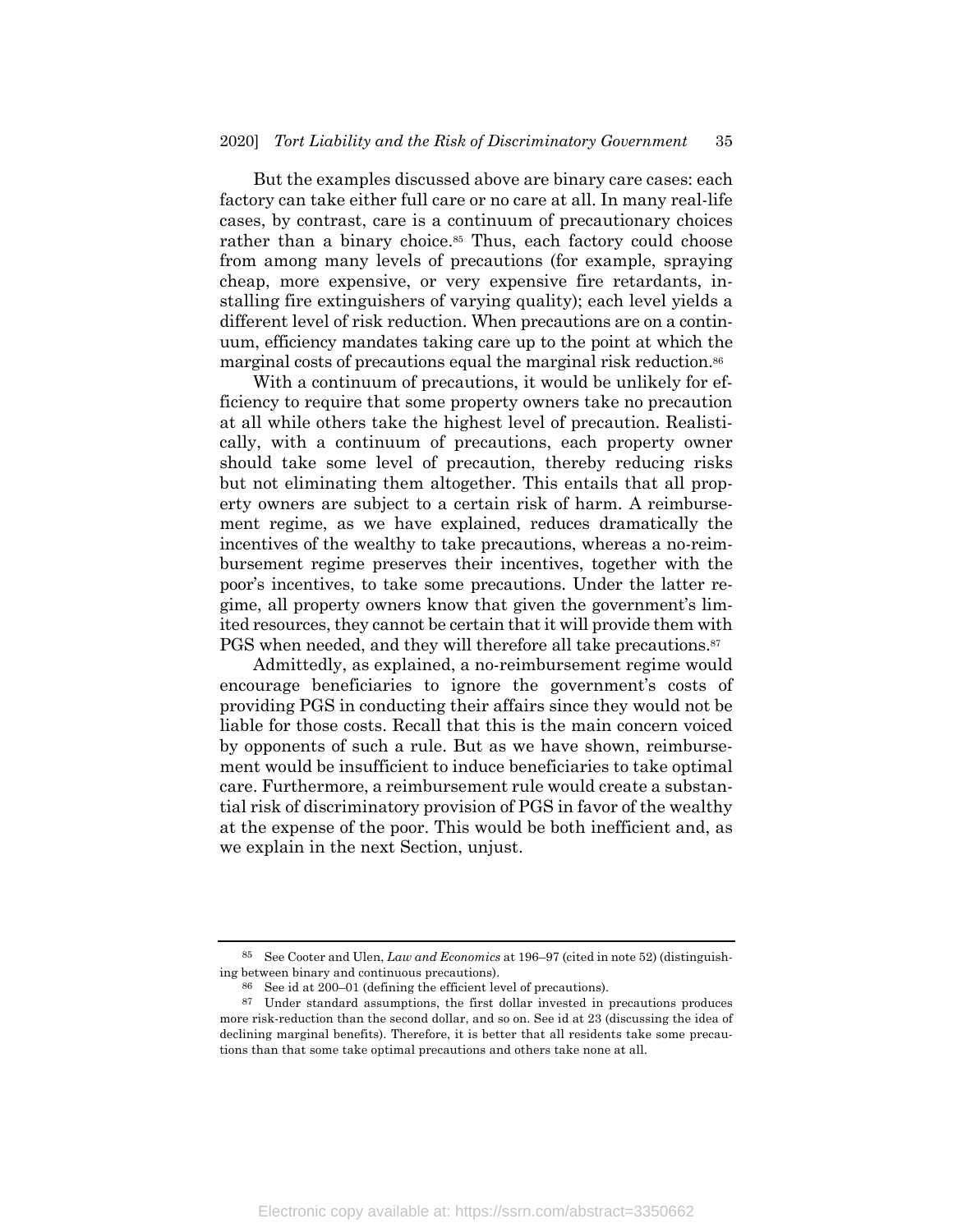#### 2. Distributive justice.

Under a reimbursement regime, the poor would be forced to bear high costs of care. Furthermore, since they would often be unable to completely reduce their risks by taking precautions, their losses would also be high compared to those incurred by the wealthy.

The tendency of injurers to prefer to inflict harm on poor rather than wealthy victims and to take lower levels of care toward the poor is a notorious and widespread phenomenon.<sup>88</sup> It is not only, or even primarily, because the wealthy can be expected to suffer more severe property damage than the poor, but because the wealthy, in the event of bodily injury, can be expected to recover much higher damages for lost wages than the poor. Indeed, the fact that damages for bodily injury are largely composed of lost wages means that the lives and limbs of the poor are worth less than those of the wealthy, at least for injurers.89

This familiar distributive justice concern is not, however, the concern we are analyzing here. Whereas the usual concern relates to injurers (defendants) and their choice of victims (plaintiffs), $90$ we are considering how the "victim" (the government) strategically chooses its "injurers" (defendants, who are the property owners in our examples). Note that in both cases, what underlies the regressive consequences of the legal rules is the fact that either the victim (in the common case) or the injurer (in our case) is poor. In our analysis, however, being poor is simply a proxy for a higher likelihood of being judgment proof or hard to collect damages from. In other words, when all potential beneficiaries are *sufficiently* rich, the government's tendency to discriminate among them in providing PGS might disappear. In contrast, the inclination of injurers to impose risks on the poor rather than the rich persists as long as there are wage disparities among potential victims: even when all potential victims are wealthy (high-income earners), injurers will prefer to impose risks on the less wealthy among them (lower-income earners).

<sup>88</sup> See Richard L. Abel, *A Critique of Torts*, 37 UCLA L Rev 785, 798–801, 809–10 (1990) ("[T]ort liability necessarily translates unequal recoveries . . . into unequal exposure to risk. An entrepreneur in a competitive market must spend less to protect those who are less likely to claim or who will recover lower damage awards—poor, unemployed, young, old, or inadequately educated individuals, racial minorities, noncitizens, and women."). See also Ariel Porat, *Misalignments in Tort Law*, 121 Yale L J 82, 97–107 (2011) (arguing that since lost income is a major component in damages awards for bodily injury, injurers take less care toward the poor).

<sup>89</sup> See Porat, 121 Yale L J at 97–107 (cited in note 88).

<sup>90</sup> As well as taking low levels of care toward the poor.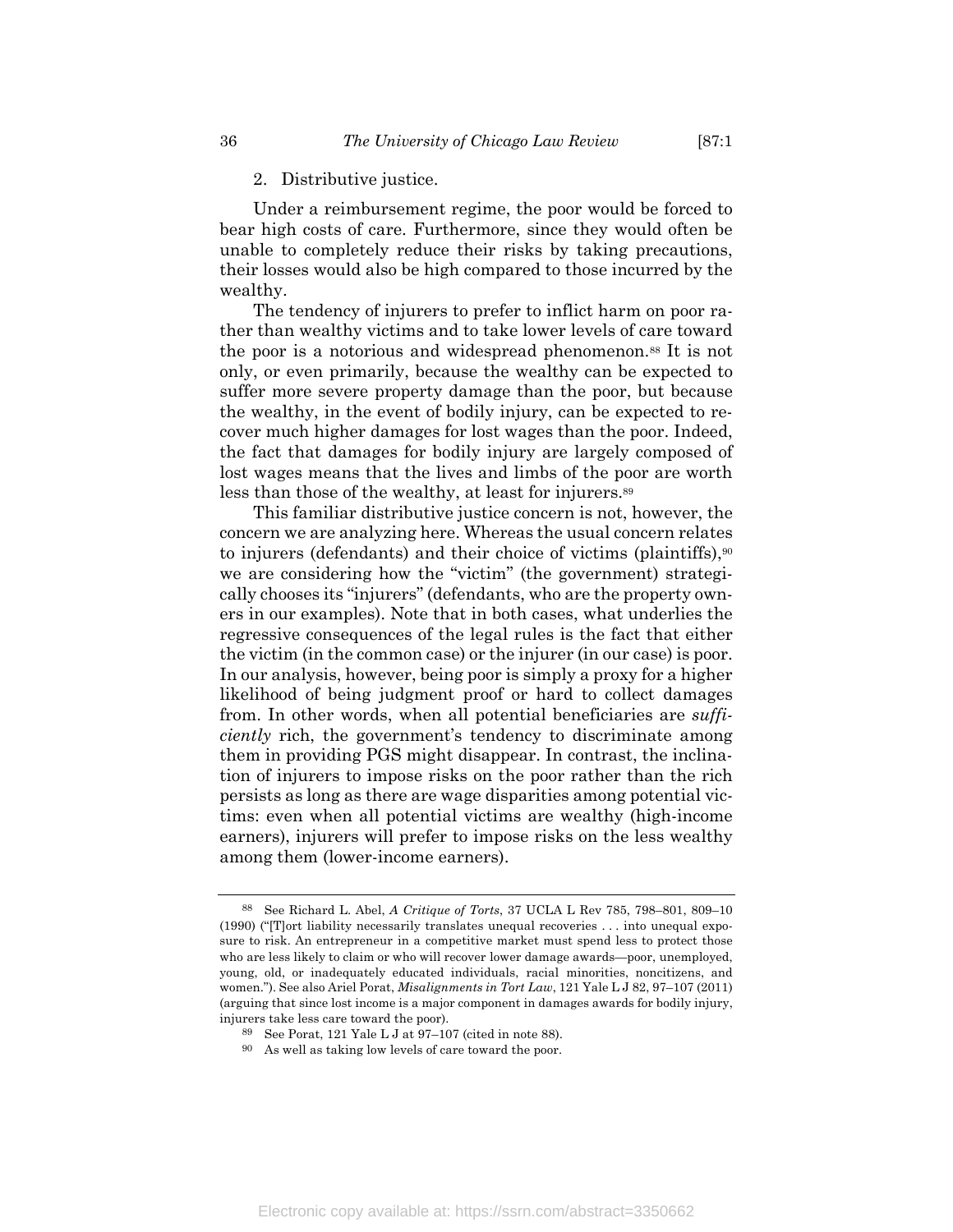Another difference between the two cases relates to the ability of injurers (in the common case) and victims (in our case) to distinguish between the wealthy and the poor. In many accidental harm cases, injurers cannot distinguish in advance between the rich and the poor and therefore take the same level of care toward all victims. In our case, however, governmental entities typically have accurate information regarding beneficiaries' wealth, which means that if they want to discriminate against the poor, they are very often able to do so. In addition, in our case, as opposed to the common case, it is the government that is discriminating amongst citizens by depriving the poor of equal protection and assistance. This is a far more disturbing discrimination than when individuals discriminate through tort law and can be expected to be more strongly resisted and condemned by citizens.91

3. The case of full internalization.

So far, the analysis has focused on a reimbursement-of-costs rule and compared it to a no-liability rule. But as we have already mentioned, liability could theoretically be imposed for all (actual) social costs, including harms to third parties. While this rule is hard to implement in most cases, it is interesting to consider whether, and to what extent, the discrimination effect described above persists under such a rule.

If we assume that rich beneficiaries always pay for the full social costs of their faulty behavior, then they have adequate incentives to take efficient care, and ideally, never to be negligent. In contrast, since poor beneficiaries expect to pay less than the full social costs—either on account of being judgment proof, or because they expect underenforcement of the collection of damages from them—they may sometimes choose to be negligent. If this is so, counterintuitively, governmental entities would prefer to provide services to the poor rather than to the rich; while from the poor they might collect damages (even if not in full), they would never collect damages from the rich who (hypothetically) are never negligent. While such an outcome has progressive distributive consequences (the poor are prioritized over the rich), it results in inefficiencies; namely, while the rich have strong incentives to take care, the incentives of the poor are weak. The poor

<sup>91</sup> See Guido Calabresi, *The Future of Law and Economics* 24–29 (Yale 2016) (discussing the costs borne by citizens when certain resources ("merit goods") are allocated according to the existing wealth distribution in society and labeling them "external moral costs").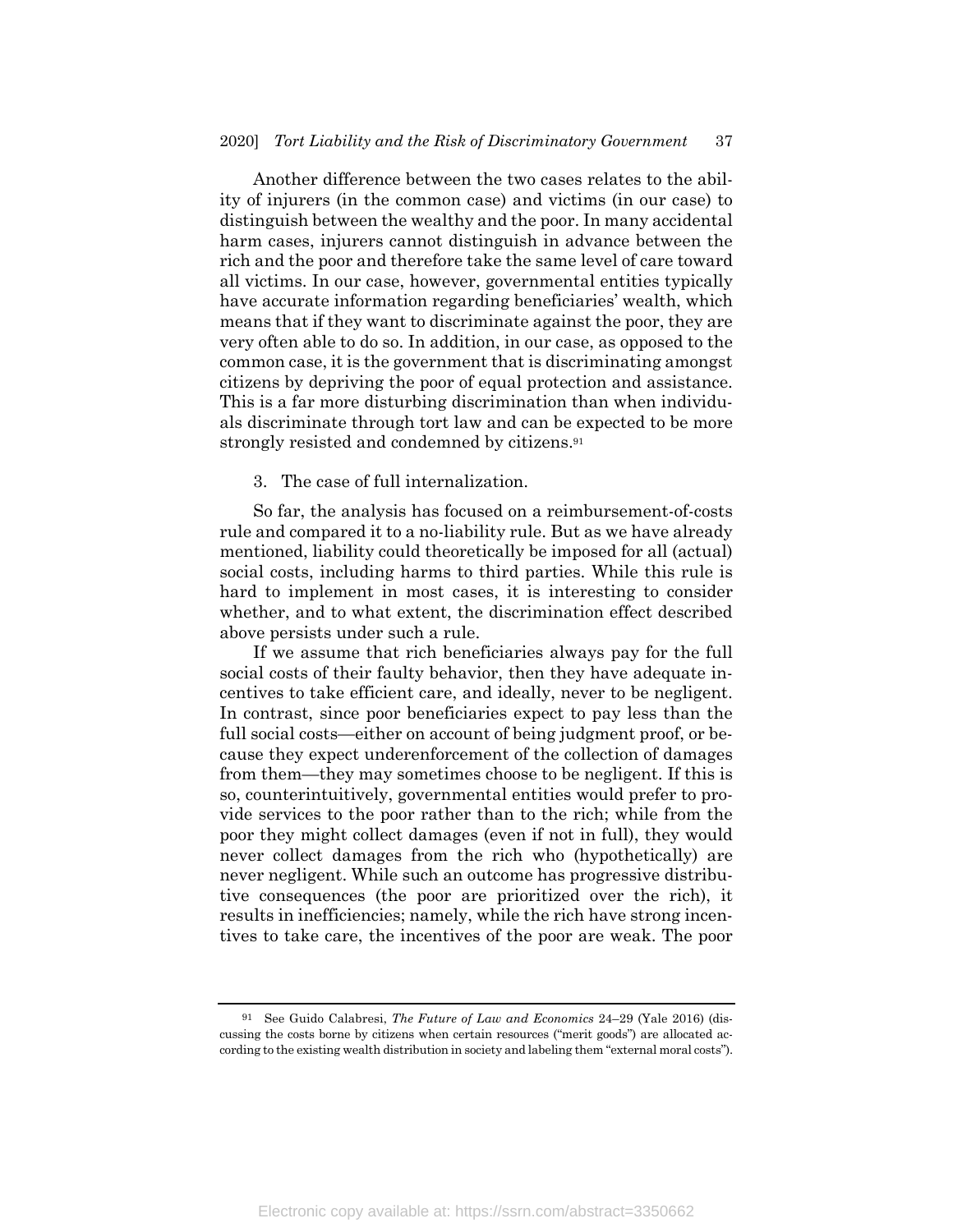would not only discount their future damages because of the collection hurdles that the PGS provider would face. They would also consume more PGS even when they—and not the rich—are the cheapest cost avoiders, and even when their expected harm is smaller than that of the rich.

In reality, rich and poor is not a dichotomy but a spectrum. Therefore, among those beneficiaries who are expected to be at least sometimes negligent, there are richer and poorer individuals. The provider of services might therefore balance its preference to provide PGS to those who are more likely to be negligent (the poorer) and its preference to provide PGS to those from whom collection of damages is easier (the rich). The question of where the line would be drawn is context dependent. However, we have no reason to assume it would be drawn at the optimal point.

#### D. Limitations

The argument against a reimbursement regime assumed that the poor and the wealthy are ex ante distinguishable from one another and that wealth is a good proxy for being able to reimburse the government for its costs. We further assumed that under such a regime, the government tends to prefer the wealthy to the poor in rendering its services and that this inefficiently undermines the incentives of the wealthy to take proper care, thereby imposing an excessive burden of care and losses on the poor. We will now relax these assumptions and see how it affects our conclusions.

#### 1. It is hard to distinguish the rich from the poor.

While in some circumstances governmental entities might easily distinguish the rich from the poor when rendering PGS, in other cases, this could be tricky. In the latter instances, the risk of discriminating against the poor does not arise under a reimbursement regime. To illustrate, a local fire department can typically tell whether a potential rescuee is rich or poor either in advance by the location of the residence to where firefighters are dispatched or by appearance, at the time of rescue, when the firefighters arrive and see the rescuee's home. The former indicator of wealth is a more effective mechanism for discriminating than the latter under a reimbursement regime, for when a neighborhood is a good proxy for the wealth of its residents, fire departments might allocate more resources to wealthier neighborhoods. In contrast, discrimination is less likely to be based on what firefighters see when they arrive at the site of the fire; they can be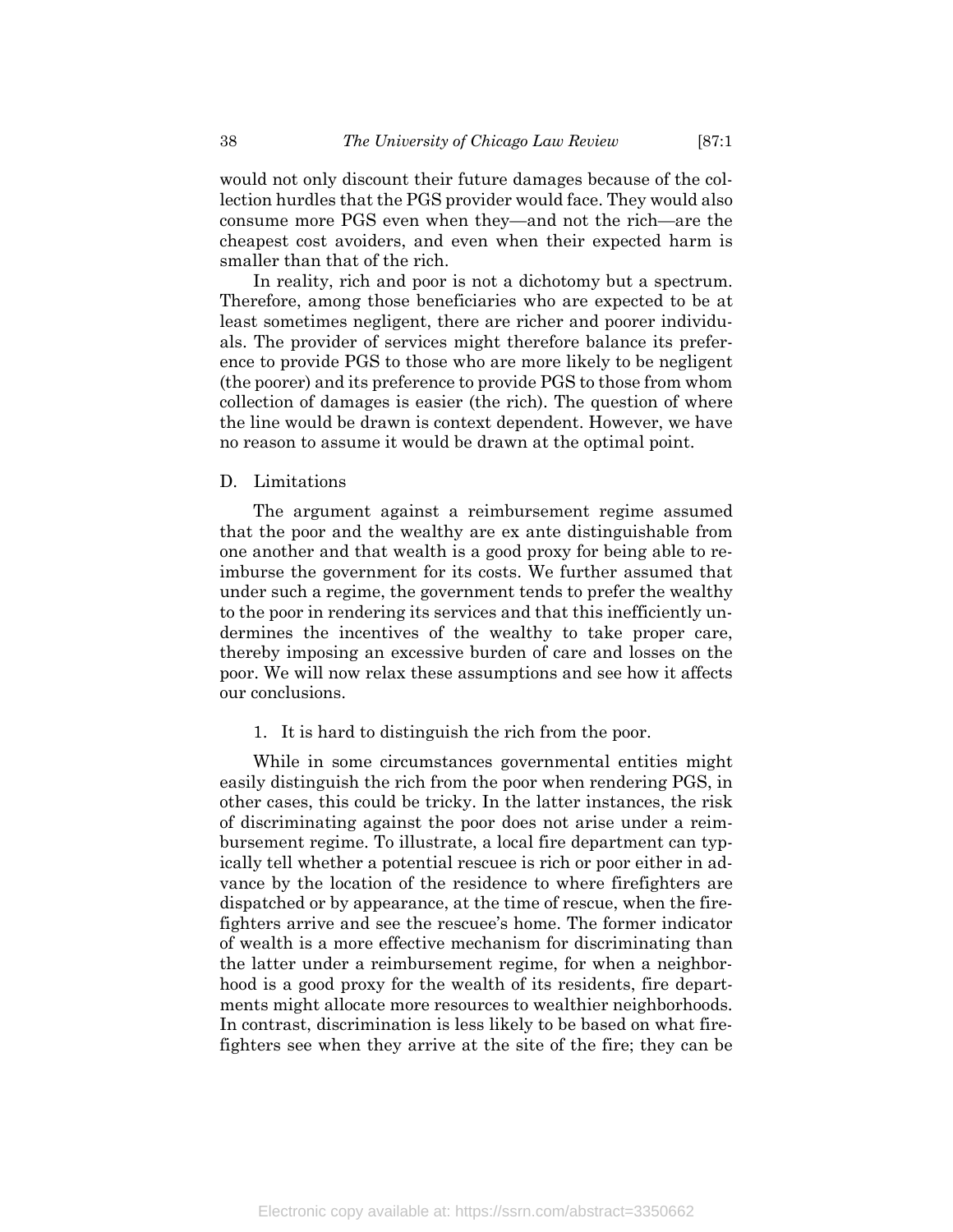less expected to deliberately prefer assisting the wealthy simply because the wealthy are more likely to be able to pay them compensation in the event of injury (although this is not a completely implausible scenario).92 Firefighters might, however, be less inclined to assist a poor victim when it is only the victim's property that is at risk of harm. Anticipating the possibility of severe physical injuries, firefighters may be particularly reluctant to take risks to extinguish a fire that threatens property alone if the owners are incapable of compensating them for their harm.<sup>93</sup>

The same distinction applies to emergency roadside assistance services, such as providing first aid to victims of car accidents. Under a reimbursement regime, public authorities might allocate such resources more generously to wealthy neighborhoods, assuming this to be a good proxy for the wealth of the potential victims. If, however, this is not a good proxy, discrimination becomes a low risk.

Public hospitals are another possible example of this phenomenon. Hospital administrators are often well aware of patients' ability or inability to pay for medical services.94 Responding to needs of finding additional sources of income, hospitals increasingly engage in practices aimed at identifying wealthy patients

<sup>92</sup> For extreme examples in which firefighters refused to assist residents after discovering that the latter hadn't paid their firefighting subscription fees (fees paid by residents of remote areas to nearby municipalities for firefighting services), see Meena Hartenstein, *Firefighters Let House Burn in Rural Tennessee Because Homeowner Didn't Pay \$75 Fee* (NY Daily News, Oct 6, 2010), archived at https://perma.cc/R8E2-6YG3; *Firefighters Let Home Burn After Owners Didn't Pay \$75 Protection Fee—Again* (US News, Dec 7, 2011), archived at https://perma.cc/H8XV-E4WM. For a similar case involving a refusal to provide police services to a town due to an unpaid debt to the sheriff's office, see *No Pay, No Police* (NBC Chicago, Oct 5, 2010), archived at https://perma.cc/K2PK-KGWE.

<sup>93</sup> Although public officials are covered by workers' compensation, the coverage is limited. See Dobbs, *Law of Torts* at § 503 (cited in note 38) (describing the architecture of workers' compensation, including employers' limited liability). Suing negligent property owners would thus allow public officials to collect full compensation for their harm.

<sup>94</sup> See Lewis R. Goldfrank, *The Public Hospital*, 24 Fordham Urban L J 703, 707 (1997) ("All other hospital departments [except the emergency department] permit discrimination by payer class; diversion, delay, and denial of care for those with marginal finances is legally acceptable."); David A. Ansell and Robert L. Schiff, *Patient Dumping: Status, Implications, and Policy Recommendations*, 257 JAMA 1500, 1501 (1987) (reporting a Chicago hospital's practice of placing a yellow sticker on the charts of patients who are not covered by private insurance or Medicaid as a reminder to avoid admitting them). Despite efforts to combat discrimination against indigent patients, "dumping" and other discriminatory practices still occur in hospitals. See generally, for example, Will Jay Pirkey, *A Shameful Practice: Despite Enactment of the Emergency Medical Treatment & Active Labor Act in 1986, Violations of Patient Dumping Continue to Represent a Serious Hazard in the City of Los Angeles*, 39 LA Law 20 (2016) (discussing recent cases of dumping of indigent patients in Los Angeles). See also text accompanying notes 147–49.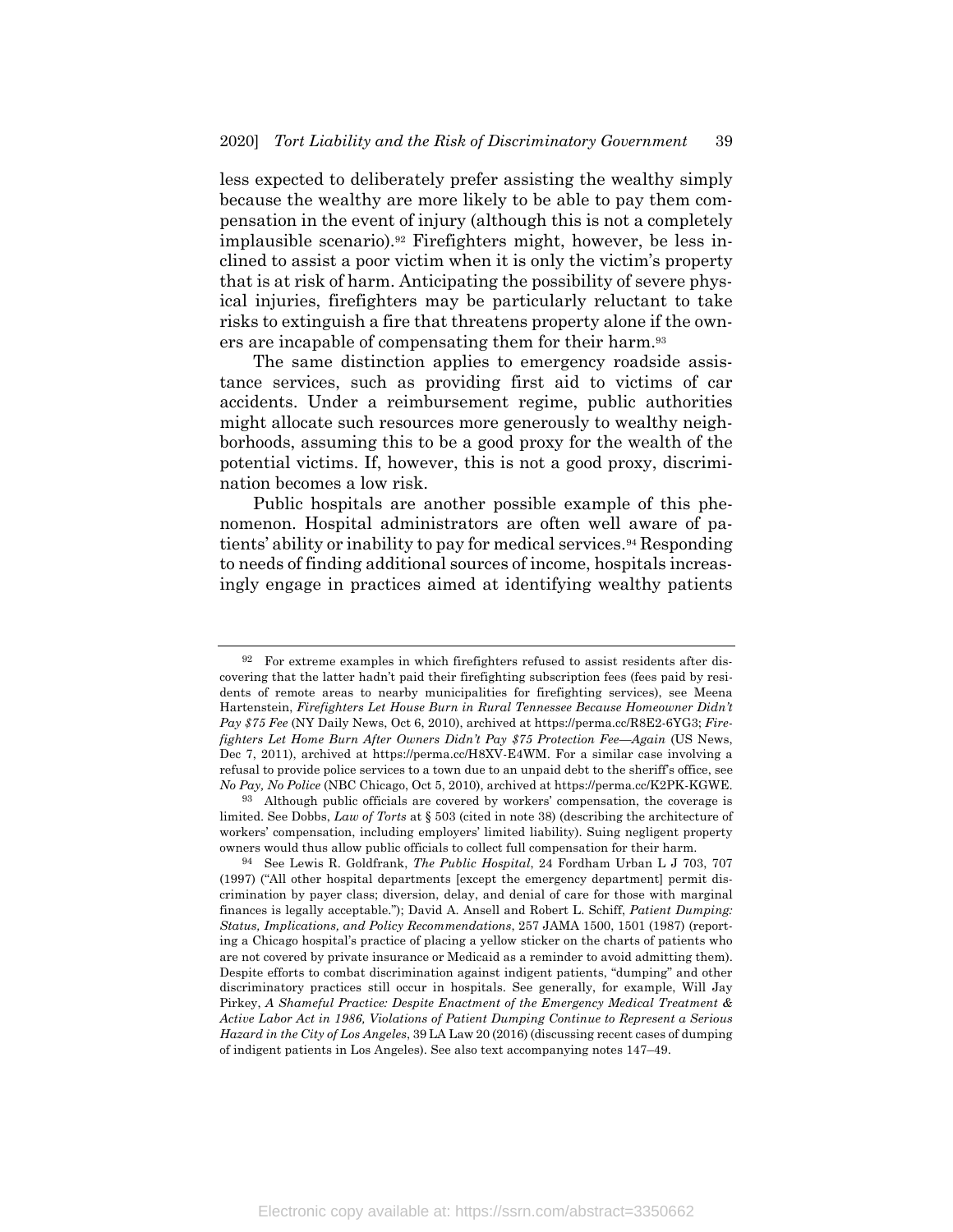and providing them with better-quality services.95 Under a PGS reimbursement regime, they might find ways to admit patients who are better able to pay for their medical bills. In some cases, the potential (ultimate) payees of the hospital bills are the wrongdoers who cause injury to the patients.96 Hospitals might thus tend to admit patients whose injuries were caused by deep-pocket wrongdoers (such as tobacco companies or drug manufacturers) more than patients injured by less wealthy wrongdoers or due to nonwrongful causes.97

2. No risk of undercompensation and availability of insurance.

Under a reimbursement regime, the government's motivation to discriminate against the poor in providing PGS arises only when there is a difference in the relative ability of the poor and the wealthy to reimburse the governmental entity for its costs. Consequently, if all potential PGS beneficiaries have enough resources to cover those costs, it makes no difference to the governmental entity who is richer and who is poorer: so long as there is no risk of undercompensation, the service provider can be expected to ignore the wealth of the individuals in need of PGS. Ironically, when all individuals are too poor, the governmental entity will also not be inclined to discriminate in providing PGS.

<sup>95</sup> See, for example, *Is There Harm in Hospitals Targeting Rich Patients for Donations?* (NBC News, June 28, 2019), archived at https://perma.cc/7HXH-8XZN (describing nonprofit hospitals' contracting with market data firms to screen patients' wealth to gauge their propensity to donate); Shoa L. Clarke, *How Hospitals Coddle the Rich* (NY Times, Oct 26, 2015), archived at https://perma.cc/JSW4-87CC (criticizing hospitals' practices of "marking" wealthy patients—for example by giving them blankets with a unique color and providing them with better-quality services as a strategy for raising revenues).

<sup>96</sup> Although hospitals cannot sue injurers, nearly all states allow them to place a lien on any recovery amounts patients may receive from third parties that caused the patients' injuries. Admitting patients who were injured by deep-pocket injurers can, therefore, ensure hospitals' recovery of their costs. See generally Alaina N. Stout, *Statutory Liens for Health Care Providers: The Effectiveness of Laws Allowing Providers to Assert Liens on Settlements or Judgments from Third Party Tortfeasors*, 18 Health L 10 (2006) (analyzing state statutes). Whether hospitals benefit from applying such a strategy depends on their ability to predetermine injurers' wealth. While hospitals might find it hard to uncover such information, they can approach third parties that would conduct this inquiry. As noted, hospitals already contract with data firms to find similar information about patients.

<sup>97</sup> However, at times, deep-pocket wrongdoers can be stubborn litigants. See Robert L. Rabin, *The Tobacco Litigation: A Tentative Assessment*, 51 DePaul L Rev 331, 357 (2001) ("For four decades, Big Tobacco used its enormous resources to beat down every effort by litigants to secure compensation.").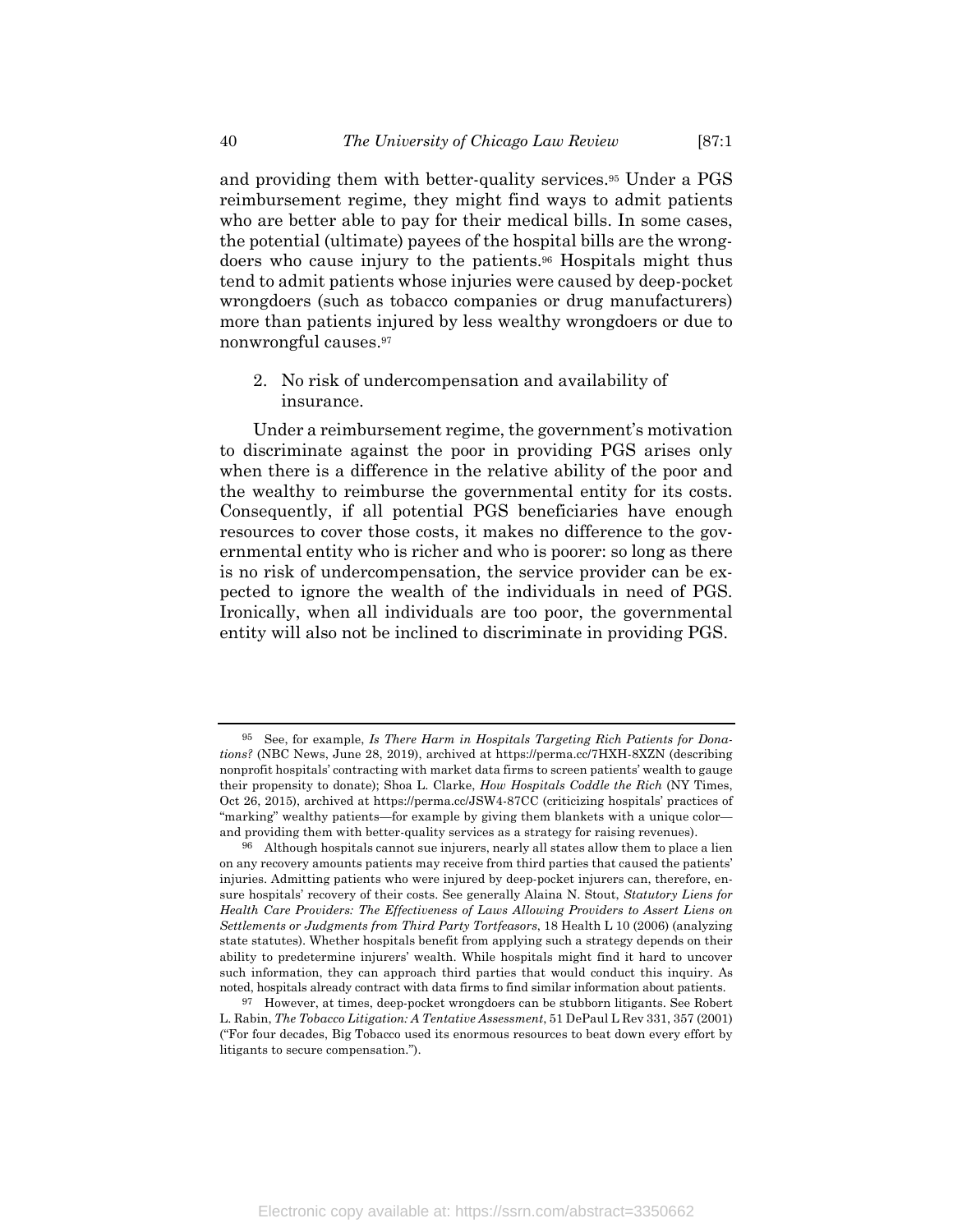If all or most individuals are insured against risks prevented or mitigated through PGS, and the insurance policies cover reimbursement costs, then the risk of discriminating against the poor again diminishes. As noted above, existing insurance policies usually do not cover payments required by governmental entities.<sup>98</sup> But suppose that insurance policies covering such payments were offered in the market. Would poor beneficiaries buy them? Arguably yes, since such coverage would increase their chances to be served by the relevant governmental entities. But such an effect would only materialize if, before the PGS is provided, they could signal to the providers of the PGS that they have such insurance—which typically would be hard to do. Therefore, we expect that many poor beneficiaries would not buy insurance even if it were offered in the market. They would find it more profitable to avoid insurance premiums, hoping not to bear the full costs of PGS if provided to them. This raises the question of whether mandatory insurance could be a solution to the discrimination problem. The next Section discusses this possibility.99

3. Cases in which the government cannot discriminate in providing PGS.

With certain PGS activities, there is less of a likelihood that the government will discriminate between the wealthy and the poor. For example, it is unlikely that park rangers will discriminate between wealthy and poor hikers who have gotten lost when the rescue efforts are sequential—that is, undertaken whenever the need arises—as opposed to simultaneous efforts, when discrimination is a possibility.<sup>100</sup> To the extent that the rangers themselves can distinguish between hikers, a reimbursement regime could affect their incentives given that the wealthier hikers would more likely be able to compensate the rangers in the event of their injury during a rescue operation. As in the case of firefighters, when a hiker's life is at risk, it seems unlikely that

<sup>98</sup> See text accompanying note 56. Note that with insurance, citizens will still have incentives to reduce risks since in a competitive insurance market, premiums are responsive to risk reduction by the insured. See Omri Ben-Shahar and Kyle D. Logue, *Outsourcing Regulation: How Insurance Reduces Moral Hazard*, 111 Mich L Rev 197, 205–08 (2012) (explaining how adjusting premiums incentivizes the insured to take care).

<sup>99</sup> See text accompanying notes 123–24.

<sup>100</sup> However, even with sequential rescues, discrimination is possible. For example, if the rangers know that the hiker is wealthy, they might use a helicopter to evacuate him, but if he is poor, only an ambulance. In addition, the park authorities might invest more equipment and manpower in rescue efforts where wealthier hikers tend to travel than the areas the less wealthy frequent.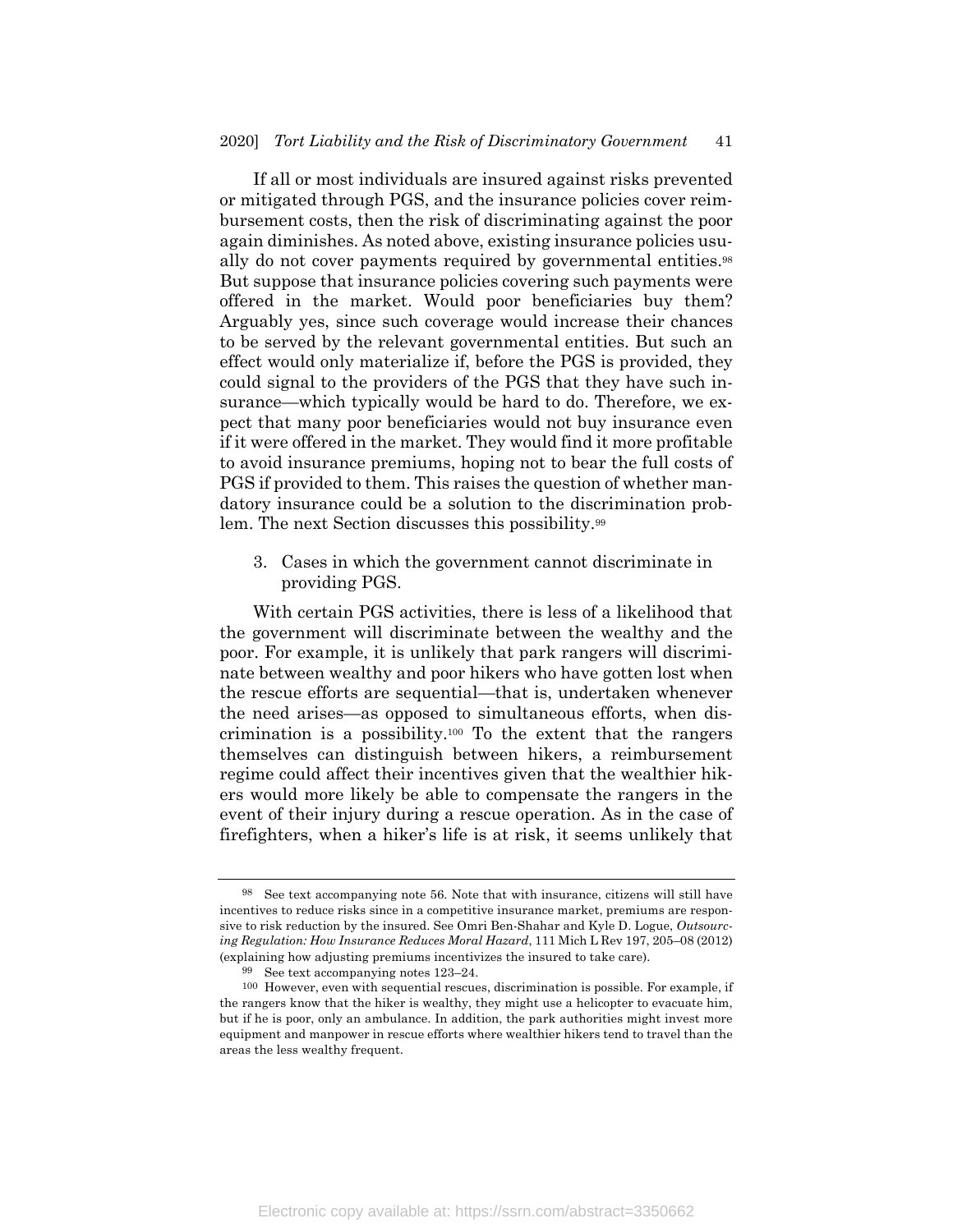rangers will be influenced by the hiker's wealth in carrying out their assistance efforts. When the urgency of the rescue is less severe, however, financial considerations might play a greater role and impact the level of risk rangers take.

In other situations, there might be supervision of how the relevant governmental entity allocates its services. When the governmental activities are transparent and subject to public or judicial scrutiny, the risk of discrimination in providing the PGS diminishes.

#### 4. Other potential limitations.

While we argue that providers of PGS might discriminate against the poor since they expect to collect more damages from the rich, a counterargument might be that collection from the rich is sometimes harder than from the poor because the former are more capable of defending themselves in lawsuits.101 If this is so, it is hard—if not impossible—to tell whether the providers of PGS would be better off with a suit for recovery against the rich or the poor. While this argument might be right in some contexts, it is wrong in others. Legal proceedings to recover for PGS are often simple and straightforward, and the rich have no clear advantage over the poor in defending themselves in such proceedings. Moreover, as we have shown, it is precisely because the rich are more likely to pay that governmental entities favor them over poor beneficiaries. A rich beneficiary would thus prefer to avoid a reputation of being someone who escapes reimbursing the government. Such a reputation would reduce her chances of receiving governmental services in the future.

A second argument, from the opposite direction, is that the new reason for discrimination in providing PGS that this Article exposes contributes only marginally to the overall discrimination against the poor in providing those services. We believe there is no reason to assume that a rule imposing liability for reimbursement of costs adds to existing discrimination only marginally. On the contrary, if such discrimination takes place regardless of the liability rule, legislatures and courts should be extra cautious not to adopt legal rules that provide even stronger incentives to the government to discriminate against the poor.

<sup>101</sup> See text accompanying note 97.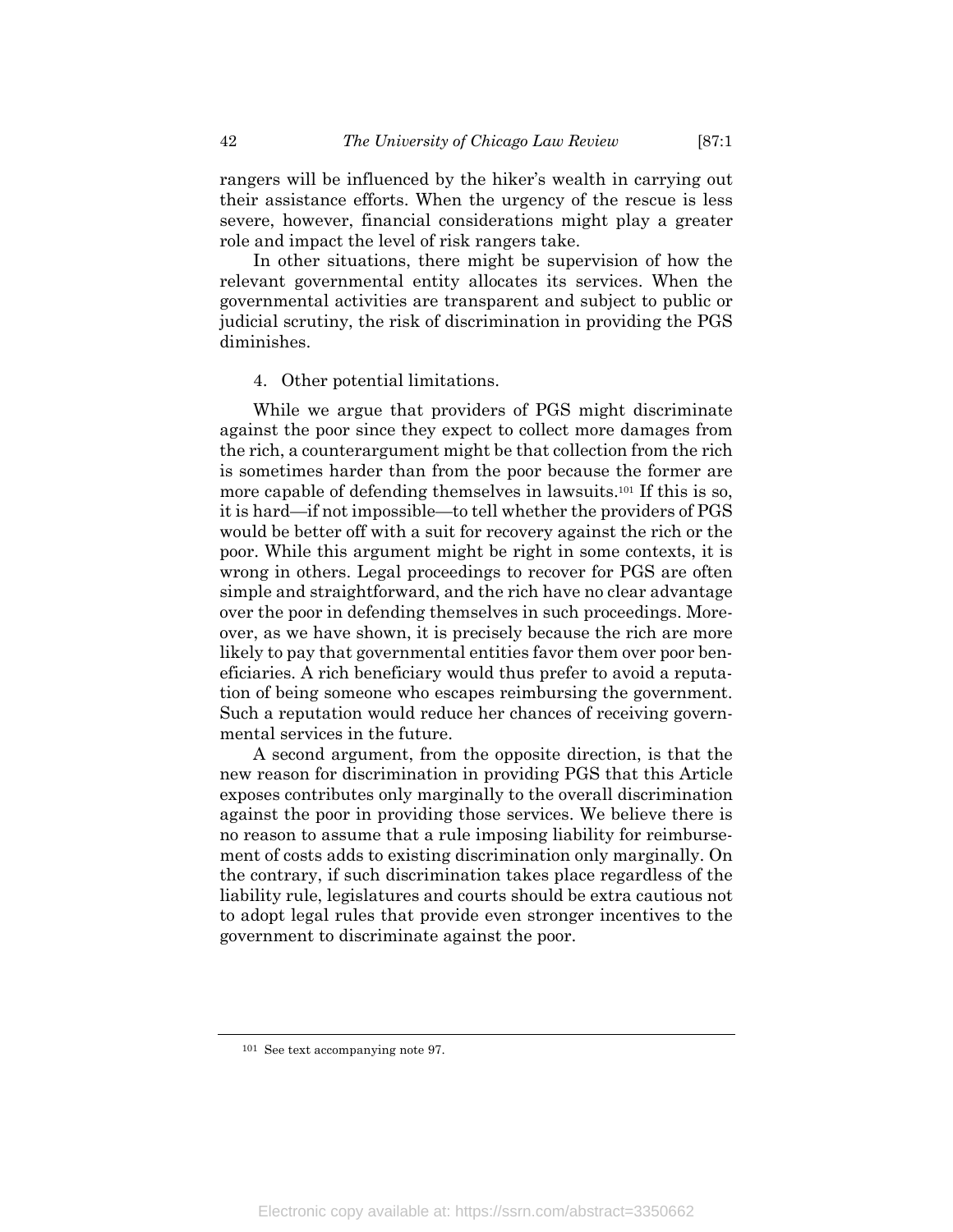#### E. Summary

We have developed two central claims in this Part of the Article. *First*, even if we assume that PGS are provided on a nondiscriminatory basis, requiring negligent beneficiaries to reimburse the governmental service provider for its direct costs does not incentivize them to take optimal care. We have demonstrated that such an incentive would also be produced if negligent beneficiaries were made to internalize the *entirety* of the social harm caused by their failure to take care, including the harm to third parties who were deprived of or received inferior PGS as a result of the beneficiaries' consumption of those services. *Second*, we claimed that under a reimbursement regime, there would be a likelihood that PGS would often be provided discriminatorily, whereby the wealthy would receive these services even when they are the cheapest cost avoiders, while the poor would not receive PGS even when the governmental entity is the cheapest cost avoider.

Our tentative conclusion is that with certain exceptions, it would be desirable to retain the common law rules and not allow governmental entities and officials to recover their PGS costs. Although these rules are not socially optimal, their outcomes are more efficient and just than those yielded by a reimbursement regime. In the next Part, we develop other solutions, which are often preferable to both the no-liability and reimbursement-ofcost rules.

#### III. OTHER SOLUTIONS

This Part will develop four liability rules, including the already-discussed ex post internalization rule, each with its own information requirements and enforcement costs. These rules create efficient incentives for potential beneficiaries to take care while contending with the concern about fair allocation of PGS. Each rule has unique advantages in certain circumstances, and our policy recommendation is, therefore, that each rule be applied in the appropriate category of cases. We first present the four rules and then compare their relative advantages.

#### A. Four Liability Rules

1. Ex post internalization.

The ex post internalization rule is the most common rule in tort law. This rule imposes liability on the negligent injurer for all foreseeable harms caused by his negligent behavior and thereby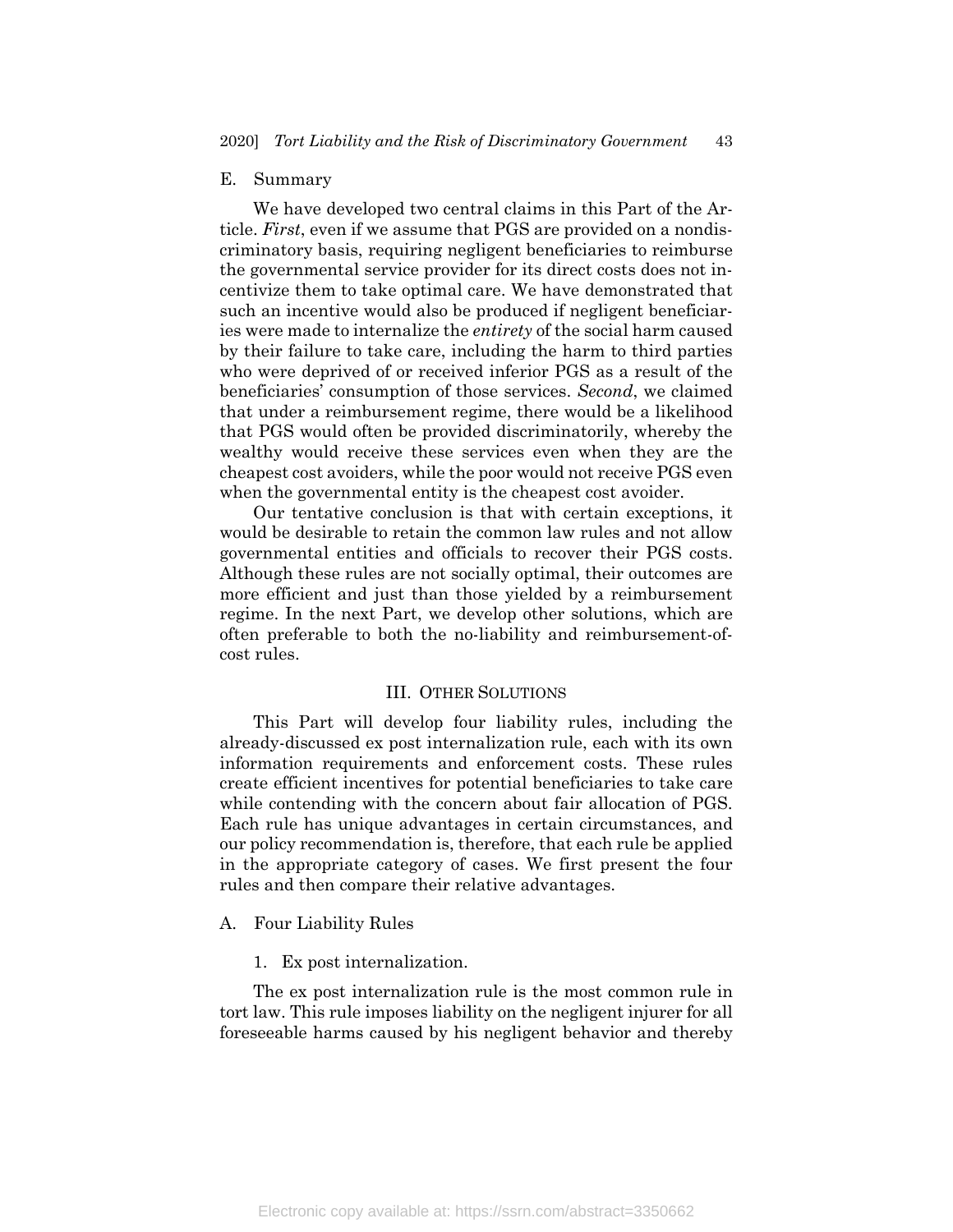forces him to internalize those harms.102 Under the Hand formula, which is often applied by courts to define negligence, the injurer is negligent when the costs of precautions (B) he failed to take would have been lower than the expected harm (PL, where P stands for the probability of harm and L for its magnitude) that those precautions would have prevented.103 The ex post internalization liability rule creates efficient incentives for injurers to take care.104

To apply the ex post internalization rule, courts need rough estimates about available precautions (B), the probability that the harm would materialize (P), and relatively accurate information about the size of the harm (L). To determine the injurer's liability, the court compares the estimated B and PL (the expected harm). If B is lower than PL, the injurer's negligence is established, and the court then determines the damages to be awarded to the plaintiff according to the actual harm (L). If we apply this rule to PGS cases, a negligent PGS beneficiary will bear liability for the entirety of the social harm caused by his failure to take care.

It would not necessarily be difficult for courts to estimate whether the beneficiary was negligent because such an assessment only requires that the court know whether, in Hand Formula terms, B < PL. To illustrate, in *District of Columbia v Air Florida, Inc*,105 a leading PGS case, the defendant-airline was sued by the plaintiff for various public expenditures it had incurred following the crash of the defendant's aircraft.106 The crash may have been caused by the airline's failure to adequately de-ice

<sup>102</sup> However, certain types of harms are not compensated and certain types of plaintiffs cannot recover for reasons related to proximate cause or duty of care that mandate no compensation. See Restatement (Third) of Torts §§ 7, 29 (2010).

<sup>103</sup> The Hand formula was first articulated in *United States v Carroll Towing Co*, 159 F2d 169, 173 (2d Cir 1947), and later adopted by the courts as well as the Restatement of Torts. See Restatement (Third) of Torts: Liability for Physical & Emotional Harm § 3, cmt e (2010) (suggesting that negligence can be ascertained by a "risk-benefit test," where the benefit is the advantage that the actor gains if she refrains from taking precautions, which is a balancing approach that is substantially similar to the Hand formula); Richard Epstein, *Torts* 129 (Aspen 1999) ("In . . . appellate discussions, the modern tendency is to resort quickly to the general cost-benefit Hand formula.").

<sup>104</sup> More accurately, they take precautions up to the point where marginal costs equal marginal expected harm. See Cooter and Ulen, *Law and Economics* at 200–01, 205–07 (cited in note 52).

<sup>105</sup> 750 F2d 1077 (DC Cir 1984).

<sup>106</sup> Id at 1078. The claim against the airline for recovery of the costs of rescue services was dismissed. Id at 1086.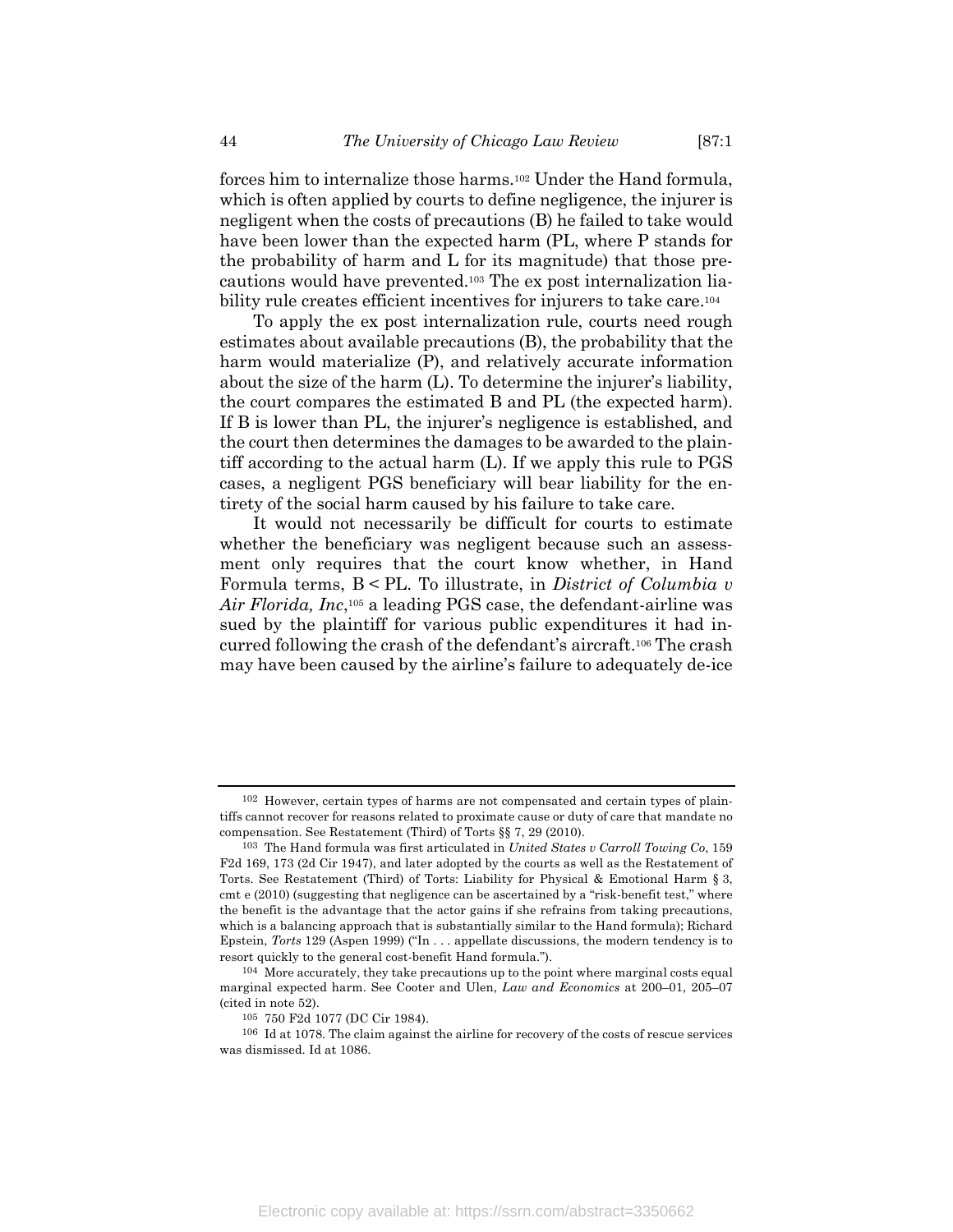the wings of the airplane before takeoff, which was clearly required in light of the harsh weather conditions.107 Thus, the defendant's negligence was evident. In other cases, regulators could set standards of care for potential beneficiaries,108 and a failure to comply with those standards would constitute negligence per se.

The main informational problem, however, would be the estimation of the harm actually caused to third parties by the beneficiary's suboptimal care. As we have already explained, it is hard to imagine that private individuals would be able to sue for such harms; courts would likely deem the harms too remote and difficult to trace back to any particular beneficiary's insufficient care.109 The same barriers would arise if plaintiffs were governmental entities (assuming they could bring such claims on behalf of the public).110 A possible solution to this is for regulators to set the average social harm caused by negligent PGS beneficiaries for predefined circumstances and impose liability accordingly.111

Let us now assume that implementing the ex post internalization rule is feasible. But is it desirable? This is where the risk of discrimination amongst individuals requiring PGS based on wealth arises. Full internalization distorts the governmental incentives to provide PGS.112 Note that due to a "feedback-loop" effect, even modest governmental discrimination might have substantial impact. A marginal transfer of resources from PGS providers in poor neighborhoods to PGS providers in rich neighborhoods will result in a marginal increase in the difference in property prices between rich and poor neighborhoods. This will result in a marginal increase in neighborhood segregation by

<sup>107</sup> National Transportation Safety Board, *Aircraft Accident Report* \*57–58 (Jan 13, 1982), archived at https://perma.cc/3B7Q-6Y8B (discussing improper de-icing procedures on Air Florida Flight 90, but withholding judgment as to whether this caused the crash).

<sup>108</sup> See, for example, Occupational Safety and Health Act of 1970, Pub L No 91-596, 84 Stat 1590, codified at 29 USC §§ 651 et seq (setting general standards for workplace safety); Federal Motor Vehicle Safety Standards, 49 CFR § 571.101–571.500 (2011) (setting safety standards for automobiles); Federal Aviation Regulations (FAR), 14 CFR § 91 (1989) (prescribing detailed requirements for aviators, aircraft manufacturers, repair stations, and others involved in air carriage and general aviation).

<sup>109</sup> See Part II.A.2.e.

<sup>110</sup> Several federal environmental statutes, for example, allow appointed governmental entities to act on behalf of the public as trustees of the natural resources. The trustees are authorized to sue on behalf of the public, to collect compensation from responsible parties, and to oversee the process of repairing damaged natural resources. See, for example, CERCLA, 42 USC § 9607(f); Clean Water Act, 33 USC § 1321(f)(5); Oil Pollution Act, 33 USC § 2706(b)–(c).

<sup>111</sup> See Part II.A.2.d. Statutorily fixed-amount damages already exist in other contexts, for example, with respect to copyright infringements. See 17 USC  $\S § 412$ ,  $504(c)(1)$ .

 $^{112}\,$  See Part II.C.3.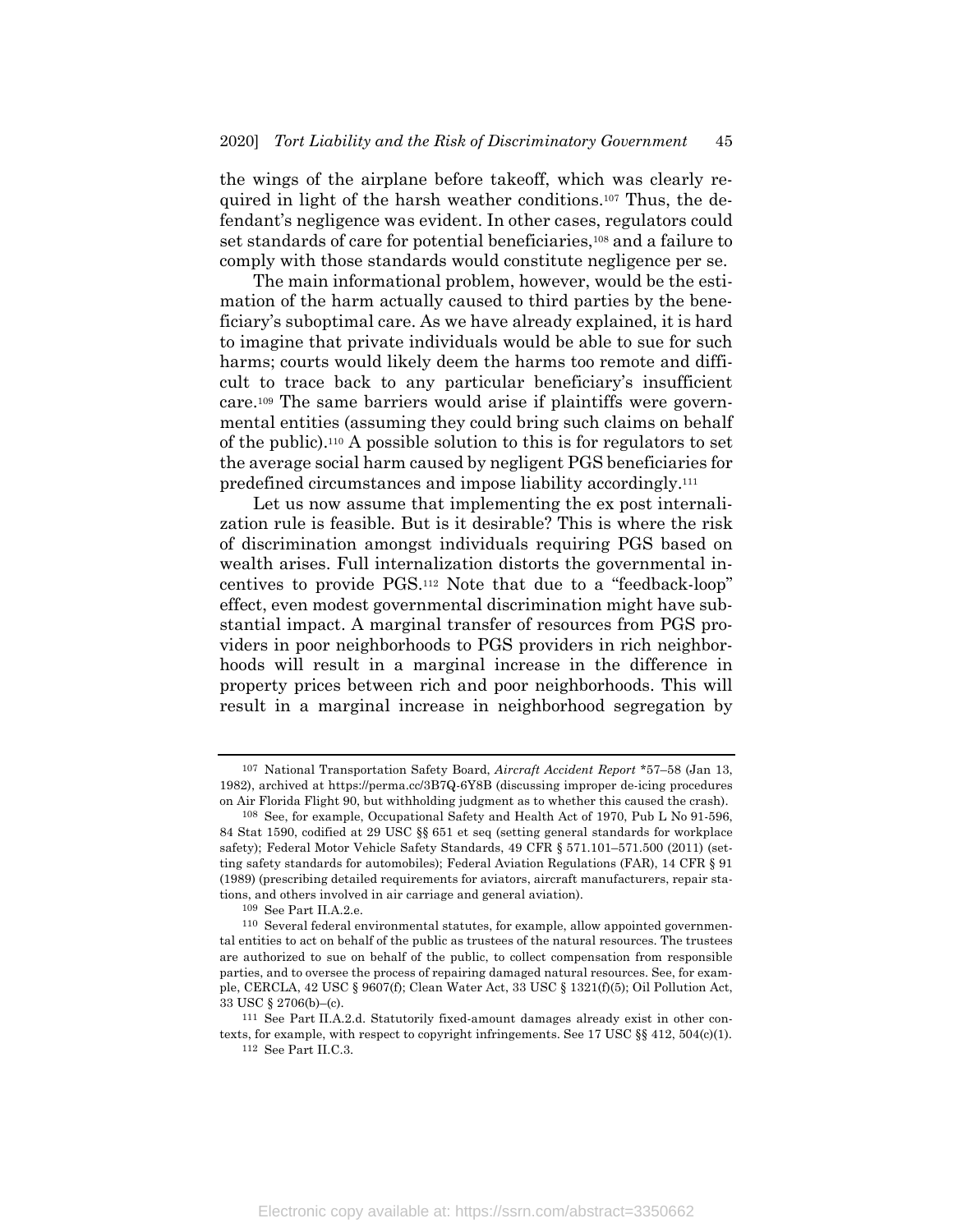wealth, which will, in turn, result in a marginal increase in the government's incentive to transfer additional resources from PGS providers in poor neighborhoods to PGS providers in rich neighborhoods, and so on. Consequently, rich beneficiaries' incentives to take care might be significantly eroded.

#### 2. Ex post disgorgement.

Under the ex post disgorgement rule,<sup>113</sup> the negligent injurer is liable in the amount of the efficient precautions he failed to take, divided by the probability of injury being caused by this omission. In the Hand formula's terms, under this rule, the negligent injurer's liability is B/P. Since this rule imposes the minimum ex post liability necessary for deterrence, it is sensitive to the problem of underenforcement: enforcement that is even slightly lower than 100 percent would not provide injurers with sufficient incentives to take care. Thus, to contend with this reality, liability should be raised to attain the desired deterrent effect.

Let's consider how such a liability rule could be applied to PGS cases and its potential advantages over the ex post internalization rule. Under this rule, a PGS beneficiary who took insufficient care should be liable not for the harm suffered by third parties or for the costs borne by the PGS provider, but for her untaken precautions divided by the probability that the PGS would be provided to her. Thus, if a property owner failed to take precautions of \$100 to prevent a fire in her house and there was a 1 percent probability of a fire breaking out that would require PGS, her liability, in the event of a fire, would be  $$100/0.01 =$ \$10,000. This is the case even if the harm to third parties (who were deprived of PGS because of the property owner's failure to take care) is, say, \$1 million.114 As noted, if enforcement of liability is less than 100 percent, liability should be adjusted to above \$10,000. Yet in many PGS cases, enforcement can be expected to be close to 100 percent because the governmental entities know the beneficiaries' identity and can claim compensation.

There is a twofold advantage to the ex post disgorgement rule. First, in contrast to the ex post internalization rule, its application does not require the availability of accurate information

<sup>113</sup> See generally Robert Cooter and Ariel Porat, *Disgorgement Damages for Accidents*, 44 J Legal Stud 249 (2015) (developing and analyzing this rule).

<sup>114</sup> In this example, we assume that in the event of a fire, the beneficiary would be rescued with certainty. If the probability of rescue is less than 100 percent, liability under the ex post disgorgement rule could be reduced to account for the beneficiary's self-risk.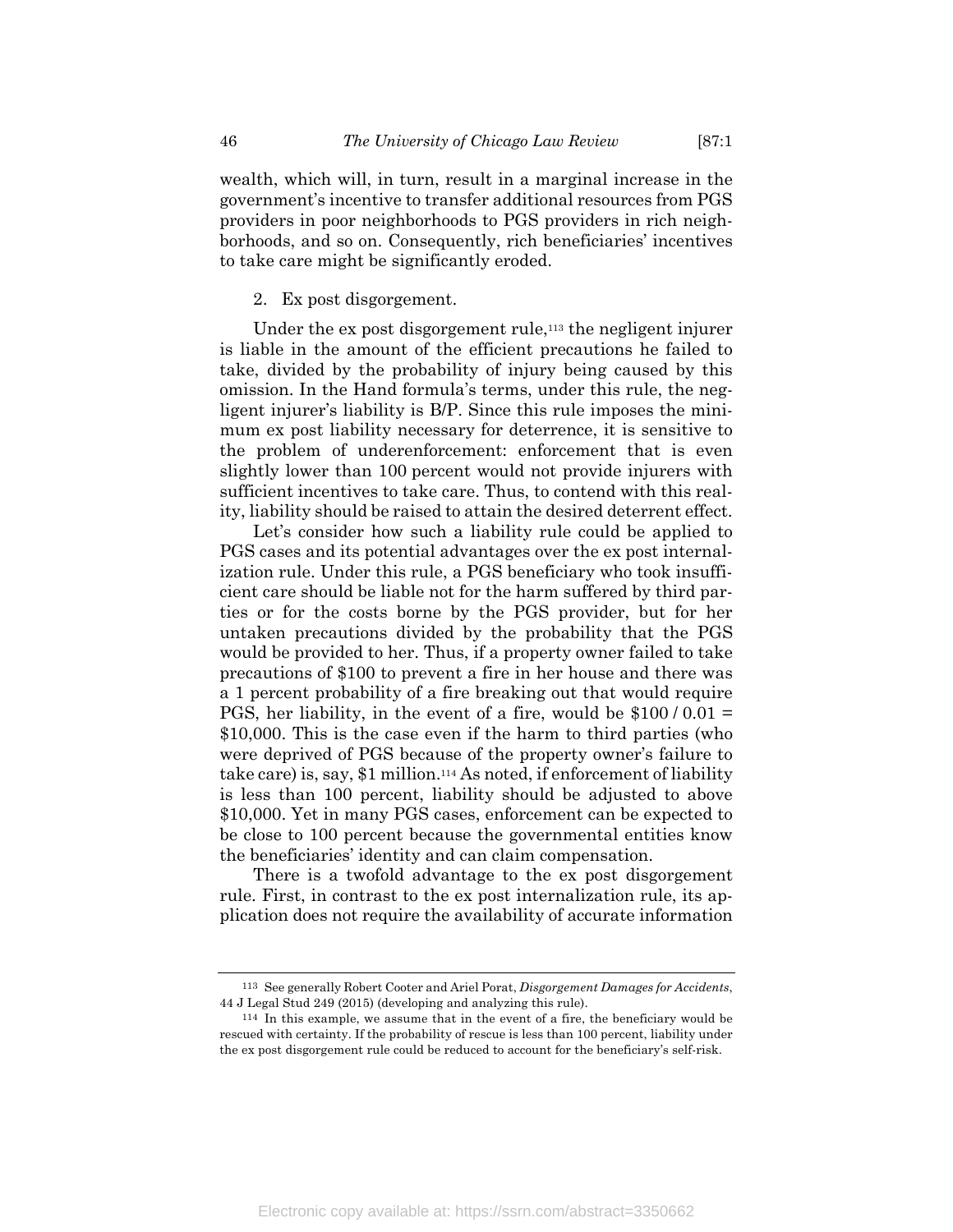as to the harm caused to third parties (L). Rather, it requires information about the magnitude of untaken precautions (B)115 and about the probability (P) that PGS will be provided.116 When this information is available, which is typical of many situations, applying the ex post disgorgement rule might be a far more realistic option in practice than applying the ex post internalization rule.

Second, the ex post disgorgement rule would usually result in lower, sometimes much lower, damages to be paid to the governmental entity than the ex post internalization rule.117 To illustrate with our numerical example, liability under the disgorgement rule would yield \$10,000 in damages whereas the internalization rule would yield \$1 million! Moreover, liability under the ex post disgorgement rule would often yield lower damages than the damages the negligent beneficiary would be liable for under the (much-endorsed) rule of reimbursement of costs. This is an advantage of the utmost importance because in many circumstances, it might outweigh the concern that liability would induce governmental entities to discriminate against the poor. Liability of \$10,000 rather than \$1 million or even \$100,000 would mean that many more property owners would be able to cover their liability. This would dramatically diminish governmental entities' incentive to discriminate in providing PGS.118

3. Ex ante internalization and mandatory insurance.

A third rule that could be applicable in PGS situations is ex ante internalization. This rule imposes liability on injurers for the wrongful risk they create regardless of whether harm materialized or not. The amount of their liability is the expected harm that they negligently failed to reduce (PL). <sup>119</sup>

<sup>115</sup> However, to know the exact measure of B when it is continuous, we need to know PL. 116 The court would also need to roughly estimate PL in order to determine whether

the PGS beneficiary was negligent (that is, whether B < PL).

<sup>117</sup> Note that damages under the disgorgement rule will be equal to or less than damages under the internalization rule even if B is continuous. See Cooter and Porat, 44 J Legal Stud at 256–64 (cited in note 113).

<sup>118</sup> Note that all beneficiaries who expect to bear liability under this rule will take efficient care, and eventually PGS will be provided either to those for whom taking care (or taking more care) is inefficient or to those who expect not to bear liability (in full or in part) for PGS.

<sup>119</sup> For a detailed discussion regarding risk-based liability, see Ariel Porat and Alex Stein, *Tort Liability Under Uncertainty* 120–29 (Oxford 2001); Christopher H. Schroeder, *Corrective Justice and Liability for Increasing Risks*, 37 UCLA L Rev 439, 462–69 (1990); Christopher H. Schroeder, *Corrective Justice, Liability for Risks, and Tort Law*, 38 UCLA L Rev 143, 152–60 (1990).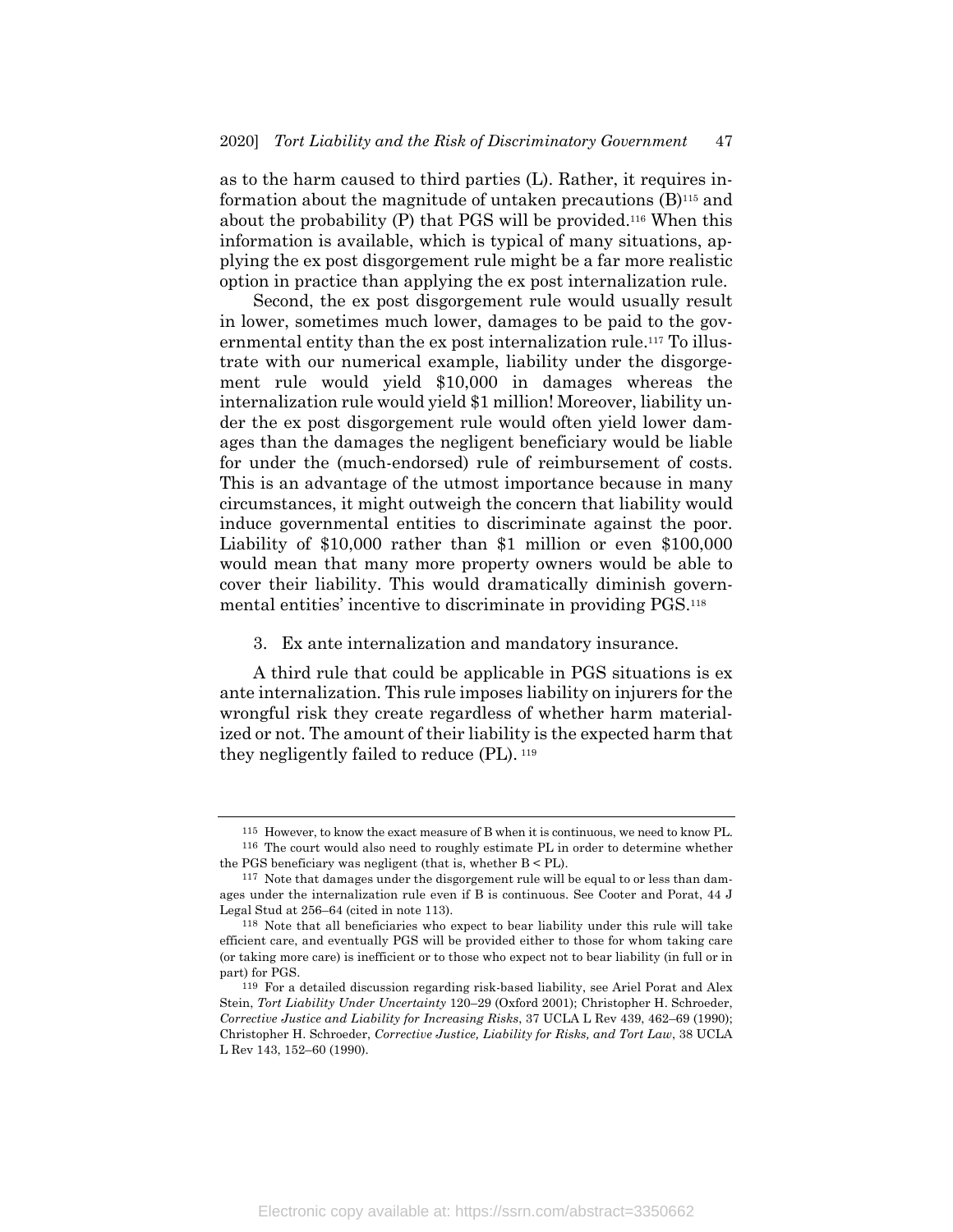This rule resembles a Pigouvian tax rule rather than tort liability.120 It is rarely applied because its costs of enforcement are usually prohibitively high, requiring the imposition of liability whenever the injurer negligently creates a risk. In order to apply the rule, courts must be able to estimate the magnitude of PL.

Could this rule be applied to PGS cases? Sometimes yes. What is typical of many PGS cases is that precautions need to be taken just a few times and sometimes only once.121 In such circumstances, enforcement costs would not be prohibitively high. Assuming information about the magnitude of the risk is available, the ex ante internalization rule could be optimal in these cases. To illustrate, imagine that a property owner failed to spend \$100 on annual precautionary measures against fire, thereby exposing others to 1 percent probability of suffering \$1 million in harm. If the property owner bears liability of  $0.01 \times $1$  million = \$10,000, she will internalize the risk created by her negligence and have the exact same incentives as the ex post internalization rule to take care. Note that even if enforcement is less than 100 percent, as long as it is higher than 1 percent, the property owner in our example will take efficient precautions of  $$100 (1% \times $10,000)$ .

This ex ante rule has two important advantages over its ex post counterpart. First, many property owners would be able to bear the typically low ex ante liability it would impose. Second and more importantly, under this rule, there would be no discrimination whatsoever in the allocation of public resources, since beneficiaries would bear no liability following the provision of the PGS.122 The main concern this rule raises, however, is that once liability is imposed ex ante, beneficiaries have no further incentive to take care when necessary, knowing that PGS will be provided to them at no additional cost. This concern is less troubling

<sup>120</sup> See Jonathan S. Masur and Eric A. Posner, *Toward a Pigouvian State*, 164 U Pa L Rev 93, 100–04 (2015) (discussing the economics of Pigouvian taxes).

<sup>121</sup> In other cases, the failure to take precautions could be the result of a lapse of attention. See Robert Cooter and Ariel Porat, *Getting Incentives Right—Improving Torts, Contracts, and Restitution* 61–66 (Princeton 2014) (explaining that many accidents are caused by lapses of attention and suggesting how to legally handle them). In such instances, ex post disgorgement might be the best rule. See text accompanying notes 139–40.

<sup>122</sup> Another advantage of the ex ante rule over its ex post counterpart is that it might have a stronger deterrent effect. Individuals tend to respond more strongly to an increase in the likelihood of being sanctioned than to a corresponding rise in the level of sanction. Since ex ante rules are more likely to be enforced (because they don't depend upon harm occurrence), they impose more certain sanctions than the ex post rules. See Daniel S. Nagin and Greg Pogarsky, *Integrating Celerity, Impulsivity, and Extralegal Sanction Threats into a Model of General Deterrence: Theory and Evidence*, 39 Crimin 865, 883–84 (2001) (finding that the certainty of punishment is more deterring than the severity of the punishment).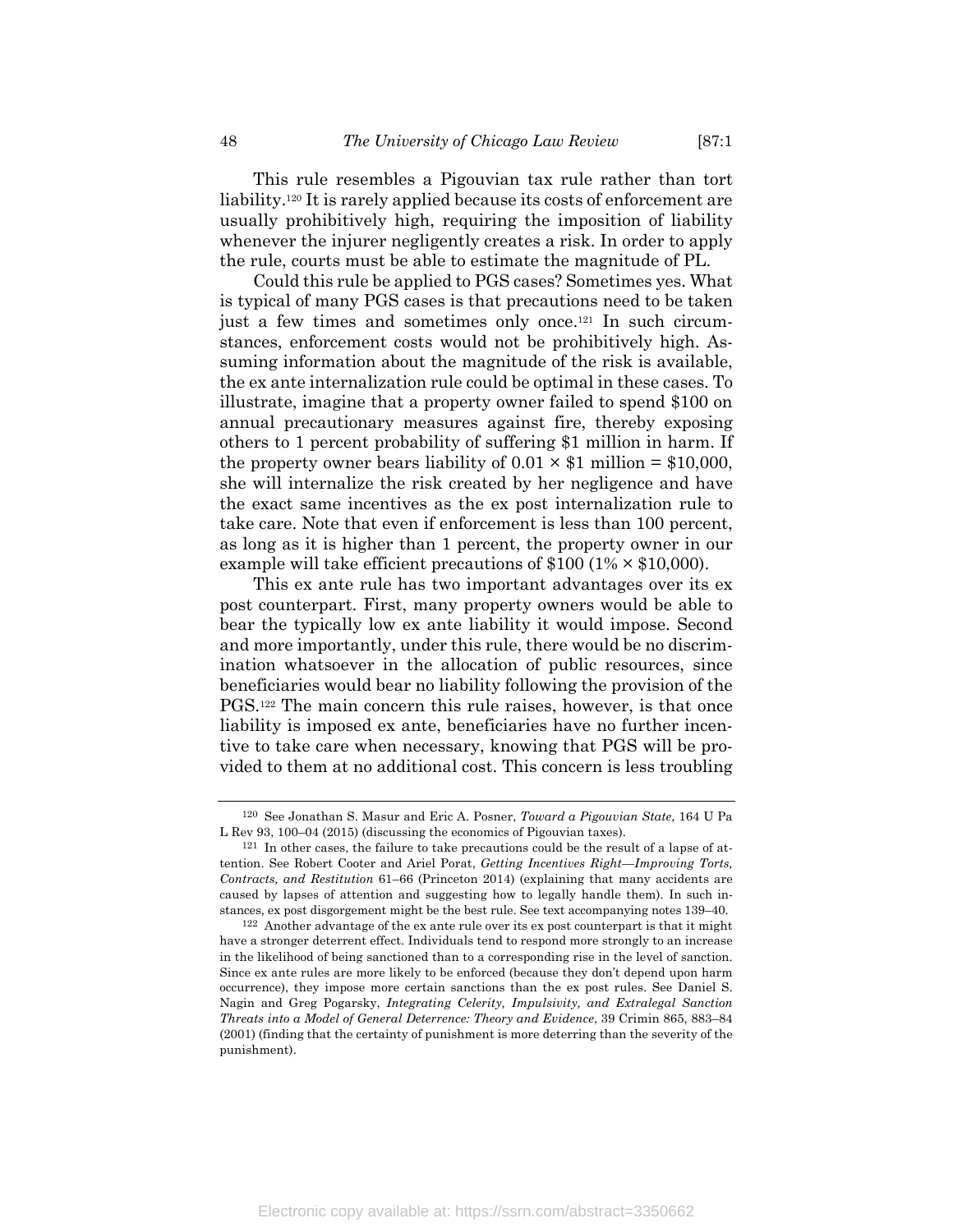when, after precautions have been taken and liability imposed, there is no further need for costly precautions.

A different version of the ex ante internalization rule, with similar incentivizing effects, would be mandatory insurance. Under such a regime, while liability would be imposed ex post for the full social harm caused by the PGS beneficiaries' negligence, compensation would actually be paid by insurance companies. Beneficiaries, in turn, would have to pay the insurance companies premiums in correlation with their expected liability. The insurance companies would then have incentive to monitor beneficiaries to determine whether they are taking adequate precautions and would adjust insurance premiums accordingly.<sup>123</sup> Note, however, that under this legal regime, courts should be able to verify the actual social harm caused by a beneficiary's failure to take care, which is often difficult to do.<sup>124</sup> One option could be to institute mandatory insurance only for actual PGS expenditures. Although beneficiaries' incentives would not be optimal, as we have shown in Part II.A, such a regime might be better than no-liability or ex post liability (with no mandatory insurance).

4. Ex ante disgorgement.

Finally, disgorgement remedies could also be applied ex ante rather than ex post. Under current unjust enrichment law, wrongdoers are obliged to disgorge their profits from intentional wrongdoing if those profits have been gained at the plaintiff's expense, even if she suffered no harm.125 It would be only one step further to allow the victims in our case, governmental entities, to recover damages from PGS beneficiaries in the amount of their untaken precautions when the latter's negligence exposed third parties to a risk of harm.126 There is, however, one important limitation to the ex ante disgorgement rule: as with ex ante internalization, enforcement costs could be prohibitively high since the rule requires the imposition of liability whenever an injurer behaves negligently, regardless of whether any harm materialized.

<sup>123</sup> See text accompanying note 98.

<sup>124</sup> See text accompanying note 109.

<sup>125</sup> See Restatement (Third) of Restitution and Unjust Enrichment § 44(1) (2011) ("A person who obtains a benefit by conscious interference with a claimant's legally protected interests . . . is liable in restitution as necessary to prevent unjust enrichment, unless competing legal objectives make such liability inappropriate.").

<sup>126</sup> But see Douglas Laycock, *Modern American Remedies: Cases and Materials* 598– 99 (Aspen 3d ed 2002) ("Negligence rarely produces profits, and when it does, the law does not seem to think that negligence is sufficiently wrongful to require disgorgement of those profits.").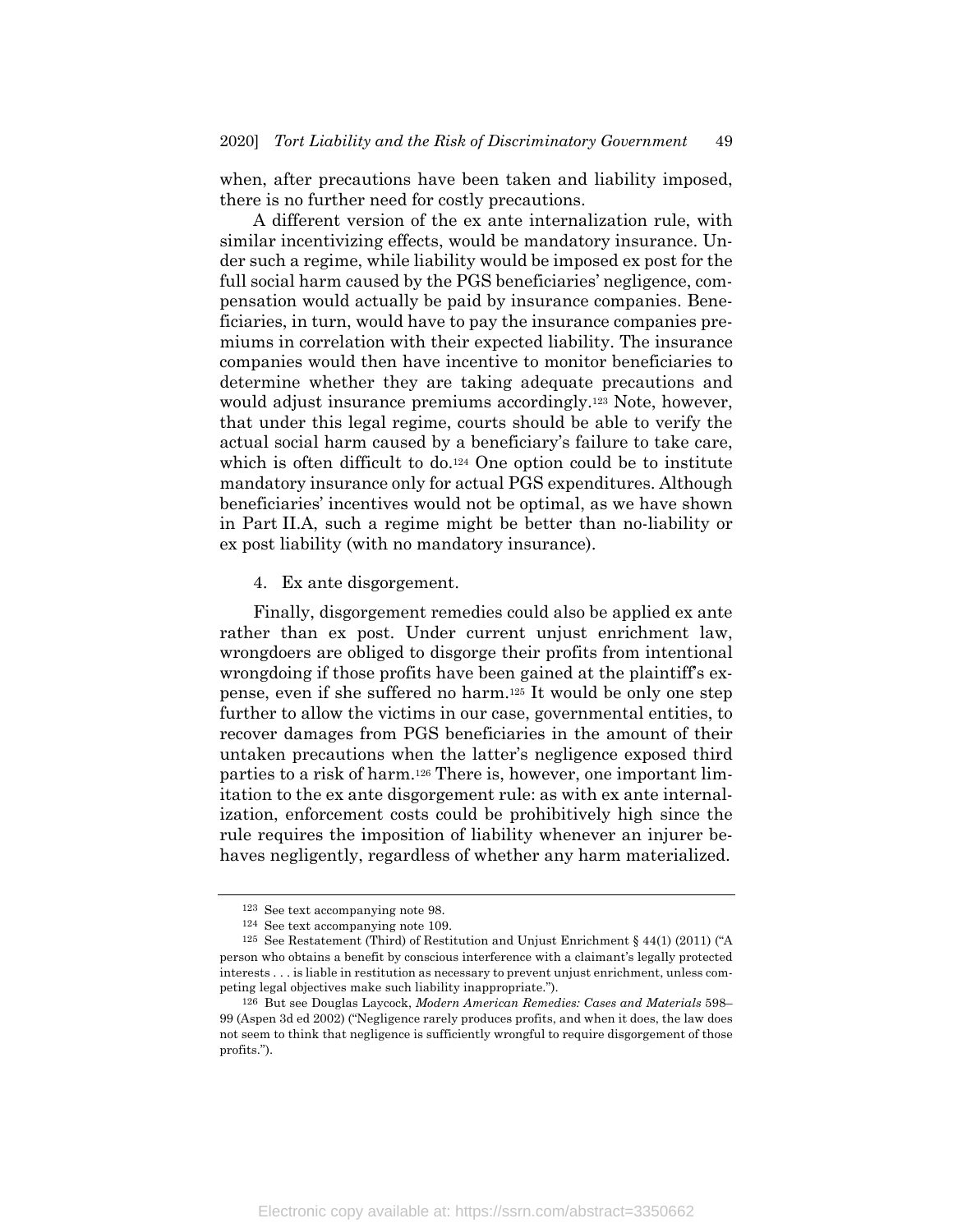Nevertheless, ex ante disgorgement could still be a plausible solution for certain PGS cases. As we have explained above,<sup>127</sup> in many cases involving the provision of PGS, potential beneficiaries need to take precautions just once or only a few times. In such cases, enforcement costs will likely be reasonable, although the concern regarding imperfect enforcement arises. Thus, if the level of enforcement is lower than 100 percent, liability should be increased to compensate for underenforcement. While underenforcement is less troubling with the ex post disgorgement rule (the governmental entity knows to whom it provided PGS), it should be taken into more serious account with ex ante disgorgement.

If we return to the example of the property owner who failed to take precautions of \$100 against fire, thereby creating a risk to others of \$1 million, under the ex ante disgorgement rule, she would be liable for only \$100 (or slightly more). Just like the ex post disgorgement rule, this liability rule yields the minimal deterrence necessary for inducing optimal care.128 The only information necessary to apply this rule is the cost of untaken precautions (B). There is no need to know the probability of fire and rescue (P) or the potential loss (L), but only their rough estimates, in order to determine whether a property owner was negligent.129 If we assume that the level of enforcement is less than 100 percent—say, 80 percent—liability should be adjusted to \$125 (or a bit more) to maintain the property owner's optimal incentives  $(100 / 0.8 = 125).$ 

The ex ante disgorgement rule has similar advantages to those of the ex ante internalization rule. First, under this rule, damages would often be low, meaning that most people would be able to pay out their liability for negligent behavior. This would ensure that potential beneficiaries have efficient incentives to take precautions in the first place. Second, governmental entities would not discriminate among beneficiaries because there would be no liability following the provision of PGS.

<sup>127</sup> See text accompanying note 121.

<sup>128</sup> We assume that the beneficiary bears no self-risk of not being rescued. Otherwise, liability could be further reduced to account for that self-risk. See note 114 and accompanying text.

<sup>129</sup> But to know the exact measure of B when it is continuous, we need to know PL.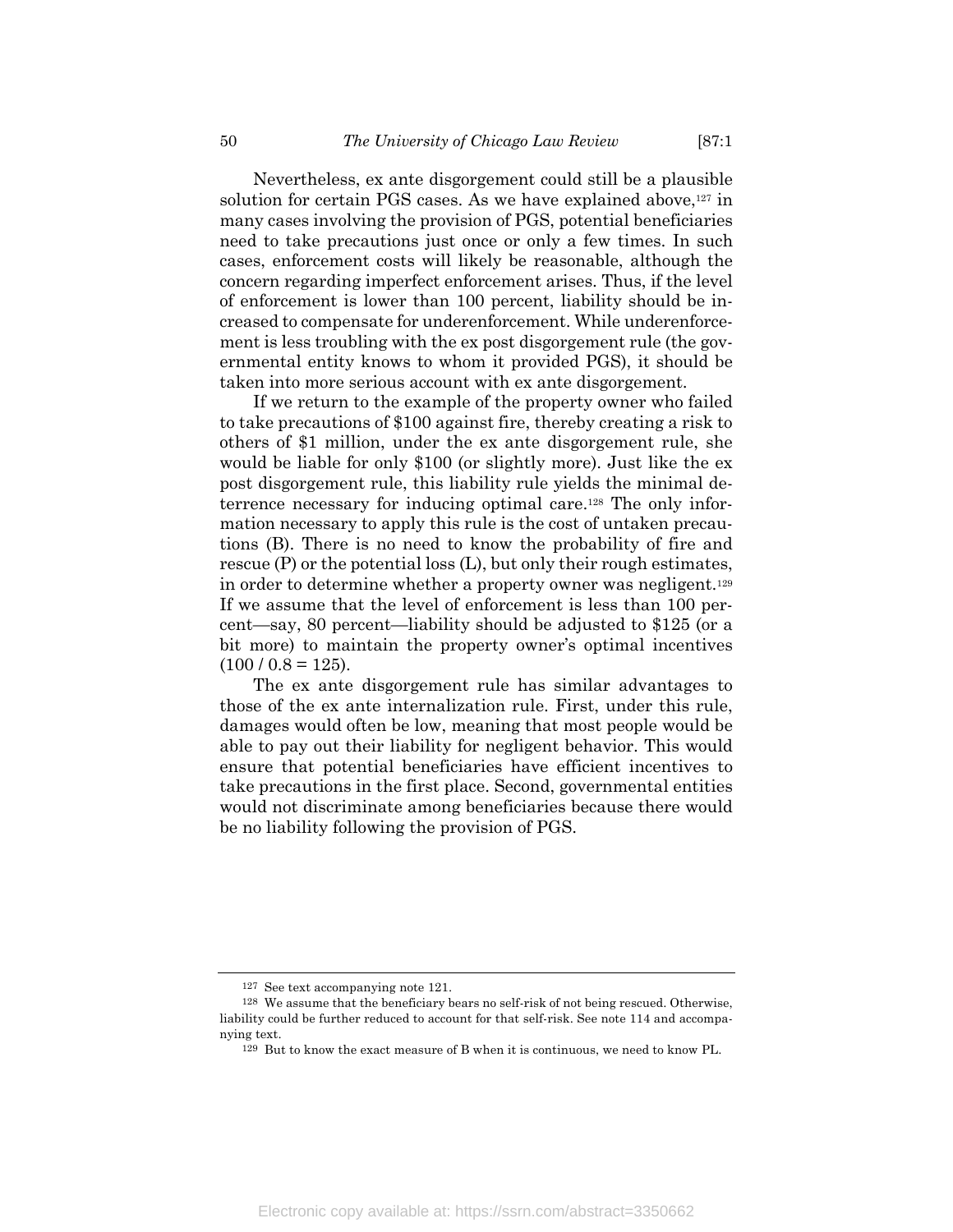\* \* \*

In practice, while ex post liability is the more common tort rule,130 ex ante liability is also adopted by lawmakers. One example is the Colorado statute that grants tax benefits to property owners who invest in "wildfire mitigation measures."131 Although framed as a tax benefit, this arrangement in effect raises the costs for property owners whose faulty behavior increases the risk of fire. Consistent with our analysis, the tax benefits are mostly for expenses related to safety measures that require a one-time (yearly) investment, such as the "establishment of fuel breaks" and creation of "defensible space around structures," and thus involve low enforcement costs.132 Whether this legislation should be characterized as ex ante internalization or ex ante disgorgement depends on whether the rate of the tax benefits corresponds to the consequential reduction in the expected harm (internalization) or to property owners' cost of care (disgorgement). The legislation's central feature is that it renders negligent property owners liable irrespective of whether fire erupts and PGS are provided. Using such ex ante rules, as noted, enables the legislator to set liability at the lowest level that will still create efficient incentives for potential beneficiaries to take care. Furthermore, as we have shown, such incentive schemes eliminate the risk of discriminatory allocation of PGS by governmental agencies.

The table below summarizes the differences among the four rules and highlights their relative advantages.133

Electronic copy available at: https://ssrn.com/abstract=3350662

<sup>130</sup> See text accompanying notes 102–03.

<sup>131</sup> Colo Rev Stat § 39-22-104(4)(n5)(I)(A). See also Colorado Department of Revenue, *Income 65: Wildlife Mitigation Measures Subtraction*, archived at https://perma.cc/2BCA -3JSH (public notice of benefits available under the statute).

<sup>132</sup> Colo Rev Stat § 39-22-104(4)(n5)(III)(D).

<sup>133</sup> Omitted from the table are the two regimes that were discussed in Part II, namely, the rules of "no-liability" and "reimbursement-of-costs." As noted, these regimes suffer from major problems: "no-liability" subsidizes negligent behavior; "reimbursement-ofcosts" induces governmental discrimination while failing to ensure full internalization by injurers. These problems are eliminated or substantially attenuated under the remaining four rules.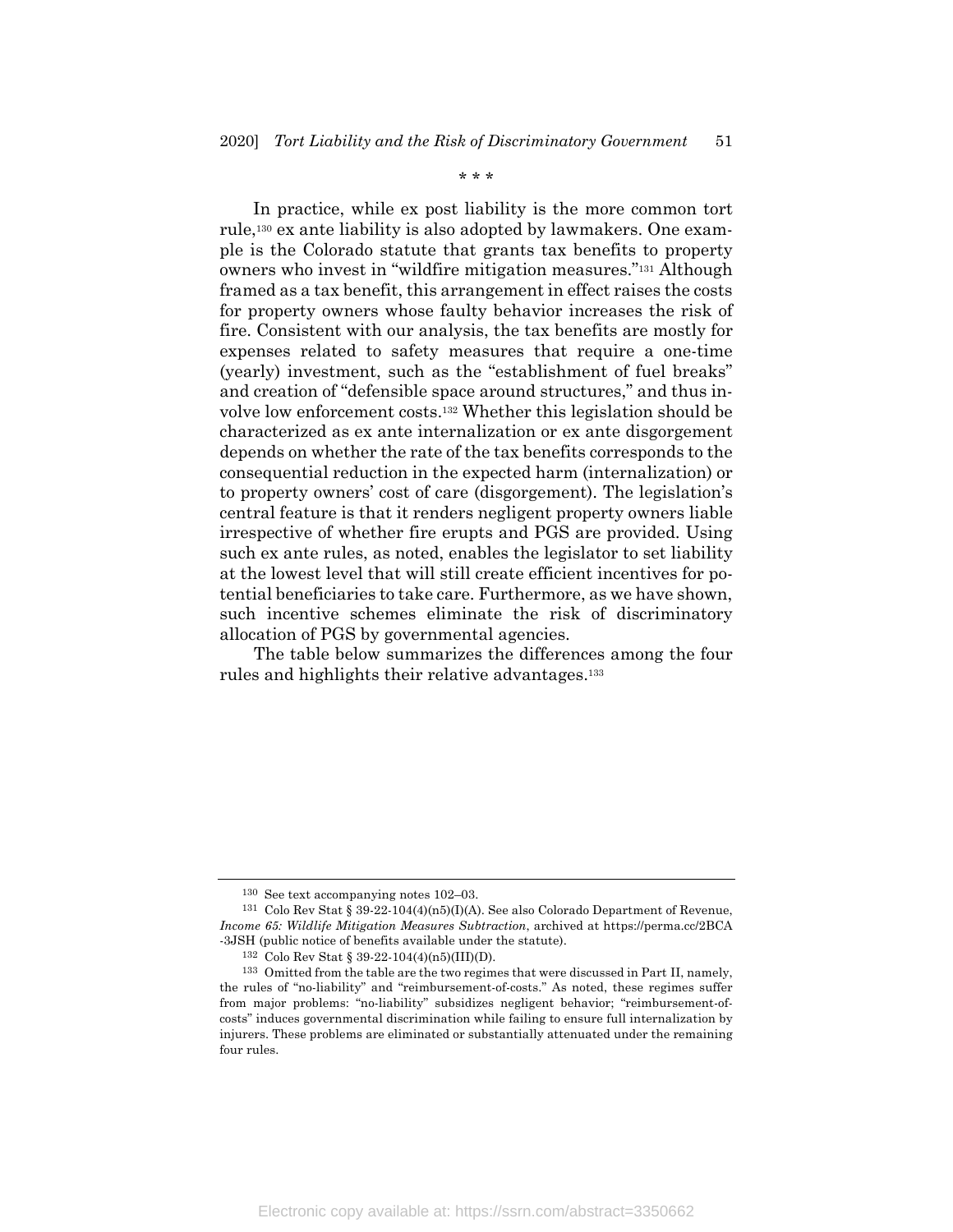|                                       | Ex post<br>internali-<br>zation | Ex post<br>disgorge-<br>ment | Ex ante<br>internali-<br>zation | Ex ante<br>disgorge-<br>ment |
|---------------------------------------|---------------------------------|------------------------------|---------------------------------|------------------------------|
| Liability                             | L                               | B/P                          | $\mathbf{PI}$                   | B                            |
| Information<br>costs                  | highest                         | moderate                     | moderate                        | lowest                       |
| Amount of<br>damages                  | highest                         | high                         | $\log$                          | lowest                       |
| <b>Incentivizes</b><br>discrimination | more                            | less                         | no                              | no                           |
| Enforcement<br>costs                  | $\log$                          | low                          | high                            | high                         |

## TABLE 3: SUMMARY

The next Section examines how these rules can be applied to some common categories of PGS.

#### B. Applications

This Section illustrates how the four liability rules we have discussed could be applied to common types of PGS. To avoid repetition, we will not consider again firefighting services. As our analysis has implied, with fire departments, ex ante rules—primarily the ex ante disgorgement rule—might be preferable to any of the ex post rules.134

#### 1. Police services.

Consider the following example:

*Example 3*. A resident fails to take reasonable precautions to protect her home from burglars, and eventually a break-in takes place. Police officers arrive in time to stop the burglary, and the resident suffers no harm. Unfortunately, two police officers are injured during the operation. Moreover, the police department also suffers property damage and economic losses. Should the resident be liable for the harm to the police officers and police department and, if so, in what amount?

<sup>134</sup> However, if the beneficiary's fault is the result of a lapse of attention, the ex post disgorgement rule might be preferable. See text accompanying notes 139–40.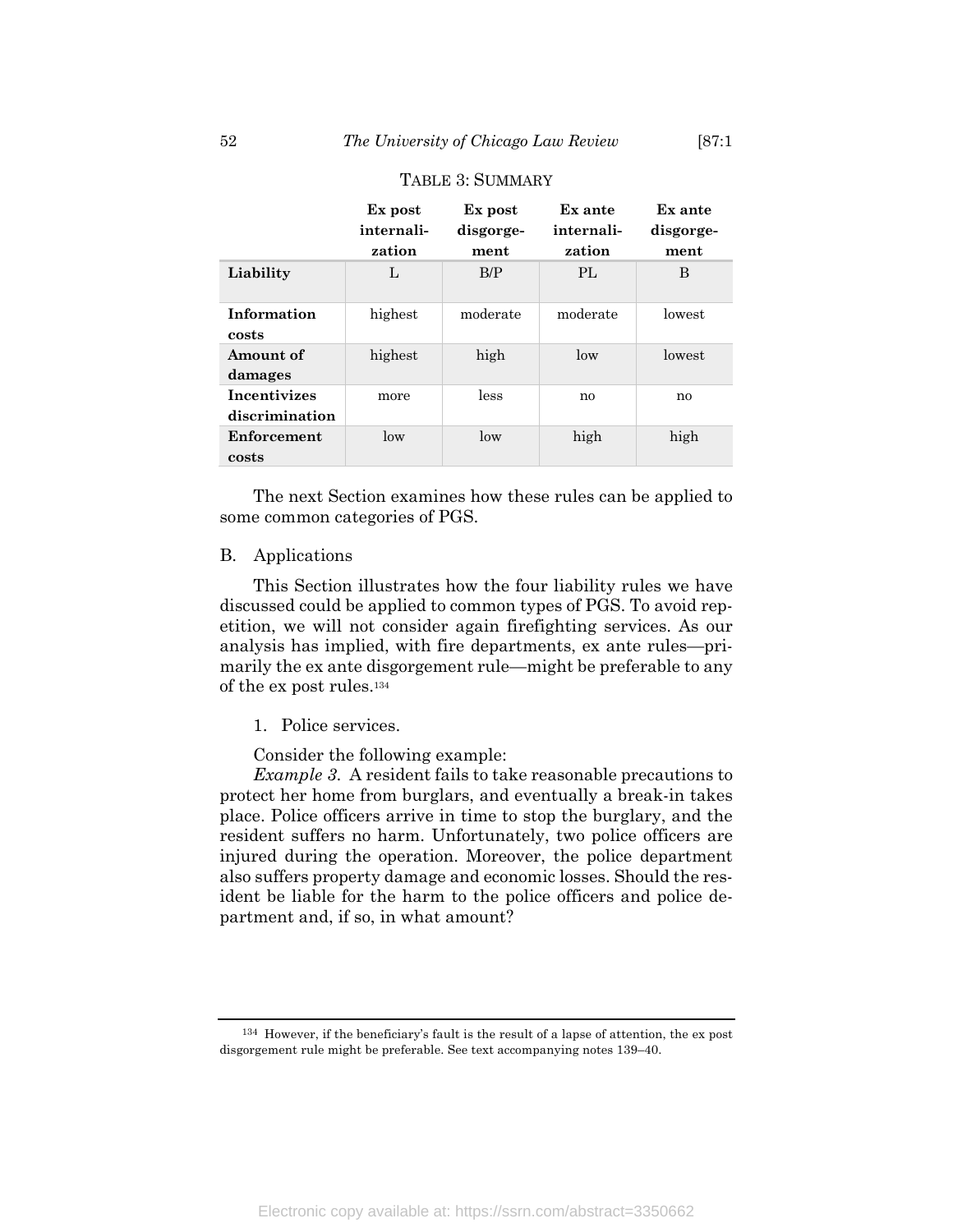In most jurisdictions, there is no liability in cases represented by Example 3.135 Although the risk of discriminatory treatment by the police implies that no-liability is better than liability for actual costs or for the entire social harm (the reimbursement of costs and ex post internalization rules, respectively), the ex post disgorgement rule could be the best solution in such circumstances. Under this latter rule, the resident would be liable for his untaken precautions, say, for failing to install a better lock on the windows at a cost of \$50 divided by the probability of a burglary, say, 0.01, for a total of \$5,000.136 Alternatively, if ex post disgorgement yields liability that is beyond the means of many residents, one of the ex ante rules could be considered. Ex ante internalization would impose liability for the expected social harm of burglary, which could be hard to measure, whereas ex ante disgorgement (with appropriate adjustment to compensate for underenforcement<sup>137</sup>) could be much easier to implement.<sup>138</sup>

But ex ante rules cannot be applied in all police services cases. Suppose that in Example 3, the need for police assistance arises not as the result of an intentional failure to take precautions but rather due to the owner's inadvertent failure to take precautions or a lapse of attention. In such cases, precautions would typically be low in cost, and ex ante liability is usually not a realistic solution. Liability would usually amount to only a few dollars; the costs of enforcing the liability would exceed the amount of the liability itself;139 and the threat of bearing liability of a few dollars would hardly affect beneficiaries' level of attention lapses.140 Conversely, the ex post internalization rule, which could

<sup>135</sup> See Lytton, 76 Tulane L Rev at 770–71 (cited in note 9) (explaining that under current law, most types of law enforcement expenditures are unrecoverable). Nevertheless, some statutes now permit such recovery in specific circumstances. See, for example, *State v Lewis*, 711 A2d 669, 673–74 (Vt 1998) (requiring the defendant, who had been convicted of escape, to reimburse the Department of Corrections for extradition expenses); *State v Dillon*, 637 P2d 602, 608–09 (Or 1981) (ordering the defendant to pay restitution to the local police department for damages to a patrol car caused during a car chase); *State v Hernandez,* 822 P2d 1011, 1013–14 (Idaho App 1991) (ordering the defendant to reimburse law enforcement agencies for the amount expended to investigate his narcotics violations).

<sup>136</sup> Regarding the possible relevance of an owner's self-risk, see note 114.

<sup>137</sup> See Part III.A.2 and text accompanying notes 120, 121, 129.

<sup>138</sup> The ex ante rules also require that the police charge negligent residents irrespective of whether a burglary occurred.

<sup>139</sup> But that by itself is not necessarily a good reason for the police not to enforce the law: in their enforcement decisions the police are expected to consider not only the payments they collect ex ante but also (at least) the costs they save ex post once citizens are efficiently incentivized to take precautions.

<sup>140</sup> See Cooter and Porat, *Getting Incentives Right* at 61–66 (cited in note 121) (discussing lapses of attention as primary causes of accidents).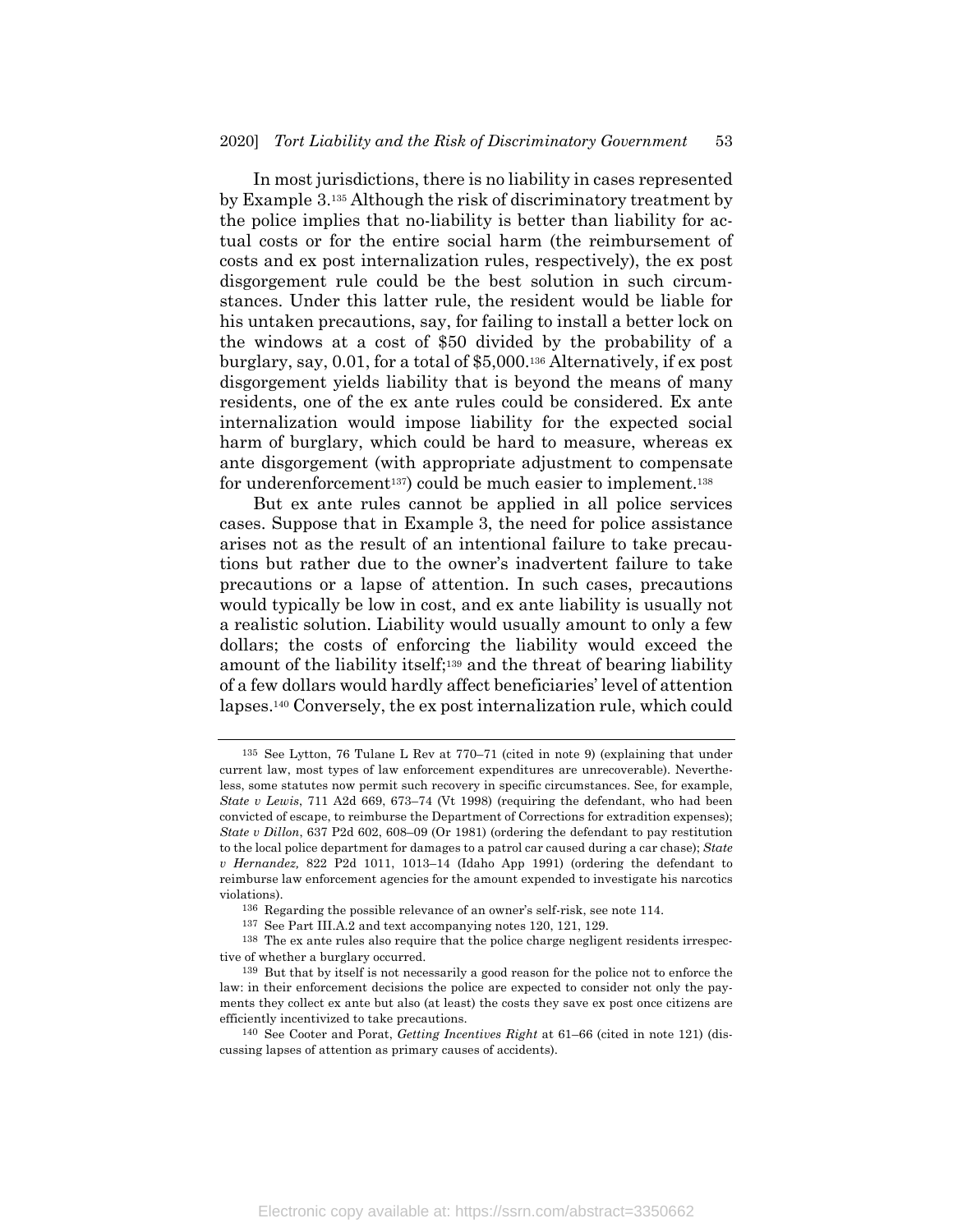affect beneficiaries' level of lapses, could also result in discriminatory treatment by the police. The latter risk would be less acute with ex post disgorgement: since in cases of lapses of attention the costs of care are typically low (relative to the expected harm), ex post disgorgement would result in much lower liability than ex post internalization. At the same time, the ex post disgorgement rule would yield much higher damages than the ex ante disgorgement rule, and therefore enforcement costs would often be low enough to justify its application.

Thus, if a homeowner inadvertently leaves his front door unlocked, thereby "inviting" a burglar in, the costs of care would be very low and the probability of burglary quite high. Therefore, the B/P would yield a modest amount (but not below enforcement costs) that almost anyone could pay. Under such circumstances, the risk of discriminatory allocation of police assistance would be minor, and liability might positively affect individuals' attentionlapse levels.

2. Park rangers and rescue squads.

Consider the following example:

*Example 4*. A hiker in the Grand Canyon negligently loses his way. Park rangers rescue him using a helicopter. The costs of rescue amount to \$100,000. Should the hiker bear these costs or pay any other amount to the park rangers?

In this example, ex post internalization or even simple reimbursement of costs might be more than what the average hiker can afford. Therefore, with such liability, rangers might consider a hiker's wealth in deciding whether (or to what extent) they will provide her with costly services.141 The ex post disgorgement rule could be a better alternative: If the costs for hikers to take precautions are low, liability under this rule might be for a relatively low amount that the majority of hikers could afford to pay. As a result, the risk of the rangers' discriminating in allocating their services diminishes. Suppose that a certain piece of equipment that costs \$50 would help hikers not lose their way and that without this equipment, their probability of getting lost and in need of rescue is 1 percent. In these circumstances, an ex post disgorgement rule, whereby hikers pay  $50/0.01=$  \$5,000 for the rescue

<sup>141</sup> The risk here might be less severe than the risk in other types of PGS. First, it would not always be possible for the rangers to know whether hikers are wealthy or poor. Second, when hikers' lives are at stake, the risk of discrimination might be lower. See Part II.D.3.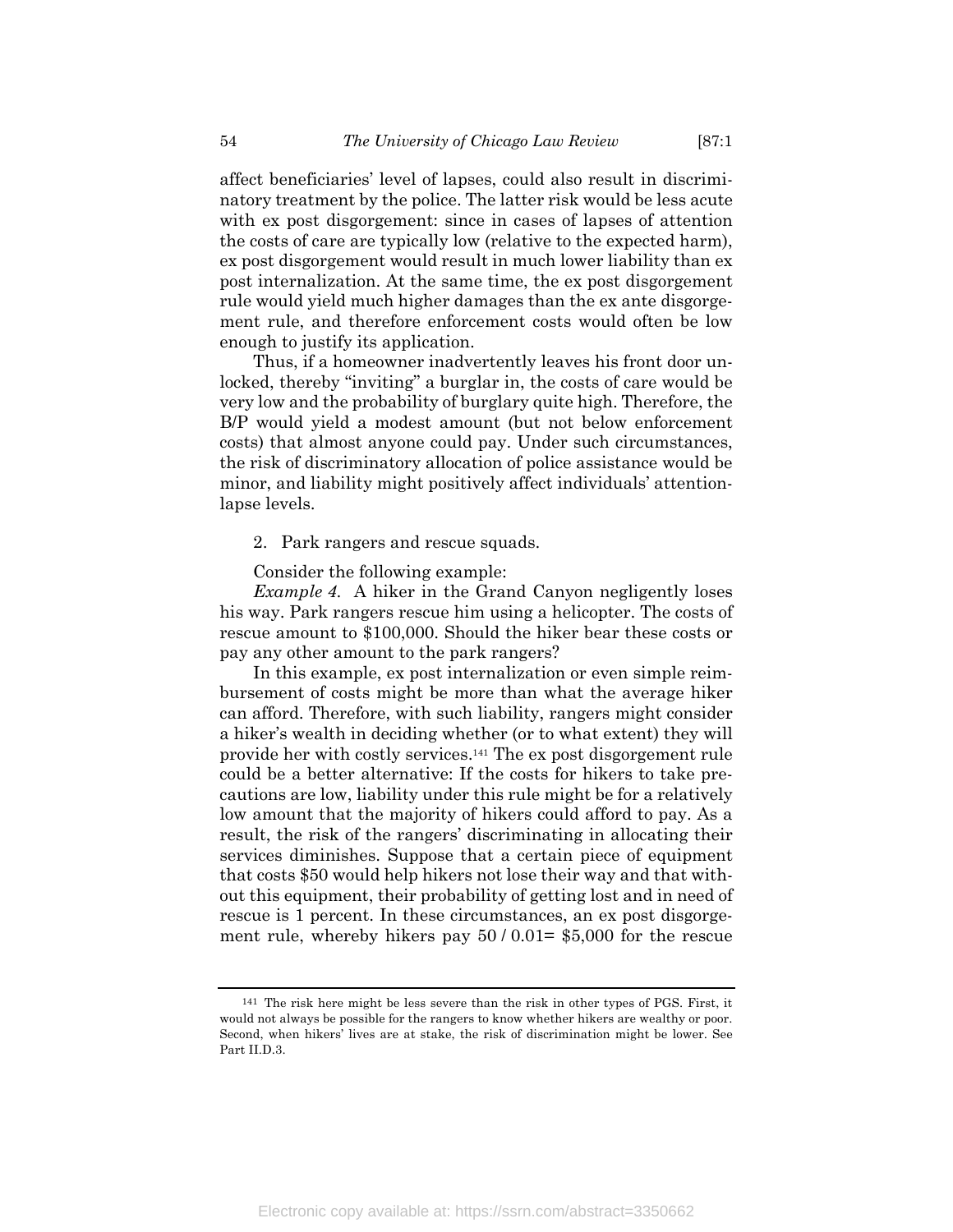efforts, could work well or at least better than a reimbursement of costs rule or ex post internalization rule.

If many hikers cannot afford to pay the liability that an ex post disgorgement rule would yield, either of the ex ante rules could be applied. Liability for the expected social harm (PL), that is, ex ante internalization, and liability in an amount just slightly above the costs of precautions (B), that is, ex ante disgorgement (\$50 in Example 4), are typically both affordable for hikers and would eliminate the risk of discrimination. Ex ante internalization would be equivalent to mandatory insurance, namely, hikers who fail to take care are liable for the expected social harm of their omission and are motivated to take efficient care from the outset to reduce this liability. However, the implementation of this rule also requires information, which might be hard to obtain. An ex ante disgorgement rule would require hikers to pay for the cost of (or slightly more than) the efficient precautions they did not take. The information about this cost is often easier to acquire. Thus, under this rule, hikers would have optimal incentives to take care.142

As explained, both of the ex ante rules could mean high enforcement costs, as liability is imposed regardless of whether harm materializes. In Example 4, the ex ante rules mandate imposing liability on hikers who fail to invest \$50 in the necessary equipment, irrespective of whether they actually get lost and need to be rescued. The ex ante rules would, therefore, be particularly suitable if the liability is easily enforced. In Example 4, this could be accomplished by charging higher park admission fees for hikers who opt to go without the precautionary equipment.

3. Environmental hazards.

Legal regimes such as the Comprehensive Environmental Response, Compensation, and Liability Act of 1980143 (CERCLA), which render liable current and previous owners of contaminated properties, as well as other involved parties, considerably mitigate the risk of biased provision of pollution-neutralization services by governmental agencies.144 Because it is likely that at least

<sup>142</sup> Note that paying B, say, for the value of the unpurchased equipment, is not equivalent to an obligation to purchase it as a precondition for permission to hike.

<sup>143</sup> Pub L No 96-510, 94 Stat 2767, codified as amended at 42 USC § 9601 et seq.

<sup>144</sup> CERCLA imposes liability on parties who fall into one of the following categories:

<sup>(1)</sup> current owners and operators of the hazardous waste vessel or facility; (2) any person who owned or operated the vessel or facility at the time of the disposal; (3) any person who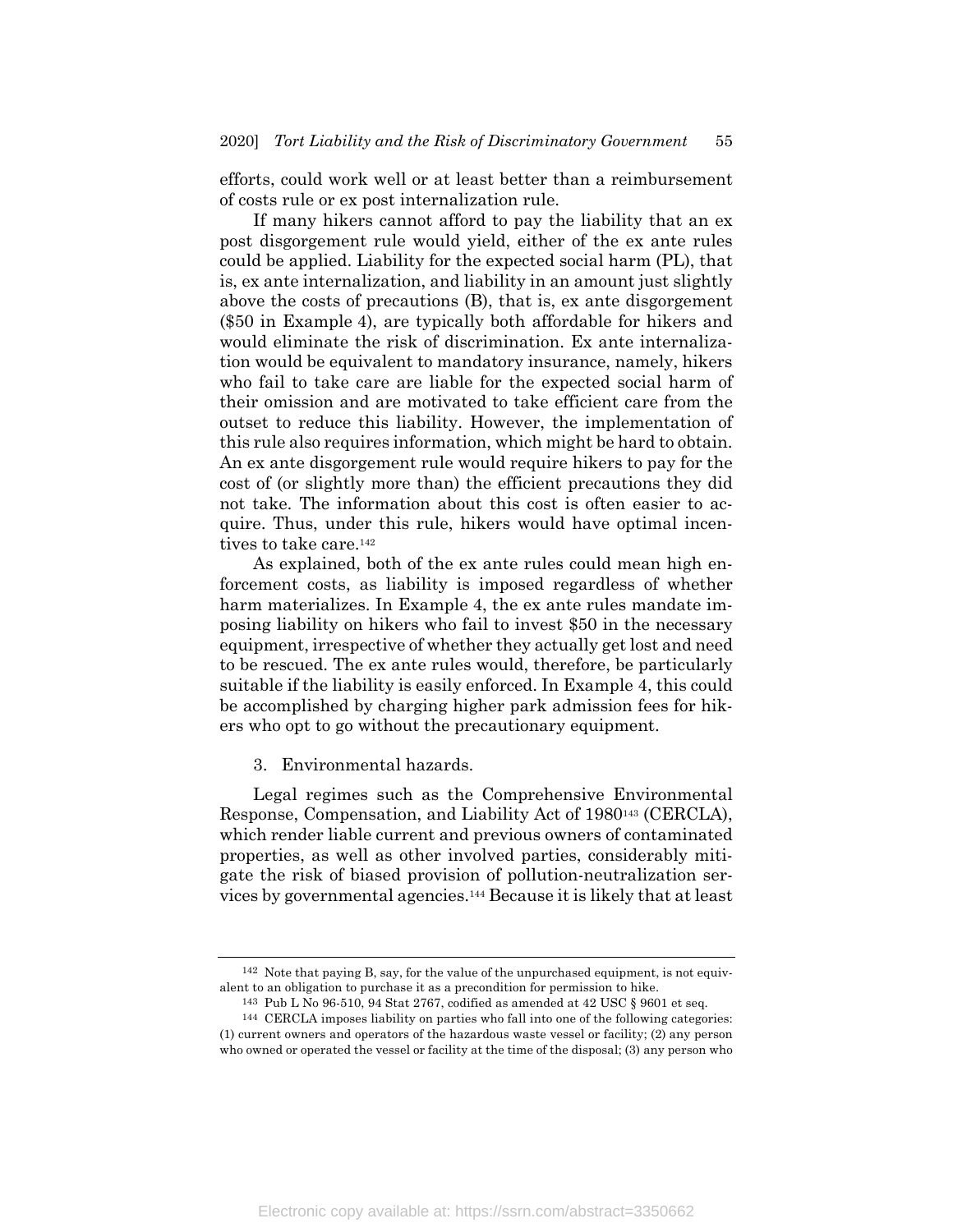one of the beneficiaries or the combination of several of them can pay the cleanup costs, the government has little at stake in how its pollution-neutralization efforts are allocated among polluters.

Yet requiring polluters to reimburse the government only for its cleanup costs might be insufficient to induce them to take optimal care. Because the government may consequently avoid assisting other polluters, those who benefited from the consumption of public resources should be liable for the harm incurred by those other polluters in being denied the pollution-neutralization services. This is the result obtained under the ex post internalization rule. Assuming the government has the necessary information to apply the rule, polluters would be induced to take optimal care, and the government would be able to fully recover its costs when polluters are negligent. Alternatively, when information is limited, the ex post disgorgement rule could instead be applied to produce optimal care incentives.

Not all environmental harms fall under the scope of CERCLA and similar legislation. When CERCLA does not apply, there can be a real risk of preferring deep-pocket defendants, which intensifies as the government's costs are higher. Governmental agencies may prefer to direct their cleanup efforts to polluters that are likely to be able to pay compensation, while forcing other polluters to privately eliminate environmental hazards for which they are responsible. This, in turn, could induce deep-pocket defendants to rely on publicly funded services and avoid efficiently investing in safety measures that would reduce or eliminate risks to the environment.

Since the expected harm to third parties could be high, along with the costs of the untaken precautions, an expost liability rule could lead to biased treatment by the government. This concern, as already noted, does not arise under either ex ante internalization or ex ante disgorgement rules. Policymakers have in fact employed Pigouvian taxes in various environmental contexts.145 As our analysis shows, when a risk of discrimination exists, such taxes and similar ex ante incentives have significant advantages over the ex post liability and reimbursement of costs rules.

generated the hazardous waste disposed of at the facility; and (4) any person who accepts or accepted to transport the hazardous substances. 42 USC § 9607(a).

<sup>145</sup> See Masur and Posner, 164 U Pa L Rev at 104–08 (cited in note 120) (discussing the relatively extensive use of Pigouvian taxes in the environmental context).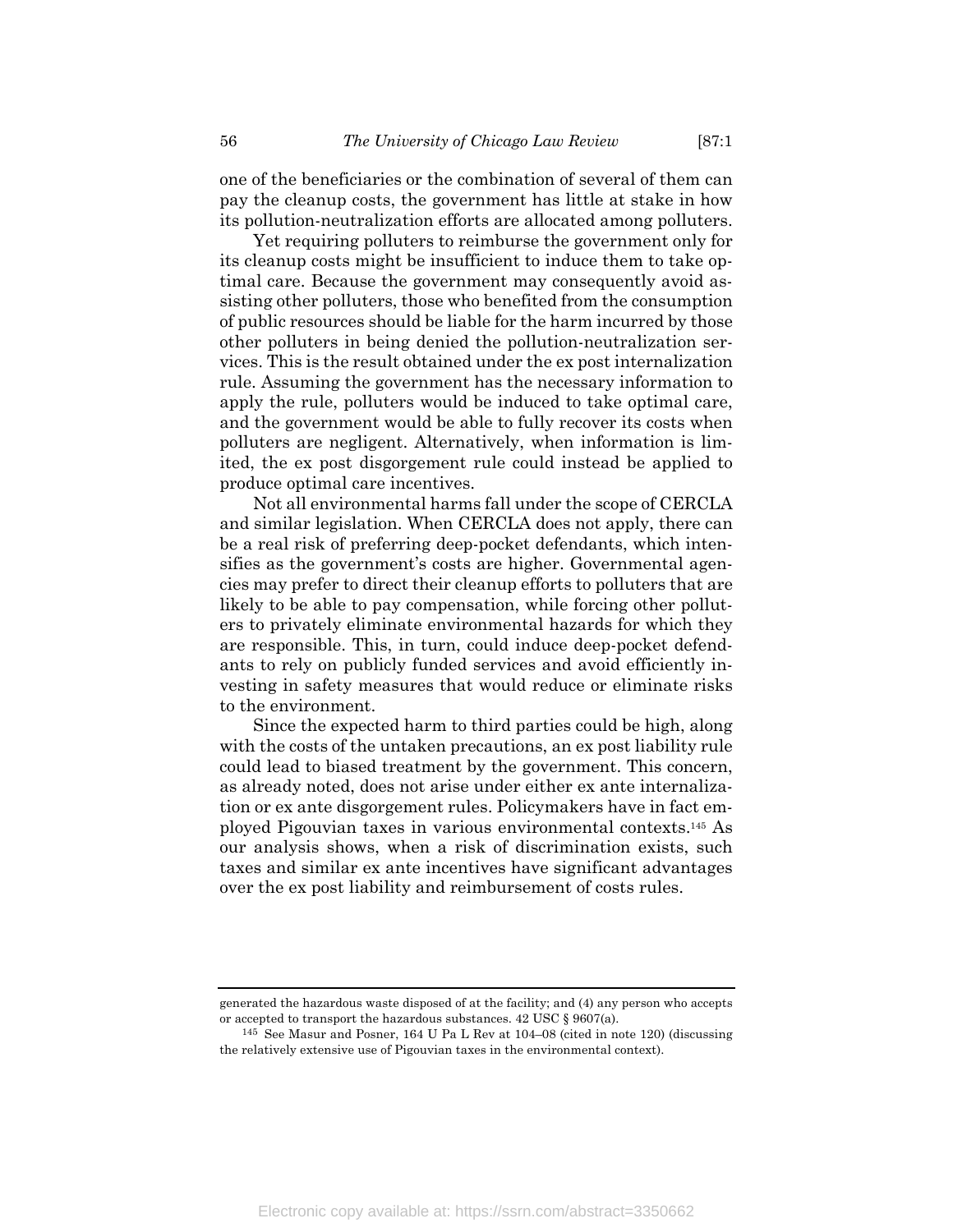#### 4. Medical care and treatment.

Hospitals are obligated by law to provide medical treatment to patients in need of urgent care. Under the 1986 Emergency Medical Treatment and Active Labor Act146 (EMTALA), hospitals must do so irrespective of patients' ability to pay for their treatment costs.147 Nevertheless, as noted, hospitals employ various tactics to limit the resources they spend on "uncovered" patients to reduce the financial burden of treating them.148 There are two possible sources from which a hospital can recoup patients' treatment costs. First, if a patient is insured, the hospital's expenses are reimbursed by the insurer. Second, if an uninsured or underinsured patient was harmed by a deep-pocket injurer, the hospital can claim compensation from the damages that the injurer will be required to pay the patient.149

Our analysis suggests that liability regimes that induce hospitals to favor patients harmed by deep-pocket injurers are objectionable not only for violating EMTALA rules against discrimination in admitting and treating patients, but also for supplying deep-pocket injurers with an undesirable subsidy. Knowing that their victims are likely to be hospitalized and properly treated, deep-pocket injurers can avoid taking efficient precautions that would prevent the harm from occurring in the first place. Whenever a hospital billing is lower than the cost of taking efficient precautions, an injurer's savings from taking suboptimal care would more than offset reimbursing the hospital. Yet injurers' low care levels result in harm to other patients as well, as this leads to a depletion of hospital resources: a bed occupied by a patient

<sup>146</sup> Pub L No 99-272, 100 Stat 82, codified at 42 USC § 1395dd.

<sup>147</sup> See generally 42 USC § 1395dd. For more information about EMTALA, see Melissa K. Stull, *Construction and Application of Emergency Medical Treatment and Active Labor Act*, 104 ALR Fed 166 (1991). The law was enacted as part of the Comprehensive Omnibus Budget Reconciliation Act of 1986 (COBRA) in response to a national epidemic of "patient dumping." See Andrew Jay McClurg, *Your Money or Your Life: Interpreting the Federal Act Against Patient Dumping*, 24 Wake Forest L Rev 173, 174–82 (1989); Henna K. Pithia, *Patient Dumping: The Cobra That Never Struck*, 24 S Cal Rev L & Soc Just 109, 119–22 (2014).

<sup>148</sup> See text accompanying note 94.

<sup>149</sup> See text accompanying note 97. Even with regard to patients who have medical insurance, seeking recovery from their injurers enables hospitals to increase revenues. This is so as charging injurers allows hospitals "to collect their full, chargemaster rates rather than settle for insurer-contracted payments that represent a fraction of those prices." Tara Bannow, *Hospitals and Patients' Attorneys Spar over Lien Practices* (Modern Healthcare, May 25, 2019), archived at https://perma.cc/5SFY-5HKU.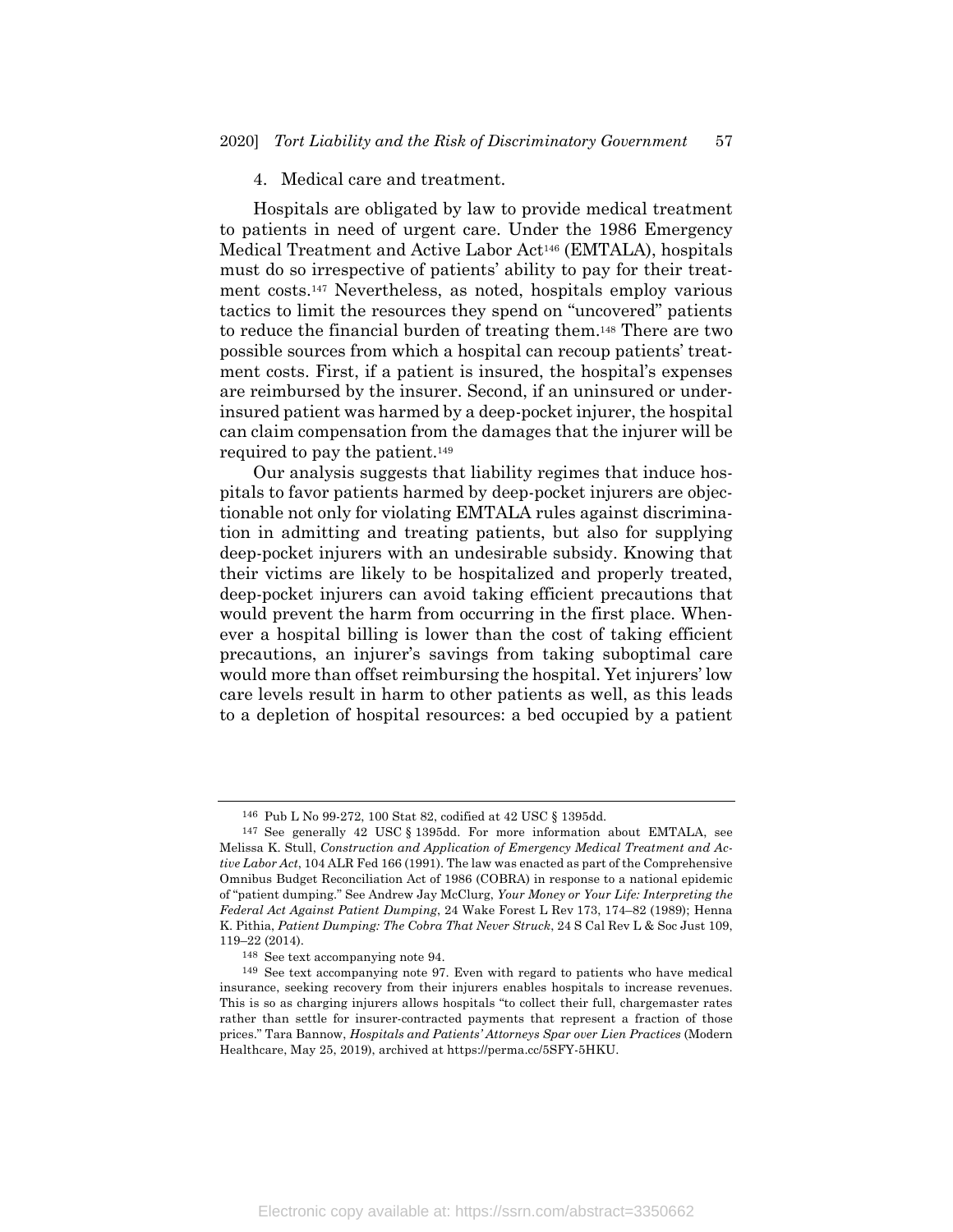injured by a deep-pocket injurer means one less bed for other patients in need of medical treatment.150

What liability rule would optimally incentivize all injurers? Unfortunately, none of the rules we have discussed here offer an efficient solution. Information as well as enforcement costs would often be prohibitively high under all four rules. Because injurers are heterogeneous (the precautions they fail to take vary in cost), it would be nearly impossible to apply either of the disgorgement rules. Similarly, because the social harm caused by injurers' suboptimal care could vary greatly from case to case, both of the internalization rules are probably impractical.

That is not to say, however, that the law is incapable of improving injurers' incentives in such situations. As we explained above,151 governmental entities prominently avoid discriminating in providing PGS when all potential beneficiaries are insured for reimbursement costs. In medical care cases, then, as the number of patients with healthcare insurance increases and treatment discrimination by hospitals becomes less likely, deep-pocket injurers (knowing that hospitals no longer prefer their victims over other patients) will be incentivized to take efficient care. Thus, legislation like the 2010 Affordable Care Act152 (ACA), which makes healthcare insurance more broadly accessible, significantly reduces the scope of the problem.153

With regard to the amount that injurers should pay hospitals, given the obstacles to applying each of the four rules, a reimbursement of costs rule seems optimal. First, as we have just explained, as the number of insured patients increases, the risk that deeppocket injurers will take suboptimal care drops. Accordingly, the main disadvantage of the rule is eliminated. Second, as opposed to the other three rules, enforcement and information costs under a reimbursement rule are low. Injurers pay only when victims are hospitalized, and the damages are in the amount of the actual hospitalization costs.

<sup>150</sup> See Part II.A.2.c.

<sup>151</sup> See text accompanying note 98.

<sup>152</sup> Pub L No 111-148, 124 Stat 119 (2010), codified as amended in various sections of Title 42.

<sup>153</sup> Studies show that following the recent healthcare reform, the percentage of uninsured adults decreased from 17.1 percent in the fourth quarter of 2013 to 11 percent in the first quarter of 2016. See, for example, Stephanie Marken, *U.S. Uninsured Rate at 11.0%, Lowest in Eight-Year Trend* (Gallup, Apr 7, 2016), archived at https://perma.cc/U94C -5M33. However, the percentage of uninsured adults has been creeping back up in recent years—to 13.7 percent in the fourth quarter of 2018. See Dan Witters, *U.S. Uninsured Rate Rises to Four-Year High* (Gallup, Jan 23, 2019), archived at https://perma.cc/NXC8 -XJPB.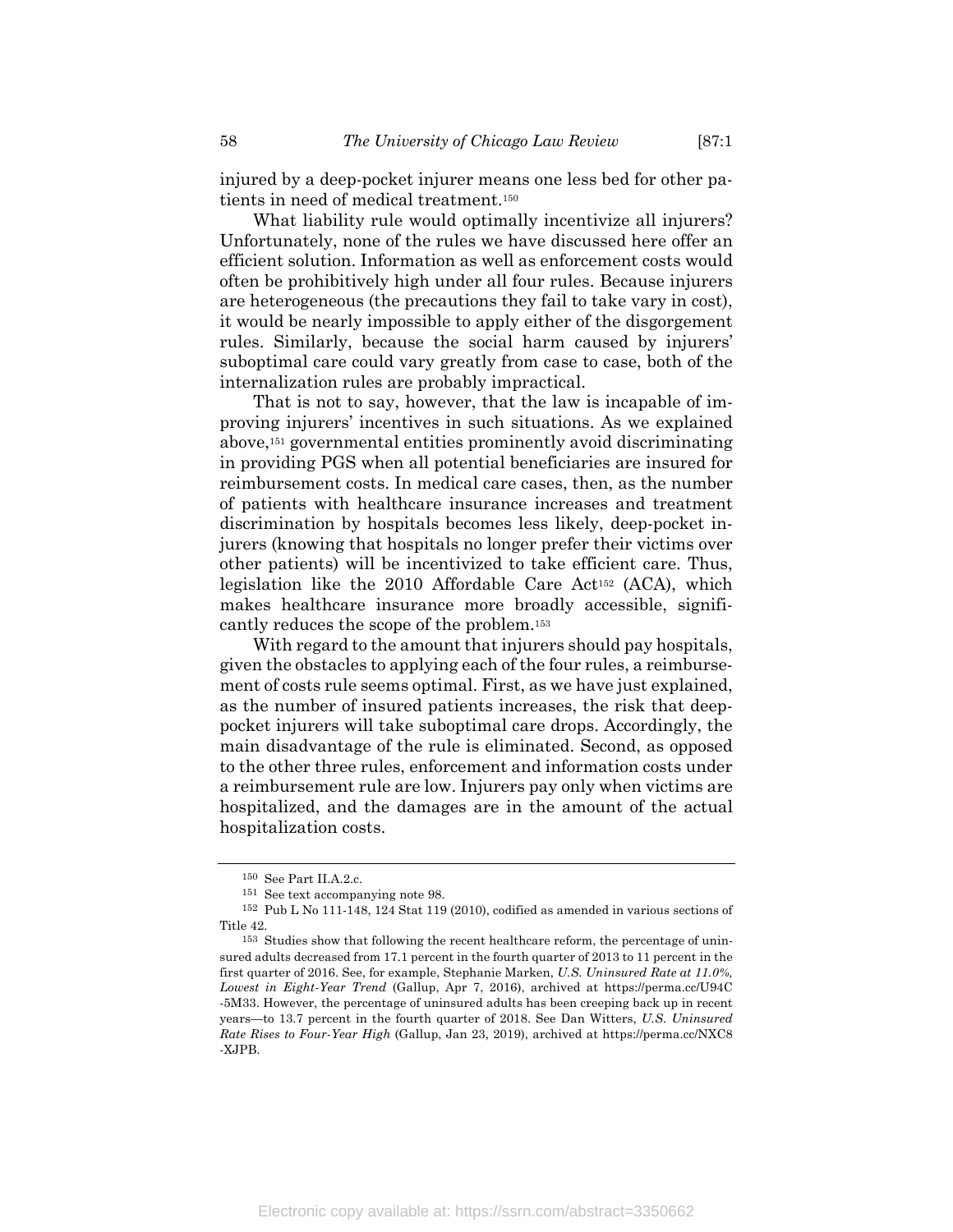5. Summary.

Given the above analysis, we offer the following policy recommendations:

- 1. When the risk of discrimination is low and calculating the social harm is easy, an ex post internalization rule will result in optimal care incentives along with low enforcement costs. In cases in which the risk of discrimination is significant (and it often is), the other liability rules will be preferable.
- 2. When the cost of the relevant untaken precautions is low, ex post disgorgement is often the preferable rule. It eliminates, or at least greatly diminishes, the risk of discrimination and entails low enforcement costs. This rule is also most suitable when a lapse of attention is the source of the beneficiary's faulty behavior.
- 3. When the cost of the untaken precautions is high, ex ante disgorgement is often the preferable rule. Information for applying this rule is usually readily available, and a risk of discriminatory provision of PGS does not arise.
- 4. When the costs of the untaken precautions run across a spectrum—some low and some high—both forms of disgorgement rules might be unfeasible, in which case ex ante internalization is often the optimal rule (with the exception of cases in which enforcement is prohibitively costly).
- 5. With respect to medical care and treatment cases, with the Affordable Care Act's boost to the rate of healthcare insurance, the risk of biased treatment is diminishing, making the standard reimbursement of costs rule generally preferable given its low enforcement and information costs.

As this summary suggests, in many cases, the choice boils down to one of two rules, either ex post disgorgement or ex ante disgorgement. The rule depends on whether the cost of the untaken precautions is low or high and whether the need for PGS has been triggered by a lapse of attention on the part of the beneficiary. "Low" and "high" are, of course, relative terms, and legislators could either explicitly define them (by setting rules) or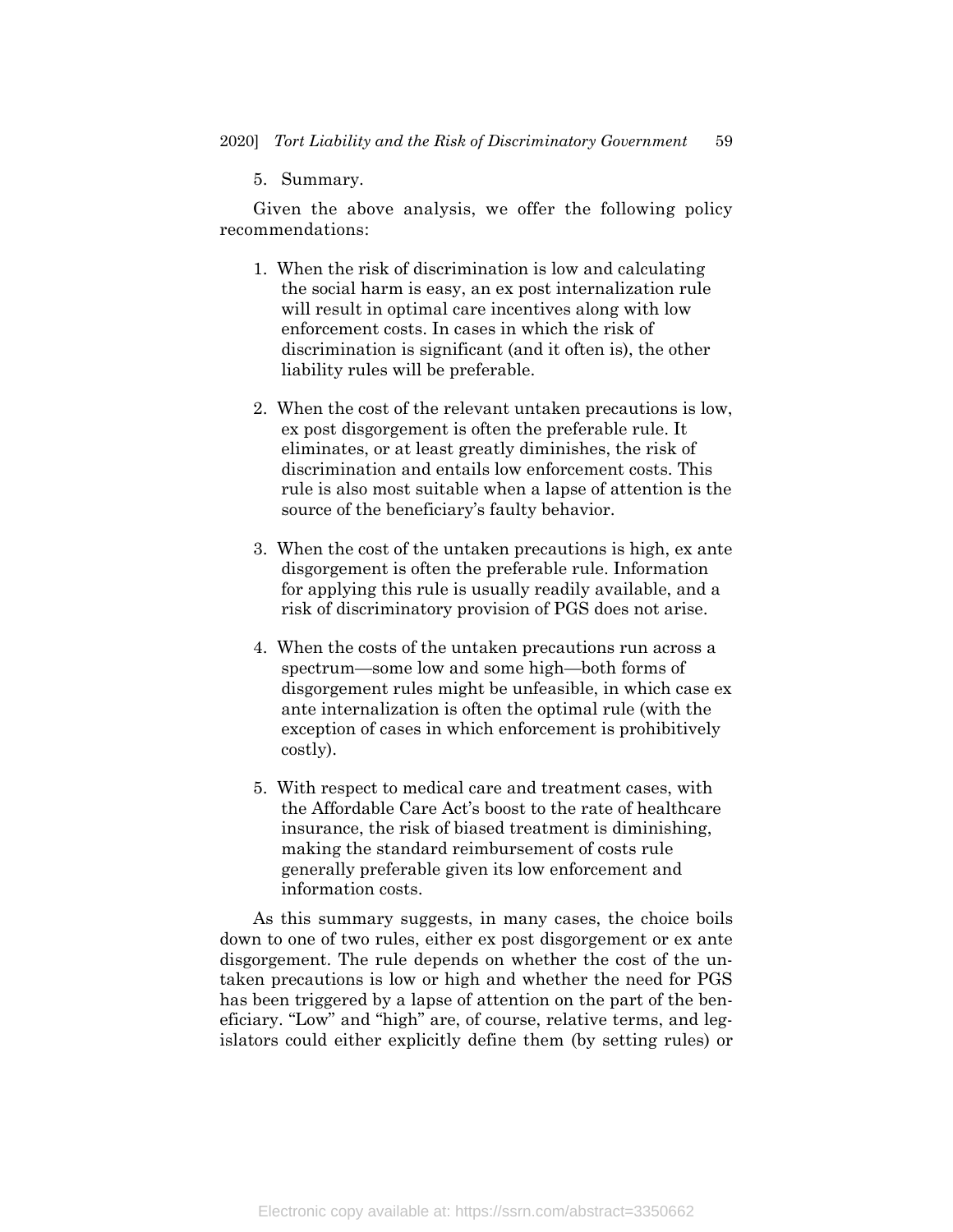leave them to the courts' and enforcers' discretion (by setting standards).154

#### **CONCLUSION**

The current debate over compensating governmental entities and officials for losses incurred during the provision of PGS focuses on two alternatives: reimbursement of the costs incurred by the governmental entity and no liability at all.

As we have demonstrated, in order to create optimal care incentives for PGS beneficiaries, they should be held liable for the full amount of harm caused by their negligent failure to take care, including harm to third parties. We have also explained that even liability for only reimbursement of costs creates a substantial risk that governmental entities will provide PGS in a discriminatory manner. Our tentative conclusion is that when this risk arises, no liability is better than liability from both efficiency and distributive justice perspectives. We also emphasized that in certain circumstances, discrimination is not a real concern and reimbursement of costs is, therefore, generally better than no liability.

However, as we have shown, four other liability rules could provide beneficiaries with efficient incentives to take care. These rules differ in their informational requirements and enforcement costs; they could either substantially reduce (ex post disgorgement) or completely eliminate (ex ante internalization and ex ante disgorgement) any incentive for governmental PGS providers to discriminate among beneficiaries in allocating their services. We suggest that lawmakers give these rules serious consideration—in particular the ex post and ex ante disgorgement rules—for application in PGS cases in which preferential treatment of a particular group of beneficiaries is a significant concern. More specifically, we recommend applying the ex ante disgorgement rule in cases in which the costs of the precautions that beneficiaries fail to take are high and the ex post disgorgement rule when the costs of untaken precautions are low or the failure to take precautions was due to a lapse of attention. For cases of urgent medical treatment, we conclude that the reimbursement of costs rule is most suitable because the risk of discrimination is becoming less and less acute and given that applying either of the internalization and disgorgement rules requires costly information.

<sup>154</sup> See generally Louis Kaplow, *Rules Versus Standards: An Economic Analysis*, 42 Duke L J 557 (1992) (comparing the benefits and costs of rules from standards in accessibility and implementation).